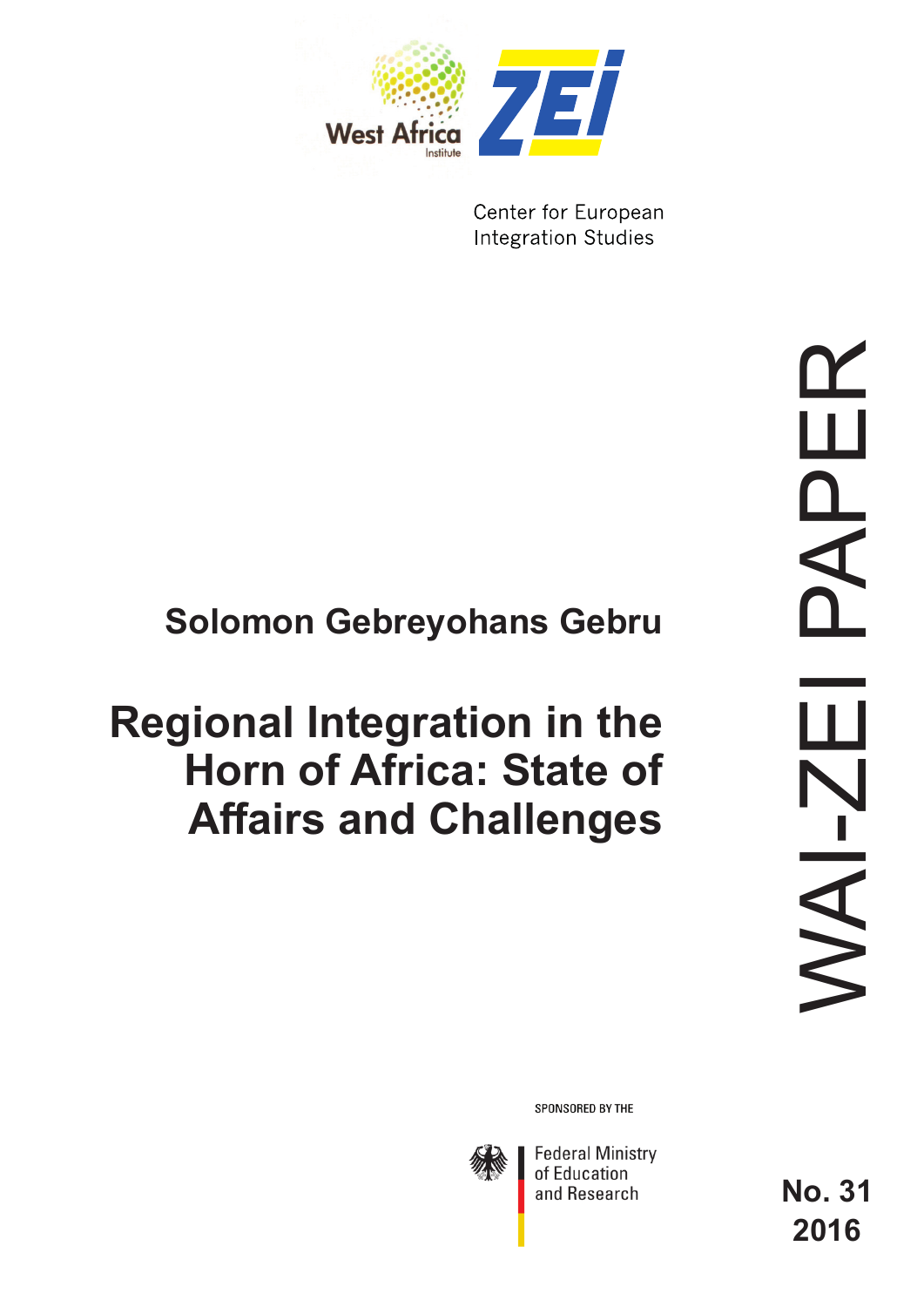Solomon Gebreyohans Gebru has been a Lecturer at the Department of Political Science and Strategic Studies at Mekelle University, Ethiopia, since 2009. He is currently, the managing director of the Mekelle University Journal of Political Science and Strategic Studies. He holds two Master degrees in Governance and Development and Governance and Regional Integration. His latest publications include "The Role of Regional Economic Communities in Fighting Terrorism in Africa: The Case of the InterGovernmental Authority on Development (IGAD)" and "The MDGs and the Status of Gender Disparity in Ethiopian: Achievements and Challenges".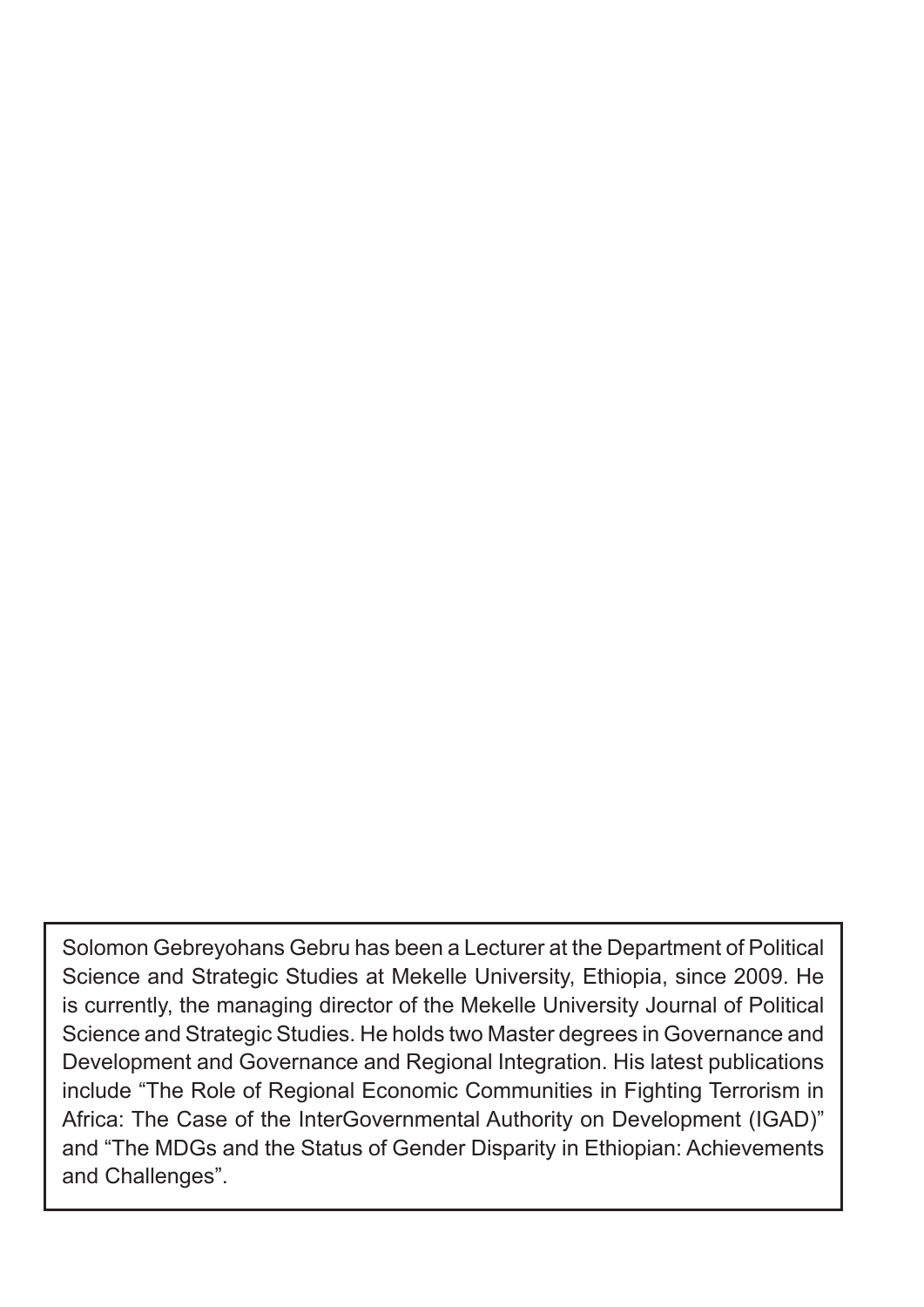## *Solomon Gebreyohans Gebru*

## *Regional Integration in the Horn of Africa: State of Affairs and Challenges*

## *Introduction*

This paper presents the state of affairs and challenges of regional integration in the Horn of Africa. The study depends on secondary sources and the personal observations of the writer. Following this introduction, the second section provides a brief conceptual framework about regional integration, which includes the definition and the level or forms or types of regional integration. The third section presents the genesis and evolution of regional integration in Africa. This section provides information about the treaty that established the African Economic Community (AEC) and the African Regional Economic Communities (RECs), which are the building blocks of the AEC. The fourth section, the main part of the paper, reveals the state of affairs and challenges of regional integration in the Horn of Africa. This section provides a description of the Horn of Africa and equates it with the Inter-Governmental Authority on Development (IGAD) region, one of the RECs recognized by the African Union (AU). It then highlights the regional integration schemes going on in the region. In this section, the two regional integration schemes, the Common Market for Eastern and Southern Africa (COMESA) and the Inter-governmental Authority on Development (IGAD) which embraces States of the Horn of Africa as their members are briefly discussed. The next subsection unveils the status of regional integration in the Horn of Africa region and the challenges it has encountered. The paper ends with a conclusion.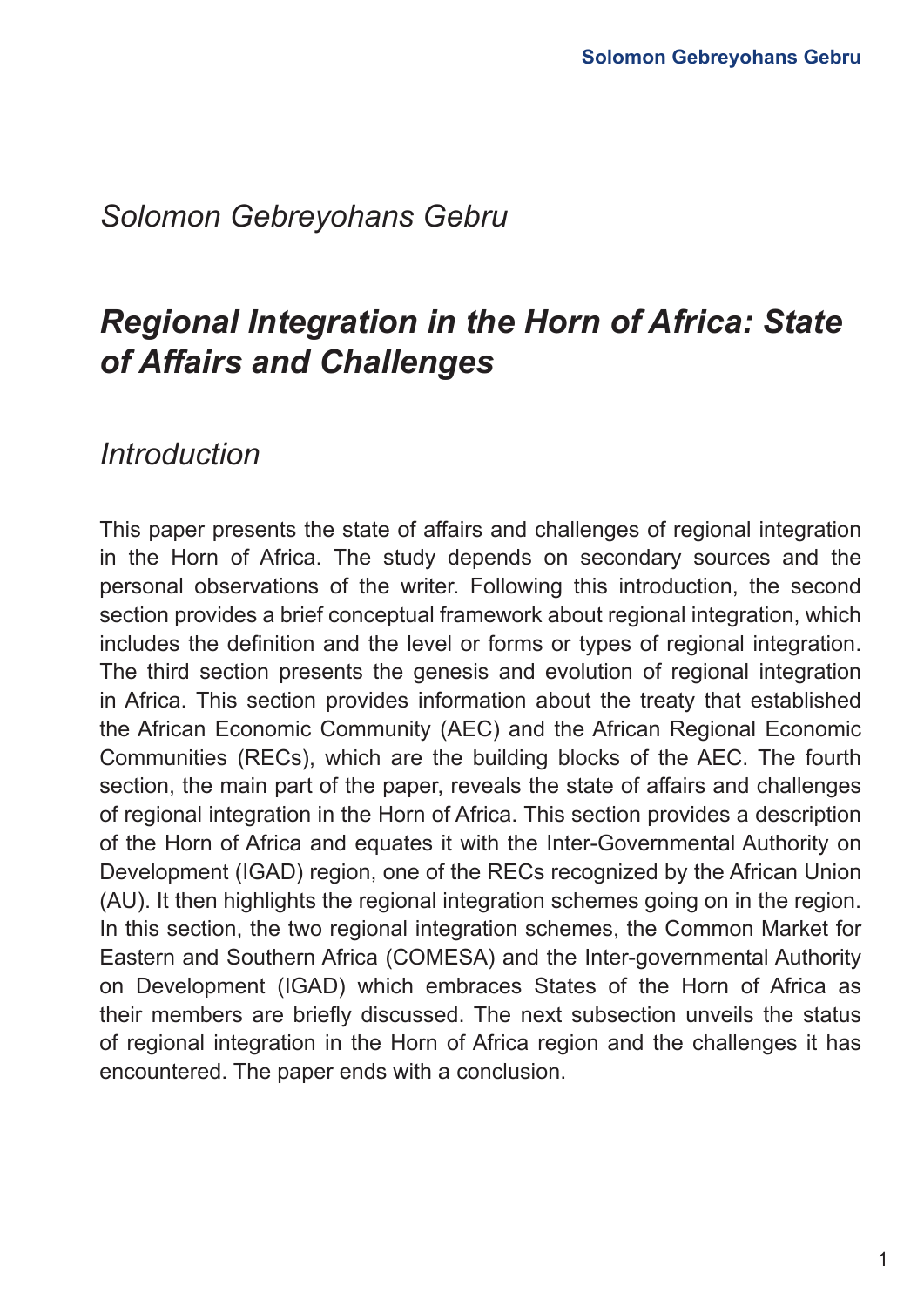## *The Concept of Regional Integration*

## *Definition of Regional Integration*

Although the term *regional integration* has been in existence for a long time, a precise definition is not easy to formulate. Generally, it refers to the unification of nation states into a larger whole. In simple terms, it can be described as a dynamic process that entails a country's willingness to share its sovereignty or unify into a larger whole. Broadly speaking, regional integration can be defined along three dimensions: (i) *geographic scope*, illustrating the number of countries involved in an arrangement; (ii) the *substantive coverage* or width, that is, the sector or activity covered by the regional arrangement (for example, trade, mobility of factors of production, macroeconomic-policies, sector policies, investment promotion, infrastructure, agriculture, food security, peace and security, social affairs, tourism, industry, etc.); and (iii) the *depth of integration*, that is, the degree of sovereignty a country is ready to surrender (van Niekerk, n.d.).

Similarly, Goertz and Powers (2011) describe regional integration arrangements based on four essential characteristics: (i) regional (the presence of contiguous States), (ii) having a set of legally binding treaties that constitute the institution, (iii) involving economic cooperation, and (iv) other multiple issues. The same authors also identify the following five core morphological characteristics of regional integration arrangements (that vary over time and space): (i) rule and policy making system of the Council of Minster type, (ii) a dispute settlement mechanism, (iii) international legal personality, (iv) secretary, and (v) parliamentary organization. Thus, regional integration arrangements have institutional and organizational components. It is institutional "---because it is constituted by legally binding documents which constitute the rules, norms, and principles of the institution. It is organizational because it has a bureaucracy, decision making bodies, dispute settlement mechanism bodies, etc. These institutions manage a wide range of issue areas, including trade, security, human rights, transportation, dispute management, education, etc." (ibid. p.1).

In general, regional integration can be define as the a process or arrangement, where countries in a defined geographical area voluntarily surrender their sovereignty in one or more areas to carry out specific transactions, in view of achieving a goal or enjoying specific benefits to a higher degree than they would individually (UNECA, 2013a). In regional integration arrangements,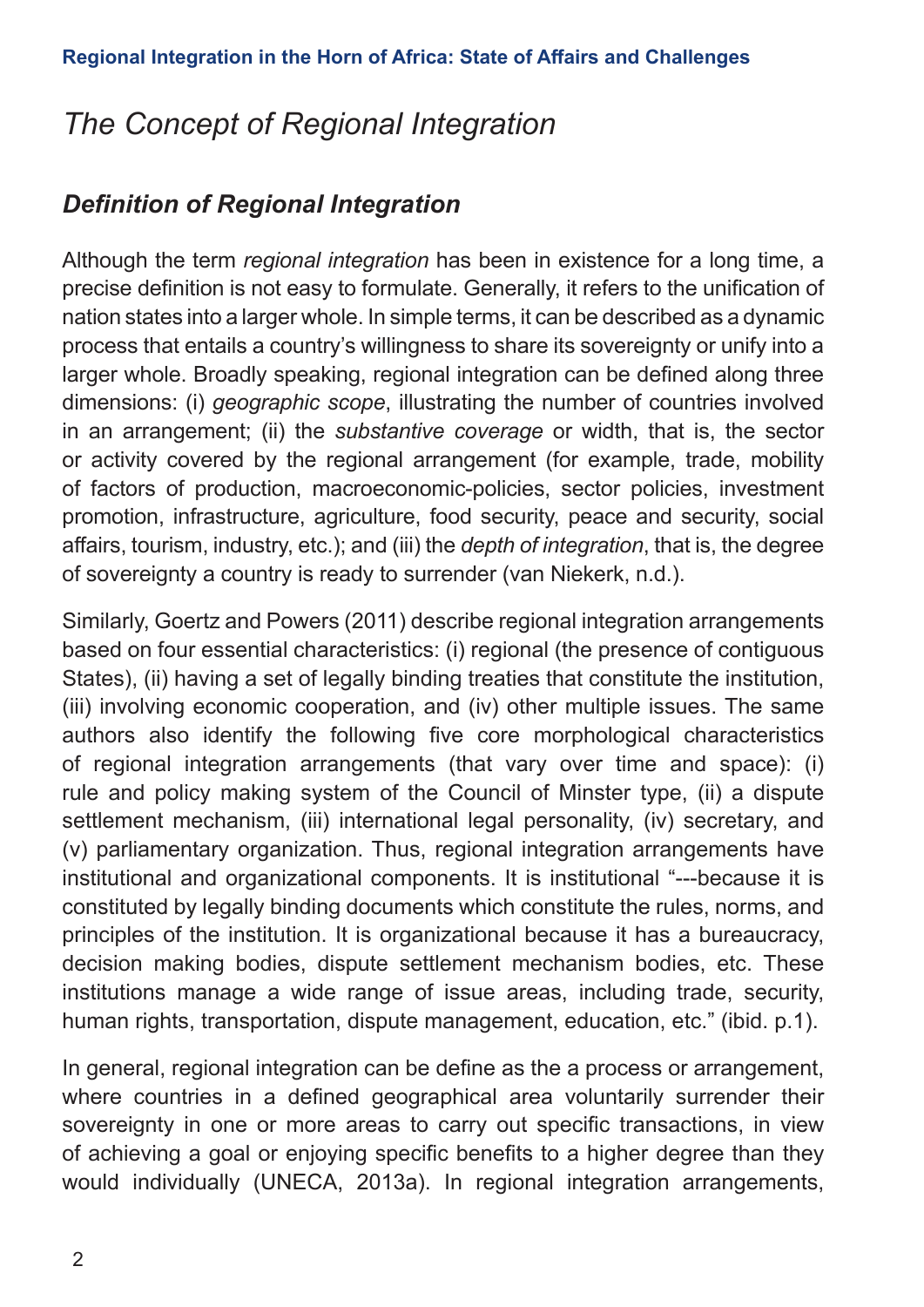a supranational body is usually required to make decisions and participating States lose their sovereignty over some issues. Thus, regional integration involves some compromise on the part of member states' sovereign power, but should enhance the general quality of life for the citizens of those states (Soomer, 2003). By focusing on economic arrangement, Abdi and Seid (2013) define regional integration as an arrangement with geographically discriminatory trade policies that involve a preferential agreement to link the economies of two or more countries, typically with some geographical proximity, through the reduction or removal of barriers to economic transactions (such as tariffs and administrative controls) so as to raise living standards and encourage peaceful relations between the participating countries. In other words, regional integration involves an economic arrangement between or among States in geographically connected region, marked by the reduction or elimination of trade barriers, free movement of goods, services and factors of production and the coordination of monetary and fiscal policies. The aim of economic integration is to reduce costs for both consumers and producers, as well as to increase trade between the countries taking part in the agreement (Kehoe, n.d.).

## *Levels/Forms/Types of Integration*

There are different levels or types or forms of integration, depending on predefined criteria. Following the European Union model, the following forms of regional integration have been identified (see for example in Kehoe, n.d.; Soomer, 2003; Abdi and Seid, 2013).

**Preferential Trade Area (PTA):** This is the most basic form of economic cooperation. A PTA involves agreements entered into between or among countries regarding specific trade issues, such as reduction of *tariffs* (a type of tax on imported or exported goods and services), and *non-tariff barriers* (such as quotas). But in this level (form of arrangement) member states are free to independently determine trade policies with non-member states.

**Free Trade Area (FTA):** FTA is a stage/type of regional integration featured by the removal of trade barriers placed against member states. It includes the removal of tariffs, quotas, and various non-tariff barriers, or a pledge to remove such trade barriers by setting a date in the future. Here, it is important to note that preferential and free trade areas are prone to the danger of *trade deflection* which can arise when goods are imported through a member country that has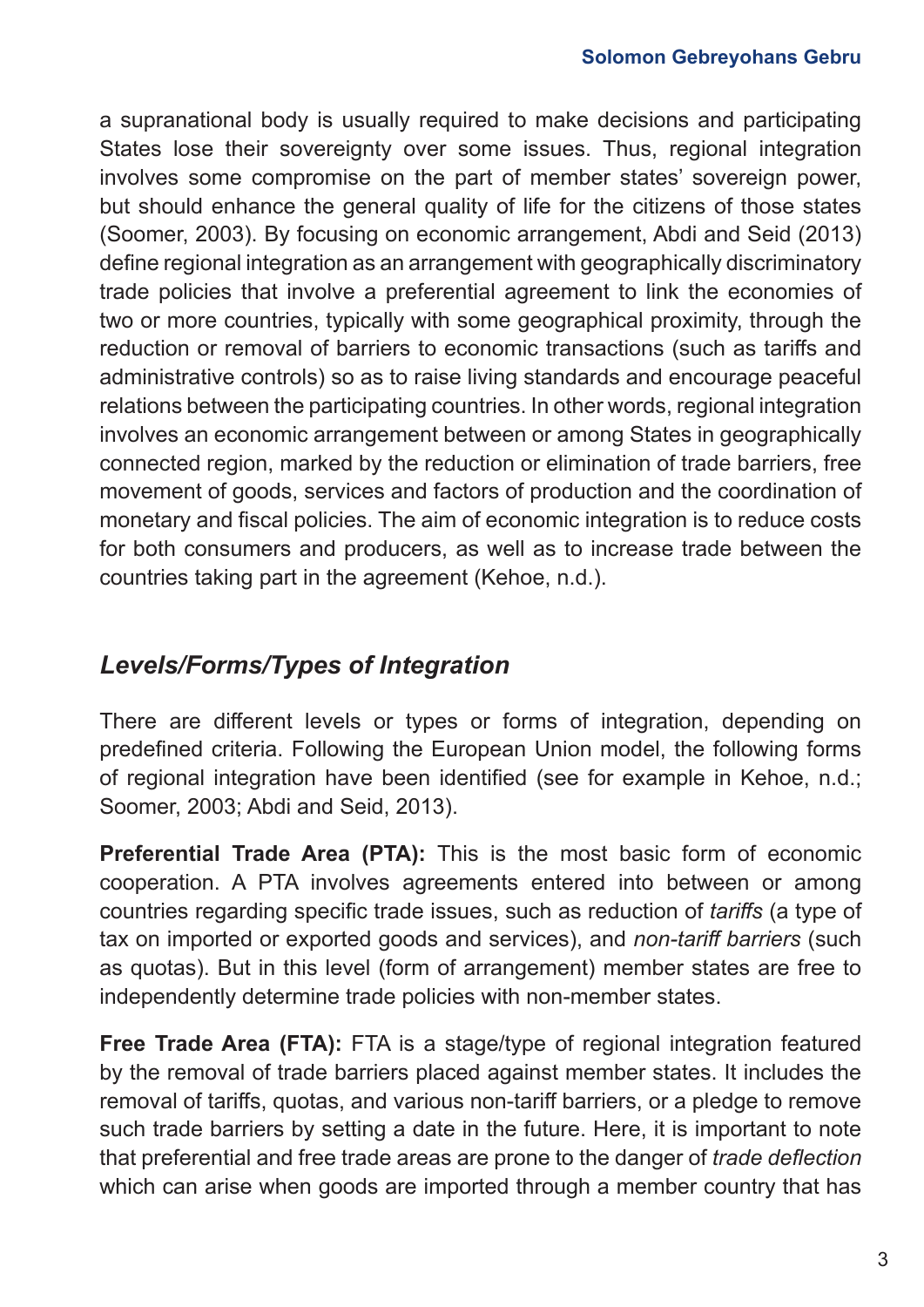the lowest external tariff (with non-member states) for free circulation throughout the region. However, such trade deflection can be checked by the use of a *rule of origin* that determines whether a product is deemed to have originated in a particular member country and is thus eligible for preferential tariff treatment.

**Customs Union (CU):** A customs union adds another characteristic to the FTA, namely the imposition of a common tariff on non-member countries. This means that the member countries of a CU pledge to remove trade barriers among themselves and enters into agreements to impose common tariff against nonmember countries. For example, all members of a customs union might agree to have a ten percent tariff against non-member countries, while previously each country had different and unique tariff levels. Imposition of a common tariff implies a convergence of trade policy across member countries and, through such trade policy convergence, a pooling of national sovereignty.

**Common Market (CM):** A common market encompasses all characteristic of a free trade area and of a customs union, while adding mobility of factors of production as additional distinguishing characteristics. Included is mobility of capital, labor, and technology. Mobility of labor requires that the member countries develop a common visa policy and a common position on residency. Additionally, the member countries will develop common policies to harmonize standards, have mutual recognition or acceptance of each other's standards, or agree on minimum standards. Examples of standards requiring common policies include standards on subsidies, standards on health and safety, antitrust standards, and professional licensing standards, to name a few.

**Economic Union:** In addition to removing barriers of trade among member states, allowing free movement of factors of production and adopting common trade policy against third parties, EU is characterized by economic integration through harmonizing fiscal and monetary policies, creating a common currency, and establishing a supra-national governing authority.

**Political Union:** A political union is the ultimate step along the regional economic integration path. A political union brings full economic and political unification to members of an economic union. In other words, it involves the integration of legislative, administrative and judicial processes under the auspices of a supranational authority. As a result, there will be a unification of monetary, fiscal and social policies.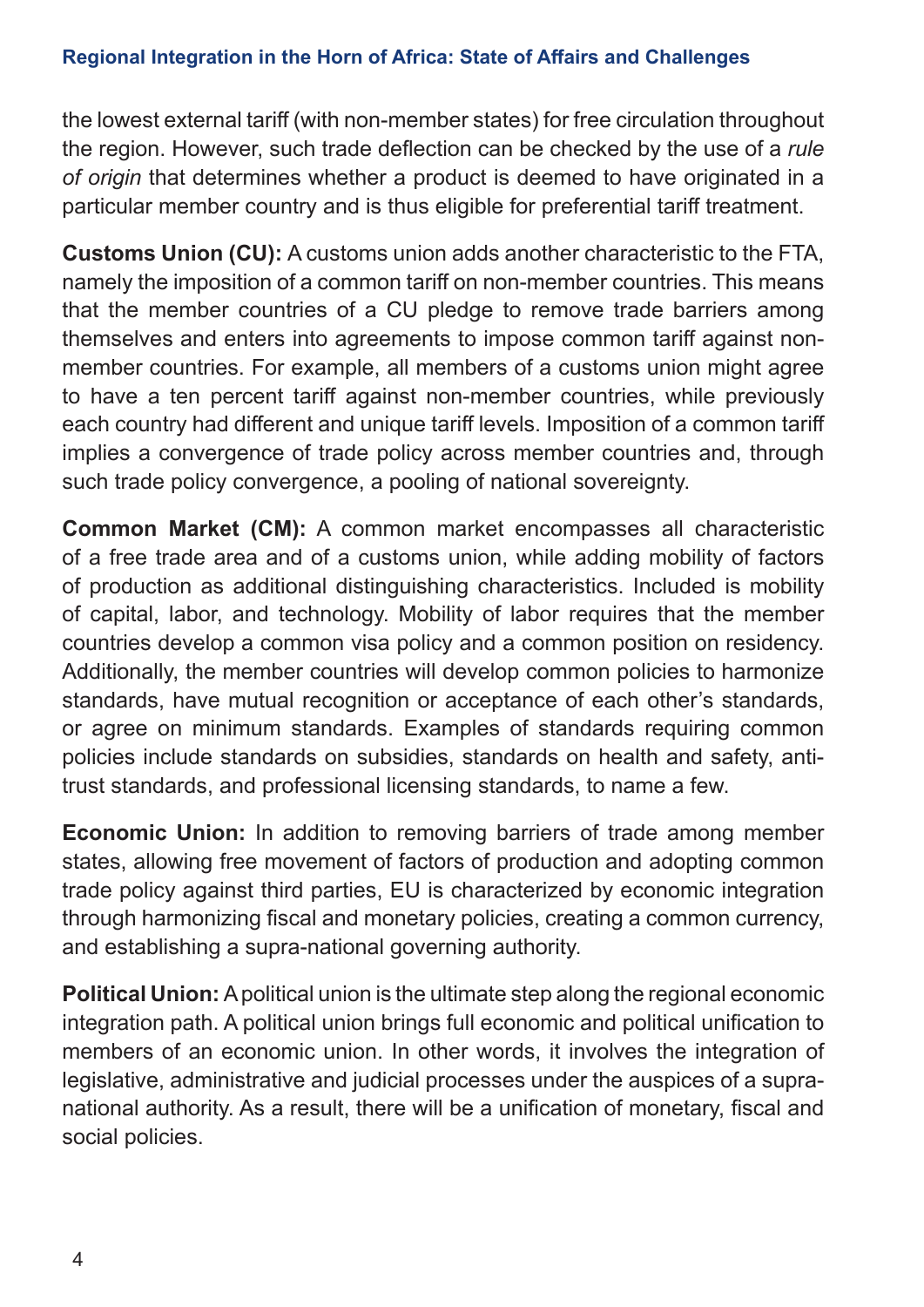## *Genesis and Evolution of Regional Integration in Africa*

Some scholars consider the Pan-African movement as a form of regional integration. It is true that Pan-Africanism contributed a lot as a backing ideology in the effort of establishing a continental level organization - the Organization of African Unity (OAU) now replaced by African Union (AU). However, taking into account any of the regional integration arrangements discussed above, it has not developed into any form of regional arrangement. According to some scholars, the history of regional integration in Africa goes back to early 20th century when four Southern African States (Botswana, Lesotho, South Africa and Swaziland) formed the South African Customs Union (SACU) in 1910. And in 1917, two East African States, Kenya and Uganda formed Custom Union and later in 1927 they were joined by Tanzania then Tanganyika (Seid, 2013). The formation of the Ghana-Guinea Union on November 1953 is also considered as one of the early attempts of regional integration by African states that had just acquired their independence. Since the 1960s, many other integration groupings have emerged and faded away.

Generally, the concept of regionalism has considerable resonance in the African continent, both in the rhetoric of African unity and as a preferred vehicle for economic development (Chatham House, 2011). As mentioned above, the concern for regional cooperation and integration in Africa predates to the colonial era. The period 1960-1980, however, witnessed the emergence of the major regional integration schemes that pushed forward the continent's economic integration agenda. Since independence, African States were and remain to be fully cognizant of the benefits of regional cooperation and integration and have been promoting it as instrumental to the continent's development agenda. The establishment of the OAU in 1963 was inspired, largely, by the determination to promote the unity of African countries and coordinate their efforts for the achievement of improved living conditions for the people of the continent. Regional cooperation and integration were also seen as vital for safeguarding the Continent's hard-won independence, ridding it of the vestiges of colonialism and apartheid, and overcoming the legacy of external exploitation and domination (ACBF, 2006).

In general, over the last fifty years or so, the institutional framework for Africa's integration process has evolved through a number of phases, in response to changing realities. Africa has been, at least formally, committed to the creation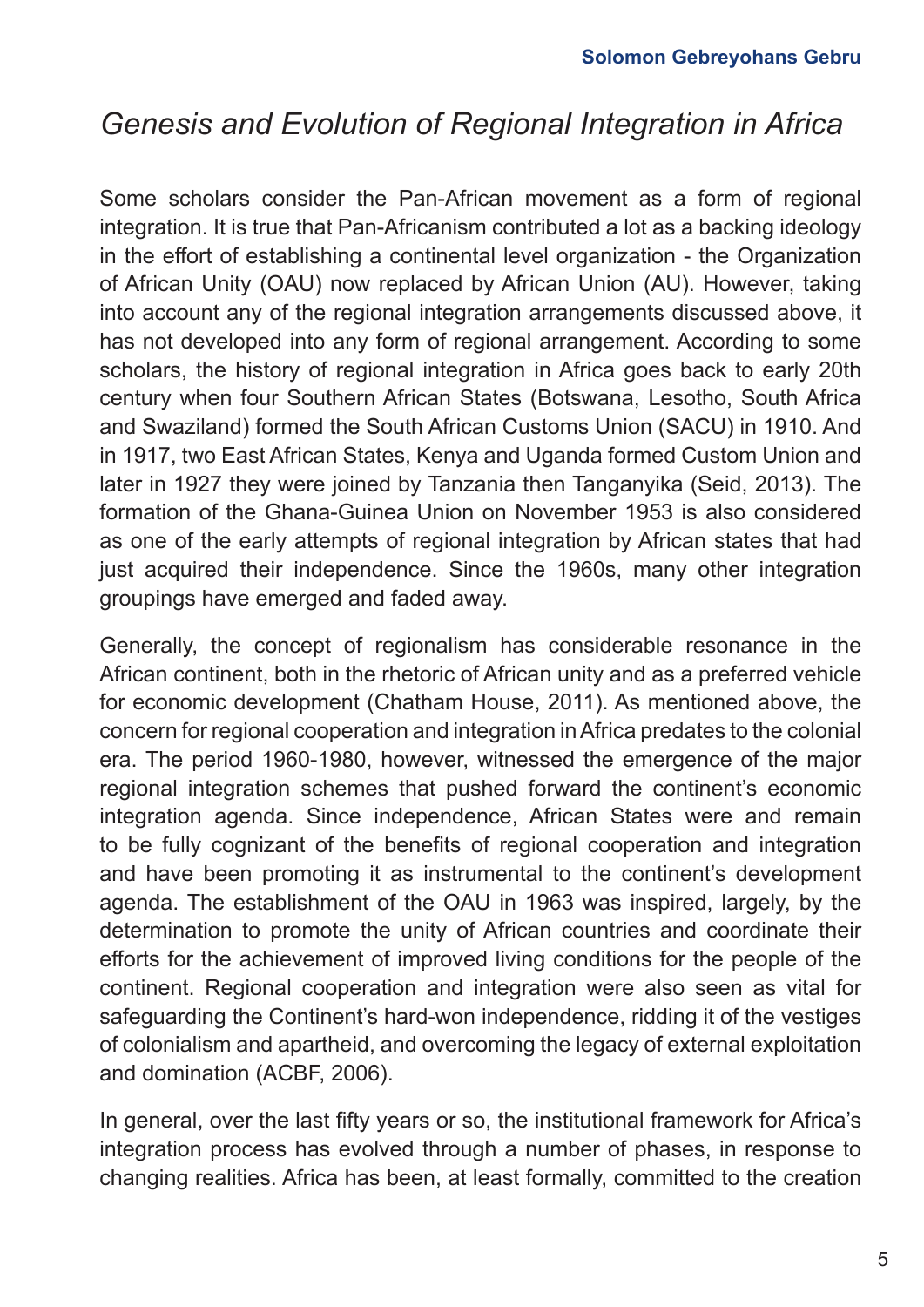of an African Economic Community (AEC) since the OAU adopted the Lagos Plan of Action in 1980. The Abuja Treaty to establish the AEC was adopted in 1991 and its principles were subsequently incorporated into the Constitutive Act of the AU in 2000 (Chatham House, 2011).

Through the Abuja Treaty, the AEC was established as an integral part of the OAU with the primary objective of promoting the integration of African economies. Chapter XIX of the Abuja Treaty emphasizes that the AEC will be materialized "*through the coordination, harmonization, and progressive integration of the activities of regional economic communities*" (Abuja Treaty, 1991, p.18). The Treaty further underscores that member states have a responsibility to promote the coordination and harmonization of the integration activities of RECs to which they belong. The Abuja Treaty recognizes RECs as the only viable means to overcome underdevelopment and the security challenges of the continent. It is not surprising that the Abuja Treaty emphasizes the need for regional integration given the nature of Africa's economies, which, being small and fragmented, stand to enjoy a variety of economic benefits that would come from integration, in addition to becoming a stronger voice in international economic decisionmaking (Janneh, 2012).

The Sirte Declaration of 1999 also urged African States to accelerate the implementation of the Abuja Treaty and the Accra Declaration of July 2007 stressed the need to accelerate the economic and political integration of the African continent. Article three (3) of the Constitutive Act of the AU also recognizes the need to coordinate and harmonize the policies between the existing and the future RECs for the gradual attainment of the objectives of the Union (AU Constitutive Act, 2002). Similarly, the New Partnership for Africa's Development (NEPAD), a twenty-first-century platform for African economic regeneration, also stressed the importance of improving regional infrastructure and promoting integration, in order to enable Africa to play a full part in the global economy development (Chatham House, 2011). The imperatives of RECs in Africa has also to do with the dynamism and the complexity of the global economy, as an instrument to increase flow of investment and to promote economic growth through better leverage in international trading (Ndomo, 2009; UNECA, 2004).

Signed in 1991 and entered into force in 1994, the AEC framework provides for a staged integration of the regional economic agreements. The Abuja Treaty, establishing the AEC, is the legal framework of the African integration process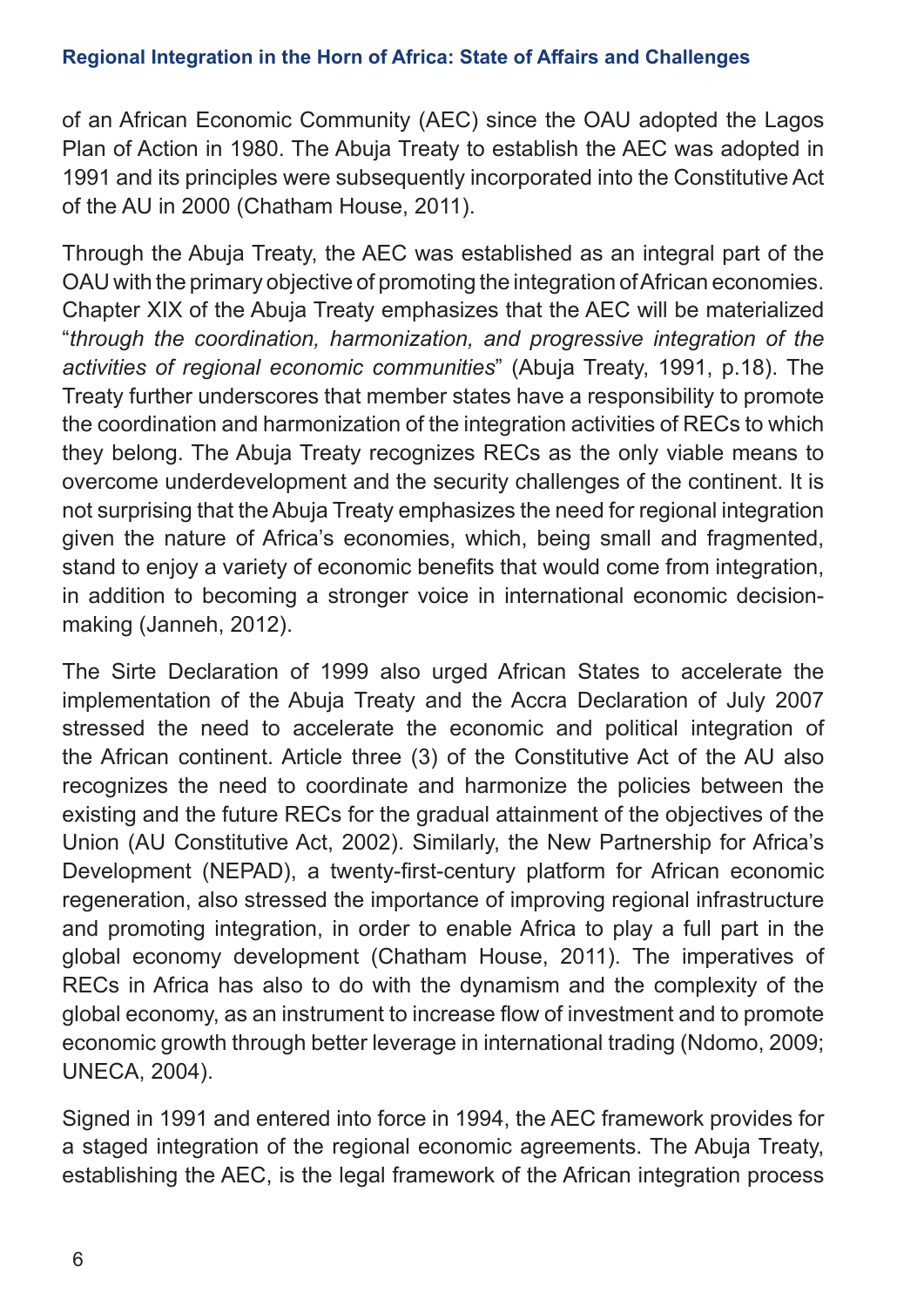as specified in its Article six (6), particularly sub-article two (2). In the Abuja Treaty, the following has been proposed as stages/phases for continental level integration.

| <b>Phases</b> | <b>Duration</b> | <b>Key Target</b>                                                                                                                                                                                                                                                                                                                                 |  |
|---------------|-----------------|---------------------------------------------------------------------------------------------------------------------------------------------------------------------------------------------------------------------------------------------------------------------------------------------------------------------------------------------------|--|
| First         | 1994-1999       | Strengthening of existing regional economic<br>$\bullet$<br>communities (RECs), and their creation in<br>regions where they do not exist                                                                                                                                                                                                          |  |
| Second        | 1999-2007       | Stabilization of tariff and non-tariff barriers,<br>$\bullet$<br>customs duties and internal taxes in each<br>REC:<br>Schedules for the removal of such barriers;<br>Harmonization of customs duties;<br>$\bullet$<br>Strengthening of sector integration; and<br>$\bullet$<br>Coordination and harmonization of RECs'<br>$\bullet$<br>activities |  |
| <b>Third</b>  | 2007-2017       | Establishment of free trade area and a cus-<br>$\bullet$<br>toms union in each REC                                                                                                                                                                                                                                                                |  |
| Fourth        | 2017-2019       | Coordination and harmonization of tariffs and<br>$\bullet$<br>non-tariff systems among RECs leading to a<br>continental customs union                                                                                                                                                                                                             |  |
| Fifth         | 2019-2023       | Establishing common sector policies;<br>$\bullet$<br>Harmonizing monetary, financial and fiscal<br>$\bullet$<br>policies;<br>Implementing free movement of persons and<br>$\bullet$<br>rights of residence and establishment;                                                                                                                     |  |
| <b>Sixth</b>  | 2023-2028       | Establishing African common market;<br>$\bullet$<br>Setting up Pan-African economic and moneta-<br>ry union;<br>Establishing African central bank and a single<br>currency;<br>Setting up Pan-African Parliament; and<br>Establishing African multinational enterprises                                                                           |  |

|  | Table 1: Proposed Phases and Targets of Integration in Africa |
|--|---------------------------------------------------------------|
|--|---------------------------------------------------------------|

Source: The Abuja Treaty, 1991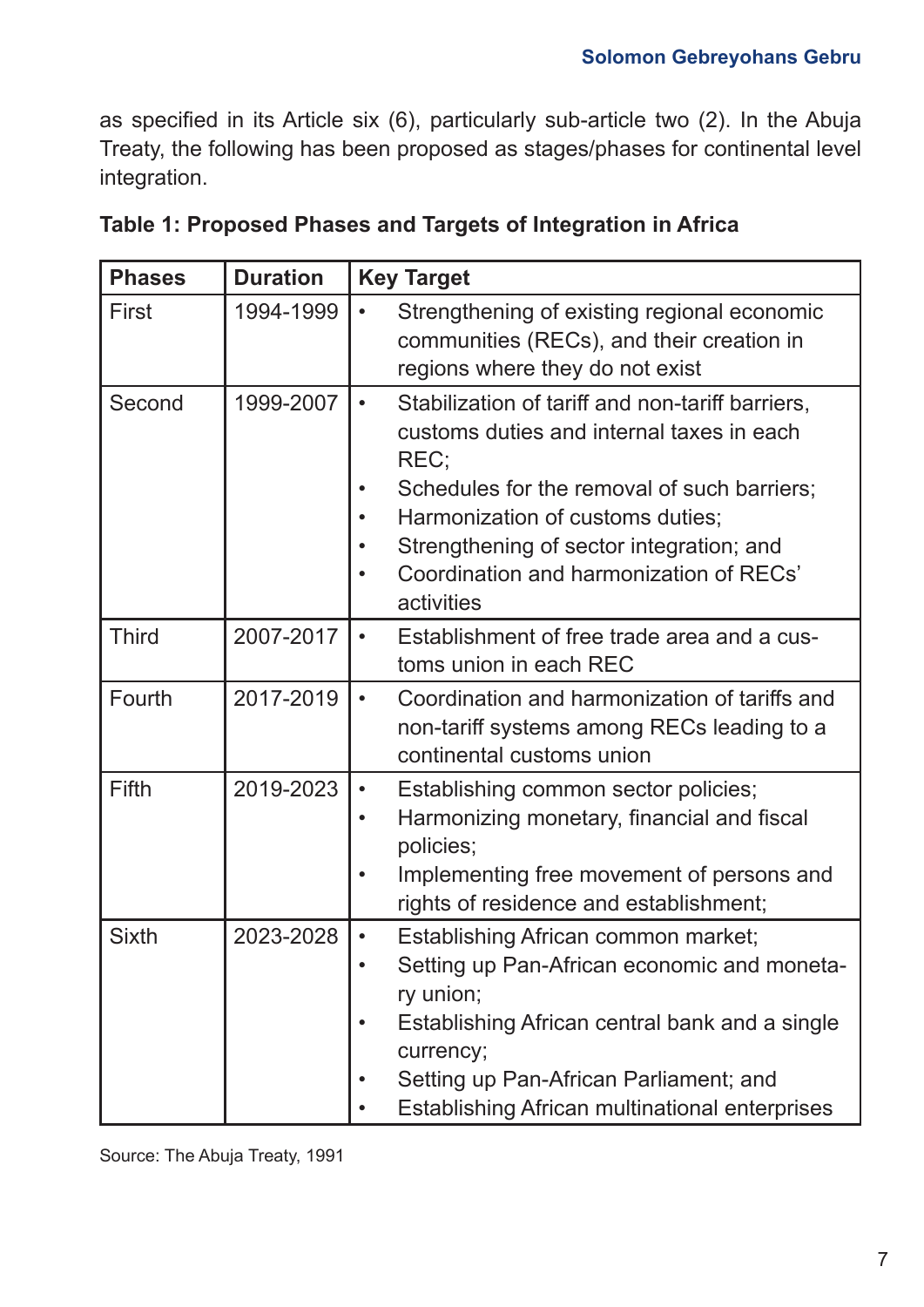Africa's eight RECs<sup>1</sup> function as pillars of the AEC. They are the building blocks for achieving Continental integration through the creation of free trade areas, advancing to customs unions and the eventual establishment of common markets. The scale of integrating Africa is daunting, involving the integration of 54 countries. Progress has been patchy and halting, but the vision remains strong. The Chairman of the African Union, President of the African Development Bank and Executive Secretary of the UN Economic Commission for Africa jointly reiterated this vision in May 2010 as follows. "*Africa is increasingly focusing on regional integration as a strategy for achieving sustainable economic growth as there is a consensus that by merging its economies and pooling its capacities, endowments and energies, the continent can overcome its daunting development challenges*" (UNECA, 2010, p.23). To realize the vision sooner than later, the African Union Assembly of Heads of State and Government in January 2012 decided on boosting intra-African trade and fast-tracking the establishment of a continental FTA by 2017 (UNECA, 2013b). Currently there are around 14 RECs<sup>2</sup> in Africa, of which eight of them are recognized by the AU Commission as pillars of the AEC. Presently, every country on the Continent is a member of at least one regional economic grouping. Of all African States, 25 belong to two RECs, 17 are a member of three RECs, and 6 countries are members of four RECs. This reflects the fact that there is a problem of overlapping membership in Africa which hinders further integration process on the continent (Seid, 2013).

- 1 The full list of the African RECs recognized by the AU include: the Arab Maghreb Union (AMU), the Community of Sahel-Saharan States (CEN-SAD), the Economic Community of West African States (ECOWAS), the Economic Community of Central African States (ECCAS), the Common Market for Eastern and Southern Africa (COMESA), the East African Community (EAC), the Intergovernmental Authority on Development (IGAD), and the Southern Africa Development Community (SADC).
- 2 In addition to the RECs already recognized by AU (see above), others RECs include, Community of Sahel-Saharan States and Economic Community; Economic Community of Central African States; Inter- Governmental Authority on Development and Common Market for Eastern and Southern Africa; Economic Community of Great Lakes Countries; and Indian Ocean Commission and Mano River Union (Ansah, 2013).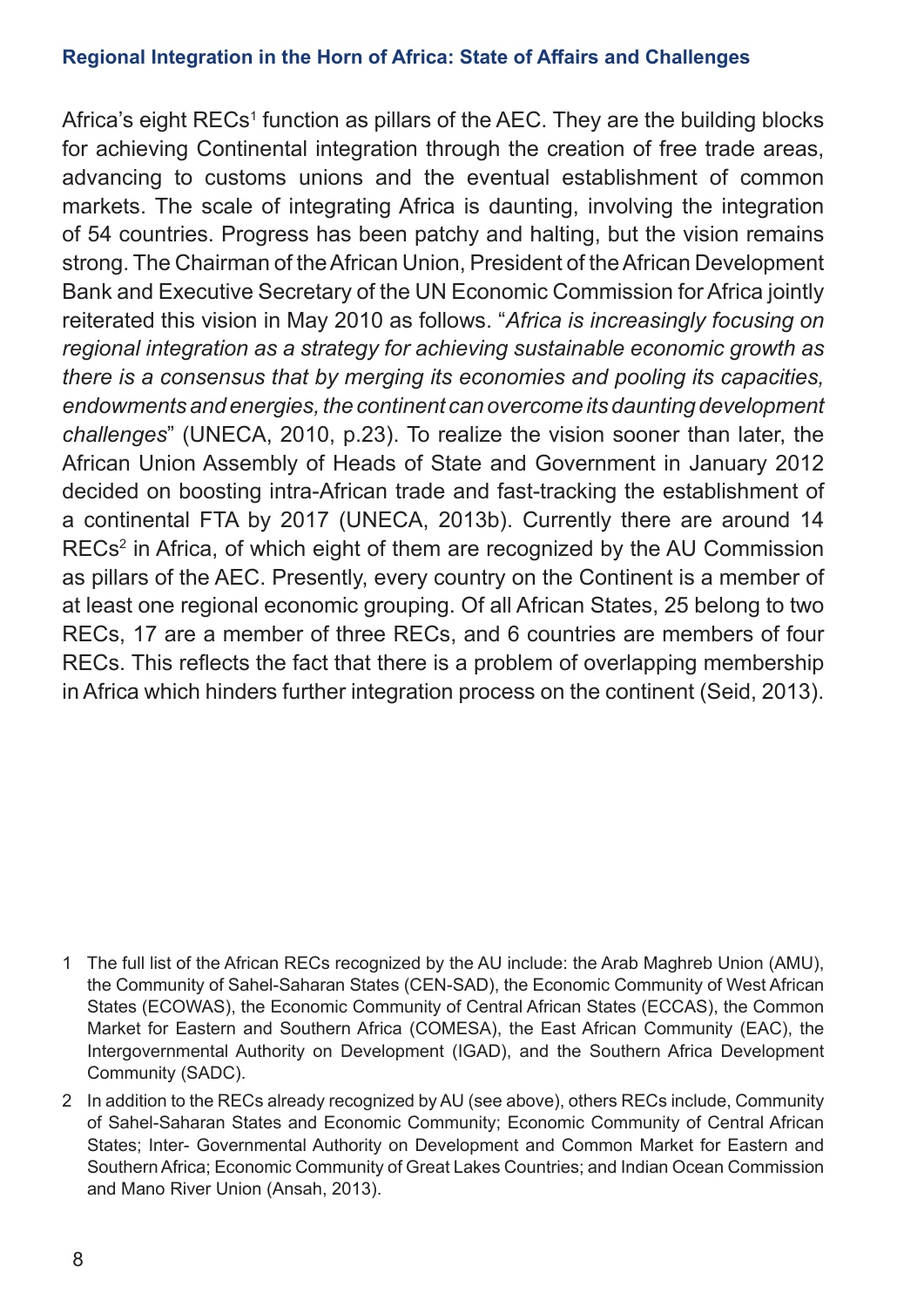## *Description of the Horn of Africa*

In order to get a clear picture about the status of regional integration and the associated challenges in the Horn of Africa, it may be useful to give a brief description about this region. First, one may be interested to know the geographic territory that constitutes the Horn of Africa. However, so far, there is no consensus about this. For some people, the Horn of Africa constitutes Somalia, Ethiopia, Djibouti and Eritrea. This description is simply attributed to the geographic shape when one looks at the map of Africa. For others, however, the Horn of Africa includes other countries, such as Sudan, South Sudan, Uganda, Kenya (and sometimes Tanzania) (see for example, Fisher, 2014). This conception of the greater Horn of Africa involves other issues of connectivity (such as security, economy, etc.), beyond the geographic shape of this particular region. This description is more or less consistent with the existing regional development initiative established by the States of the region (Sisay, 2006), that is, the Intergovernmental Authority on Development (IGAD). Therefore, for the purpose of this paper, the Horn of Africa refers to a geographic region that embraces all the countries mentioned above, excluding Tanzania. In other words, the Horn of Africa or greater Horn of Africa constitutes Djibouti, Eritrea, Ethiopia, Kenya, Somalia, South Sudan, Sudan and Uganda. These countries comprise the IGAD, one of the eight RECs of the AEC. By implication, therefore, in this paper, the Horn of Africa is understood as the IGAD region.

Three of the members States of the IGAD, namely Ethiopia, South Sudan and Uganda are landlocked. While Ethiopia joined this status after Eritrea seceded in 1991 (formally in 1993), South Sudan became the newest landlocked member of IGAD in 2012, after it seceded from Sudan in 2011. The fact that Ethiopia, the most populous country in the sub-region, South Sudan and Uganda are landlocked has been a motivating factor for member states of the IGAD to develop certain terms of cooperation or integration, both in the form of bilateral and multilateral arrangements. Furthermore, over the last two decades, countries of the Horn of Africa have been specializing on their comparative advantages, one of the classical factors for regional integration. For example, while Djibouti has been upgrading and expanding its port, mainly,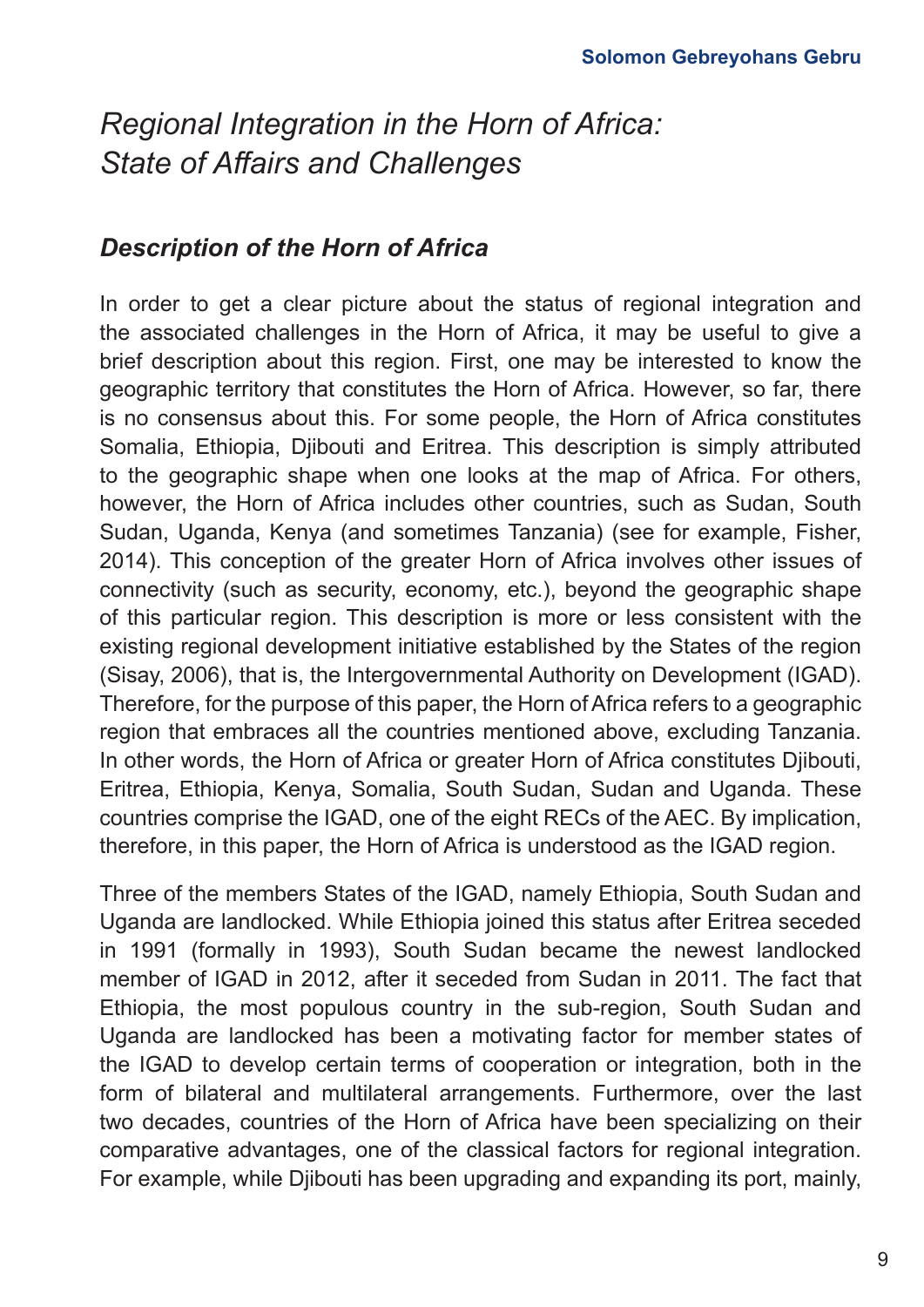to accommodate Ethiopia's increasingly growing economy, Ethiopia has been investing hugely on energy and is now exporting electricity to Djibouti, Sudan and Kenya. Generally, "*Ethiopia boasts a regional comparative advantage, ecologically and economically, in hydropower and has the potential to generate up to 45,000 megawatts of electricity*" (Verhoeven, 2011, p.3).



### **Figure 1: Map of the Horn of Africa**

Most importantly, in the last decade or so, the IGAD region has been a host to countries registering huge economic successes in Africa. Perhaps the most notable example in this regard is Ethiopia, whose average economic growth in the last decade (2002/3-2012/13) was 10.8%. This is twice the average economic growth of Sub-Sahara Africa, which was 5.3% (UNDP, 2014, p.1). The region is also attracting increasing levels of investments from different parts of the world, especially from Asia (and particularly from China and India as well as the Middle East) in various sectors including, hospitality and tourism, infrastructural development, retail, mining, manufacturing and telecommunication sectors (Solomon, 2014).

Although the IGAD region has not been known for the major natural resource endowments which have made other parts of Africa the center of allure for international major powers, recent oil and natural gas discoveries are changing its image. Specifically, the region is endowed with rivers, lakes, forests, livestock,

Source: Google Map, 2010 in Hassan Mao, 2013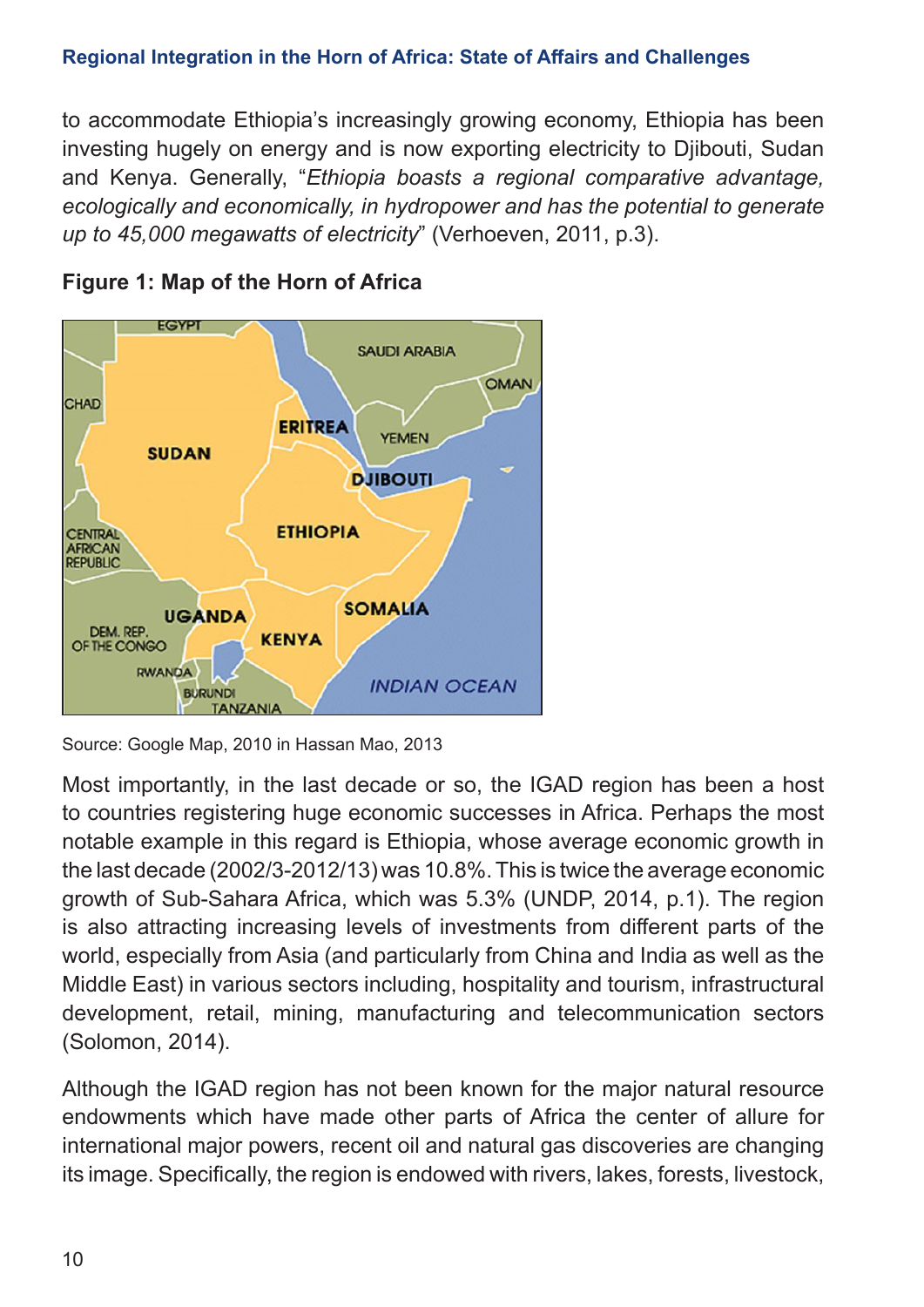and high agricultural potential, including untapped potential of petroleum, gold, salt, hydro-power and natural gas. The Horn is also a region of diverse ethnicity, languages, and religious practices. It is a region where two of the world's major religions- Christianity and Islam have co-existed peacefully for generations (Sisay, 2006).

Moreover, owing to its geographic location, the region has been and remains to be one of considerable strategic impotence at international sane. "*While there are a number of factors accounting for this, including availability of vast agricultural land and water resources, the major factor is that the region borders the Red Sea and the Indian Ocean, which are two crucial international waterways*" (Solomon, 2014, p.3). As a region that borders these two key international maritime commercial routes connecting Asia to the Western world and particularly to the oil lines of the Middle East, the Horn of Africa is a very important strategic area to international trade and security. The Red Sea and the Indian Ocean serve as international maritime trade and communications between Europe, Africa and Asia, and as the main routes for the transportation of oil from one of the major oil-producing regions, the Middle East, to countries in Europe and North America. Thus, needless to say, a stable and integrated Horn of Africa is important not only for the benefit of its own society but also to the world at large.

During the Cold War, the two superpowers, the Soviet Union and the United States of America were very keen to create their sphere of influence and control in the region. After the end of the Cold War and the emergence of the war on terror (following the 9/11 attack), the U.S.A and the European Union have been very pervasive in the region. Moreover, as the River Nile, Egypt's life blood, originates mainly from this region, it has always been closely watching events in this region. Thus, regional integration (or the lack of it) in the Horn of Africa has been affected both by internal and external involvement and circumstances.

Finally, the IGAD region is known for violent inter-State and intra-State conflict, which has been one of the causes of mistrust among member states of the region. The region also is often characterized by a lack of democratic governance, frequent draught, grinding poverty and the presence of weak State institutions. Presently, absolute dictatorship in Eritrea, "State failure" in Somalia, and an open tribal conflict in South Sudan are among the major features that characterize the region. Finally, the region is known for various forms of transnational security threats, which include terrorism, human trafficking, piracy, etc.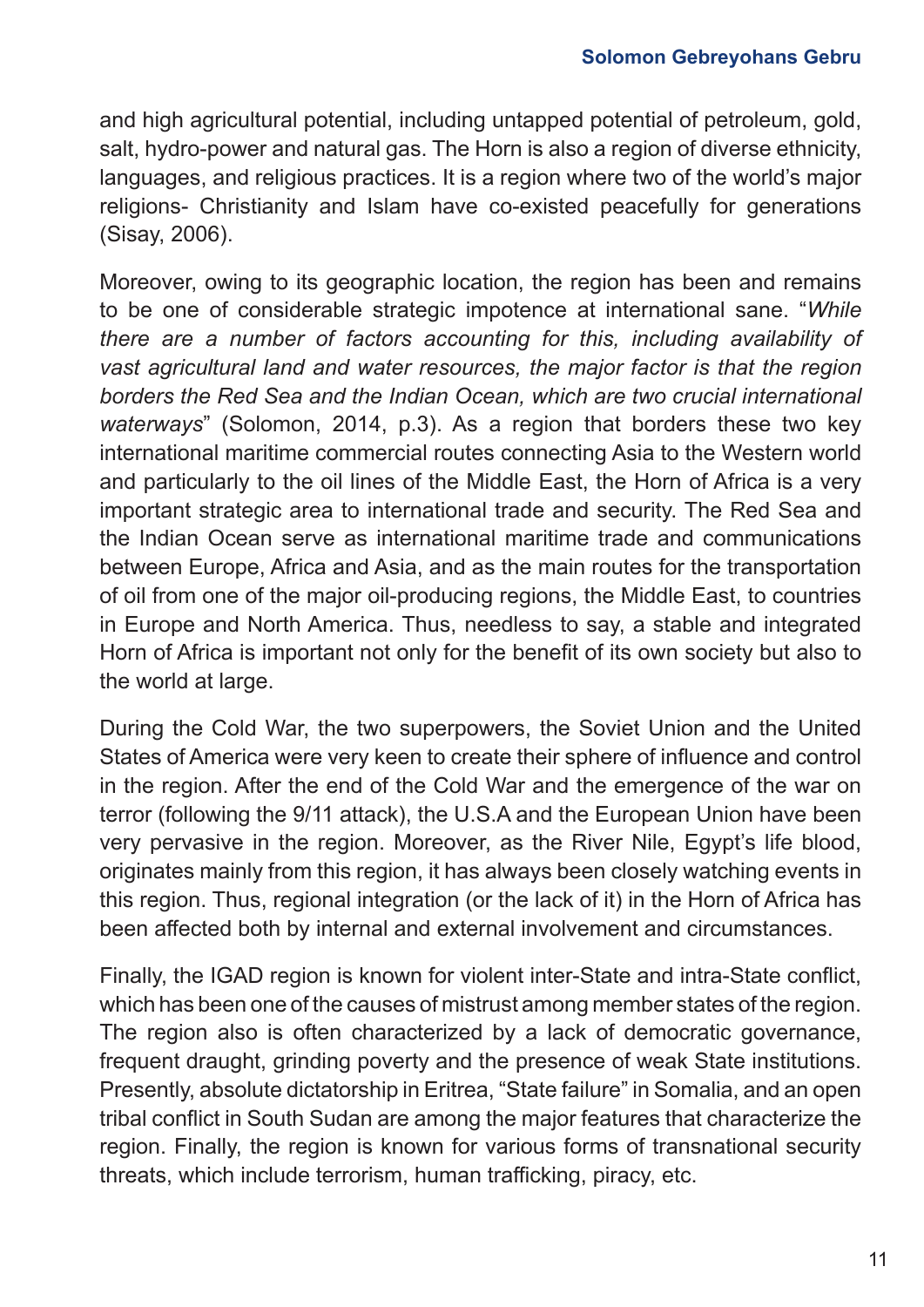## *Regional Integration Schemes in the Horn of Africa*

There have been various initiatives and activities designed to lead into regional integration in the Horn of Africa. These initiatives and activities can be mainly, grouped into three categories. The first one constitutes a regional integration arrangement that involves countries of the Horn of Africa and other countries located beyond that region within the African continent. Here, we are referring to COMESA, a regional integration arrangement that involves member states from the Horn of Africa and beyond. The second one is a regional integration arrangement whose member states are exclusively from countries of the Horn of Africa, that is, the IGAD. The third one involves bilateral agreements adopted to facilitate the path of regional integration in the region. However, for the purpose of this paper, we shall only briefly discuss the first two regional integrations schemes.

## *Common Market for Eastern and Southern Africa*

The Preferential Trade Area for Eastern and Southern Africa (PTA), which was established in 1981, was transformed into COMESA in 1991. It has nineteen member states, six of them located in the Horn of Africa. According to Article 3 of the establishing treaty, COMESA has six objectives that involve economic and security issues. Although one of its objectives include cooperation in the promotion of peace, security, and stability among its member states, its main integration focus is on trade in goods and services; monetary integration; investment facilitation and promotion; and infrastructure development that include air, rail, road, maritime and inland transport as well as information communication technology and energy (UNECA, 2012 in Urgessa, 2014).

To boost trade and investment integration among its members, COMESA launched its FTA in October 2000 and a CU in 2009. According to the UNECA (2012), COMESA's FTA was established with the following three major objectives:

- a. Complete removal of tariffs for all tradable goods among COMESA members by the year 2000 as well as the continued development of the region as common investment area;
- b. Establishment of a CU by adopting common external tariff with third parties in 2004; and
- c. Establishment of an economic community by 2025.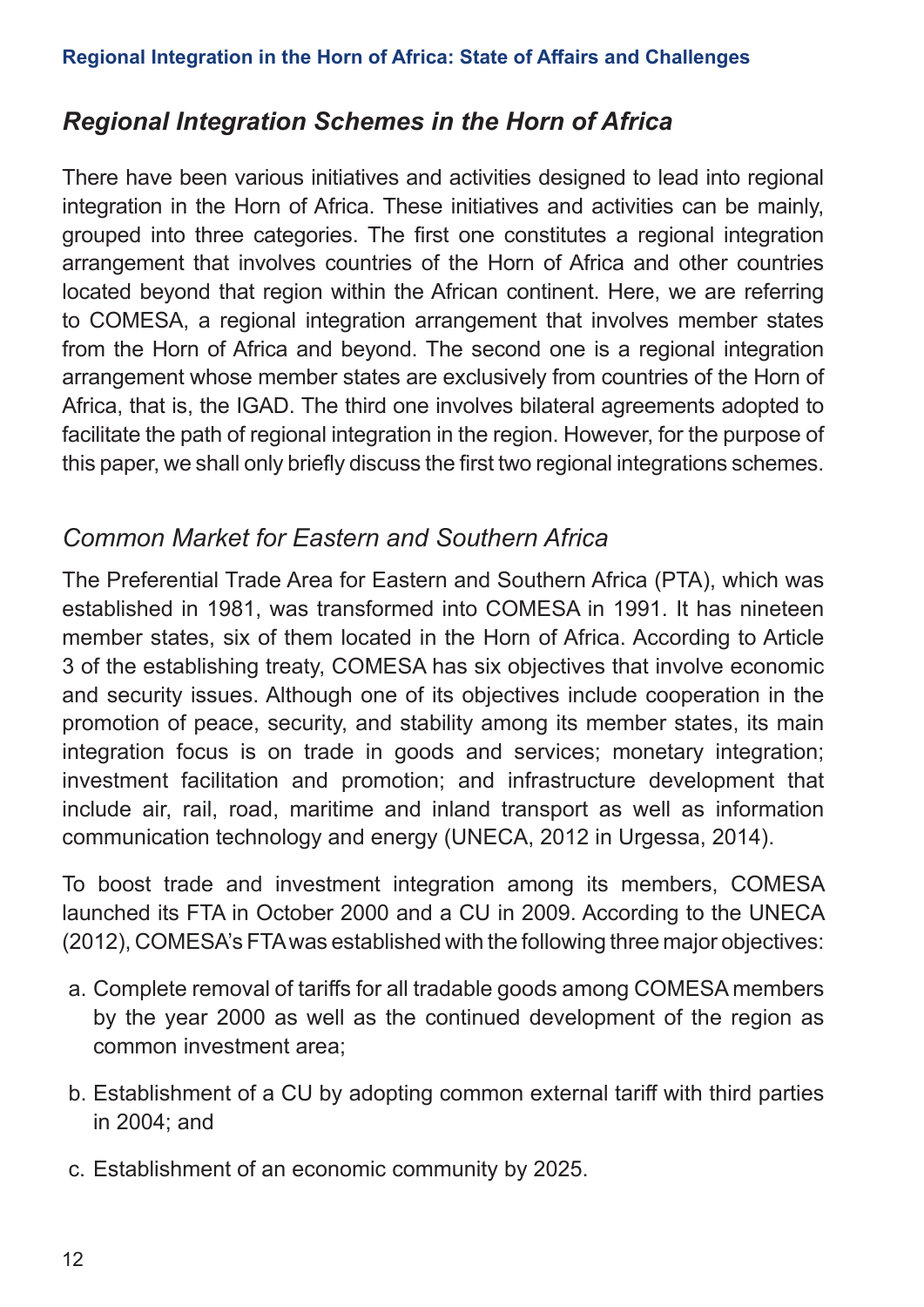Trade within the COMESA FTA is on a duty and quota free basis for goods that are produced by COMESA member states. The COMESA FTA applies the 'rule of origin'. Currently, out of the 19 member states of COMESA, 15 have already acceded to the FTA . Out of the eight countries of the Horn of Africa, four have already joined the FTA of COMESA. However, Ethiopia, a core state and one of the bigger economies in the region, has not yet acceded to the FTA. Nevertheless, Ethiopia grants a 10 % discount to goods imported from COMESA member states, based on its policy of Most Favored Nations import tariffs (Urgessa, 2014). Although the existence of the FTA has, in part, led to a rise in intra-COMESA trade from US\$3.1 billion in 2000 to US\$19.3 billion in 2012 (COMESA Business Council, n.d.), so far, its impact on facilitating trade interconnection among member states of the Horn of Africa remains insignificant. In June 2015, the Heads of State and/or Government of the COMESA, the East African Community (EAC) and the Southern African Development Community (SADC), gathered in Sharm El Sheikh, Egypt, to launch the COMESA-EAC-SADC Tripartite Free Trade Area (TFTA). The establishment of the TFTA is expected to bolster intra-regional trade and thereby enhance regional integration in the Eastern part of Africa, which embraces the Horn of Africa. The TFTA focuses on market integration, infrastructure development and industrial development (Communiqué of the third COMESA-EAC-SADC Tripartite Summit, 2015).

## *The Intergovernmental Authority on Development (IGAD)*

### **The Origin of IGAD**

Historically, the IGAD was established in 1996 to supersede the Inter-Governmental Authority on Drought and Desertification (IGADD), which was created in 1986. The original founding members of IGADD were Djibouti, Ethiopia, Kenya, Somalia, Sudan and Uganda. Later on, Eritrea became the seventh member in 1993 (IGAD, 1996). However, following IGAD's support for Ethiopia's intervention in Somalia in late 2006, to remove the threat from the Islamic Courts Union that was in control of south central Somalia, Eritrea declared its withdrawal from IGAD and has since remained outside of the authority (Solomon, 2014, p.4). Following its cessation from Sudan in 2011, South Sudan was admitted as a new member in 2012.

Initially, the IGADD was established to mobilize and coordinate resources of member States to prevent the spread of drought, famine and desertification.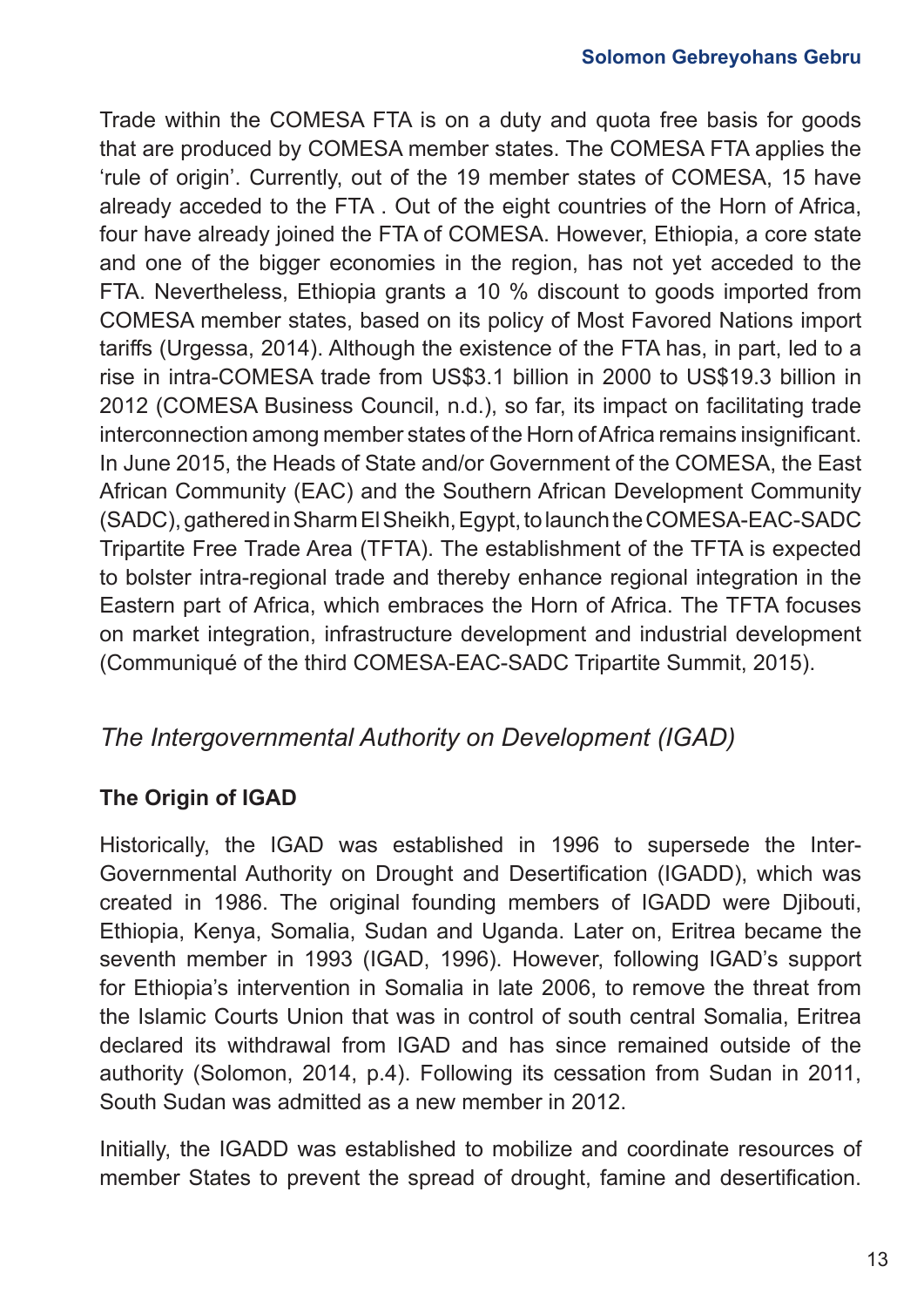However, owing to several security issues, economic and other concerns and following the change of government in Ethiopia, as well as the independence of Eritrea in the early 1990s, the IGADD was revitalized into a full-fledged regional political, economic and security entity in the mid-1990s. This time, member countries recognized that economic development and regional integration could not be achieved without the existence of perpetual peace and security in the region. Consequently, they transformed the organization and expanded its mandate to incorporate a wide array of regional issues especially in areas of conflict prevention, management and resolution in 1995 (Kinfe, 2006). Later on, at a summit held in Nairobi, Kenya, on March 21, 1996, the Assembly of Heads of State and Government of IGADD's member states adopted an agreement to revitalize IGADD and gave it a broader name that matches with its several tasks and thus it came to be known as the IGAD (Solomon, 2014).

The ultimate objective of IGAD is to achieve economic cooperation and integration by averting the destructive energies of conflict into regional cooperation and development. It also aims to harmonize the policies of member countries in order to maintain lasting peace and security in the region. IGAD is primary mandated "*to achieve regional cooperation and economic integration through the promotion of food security, sustainable environmental management, peace and security, intra-regional trade, and development of improved communications infrastructure*" (IGAD, 2000 in Sisay, 2006, p.4). IGAD's specific objectives include the: (i) creation of an enabling environment for trade and investment among member states, and (ii) harmonization of policies with regard to trade, customs, transport, communications, agriculture, and natural resources, as well as the promotion of free movement of goods, services, and people within the region (Sisay, 2006).

### **Organizational Structure of IGAD**

To achieve its objectives, IGAD has established four hierarchical and complementary operational structures, which include the Assembly of Heads of State and Government (or the Summit), the Council of Ministers; the Committee of Ambassadors and the Secretariat (IGAD, 1996). The composition and powers of each organ is described in the table below.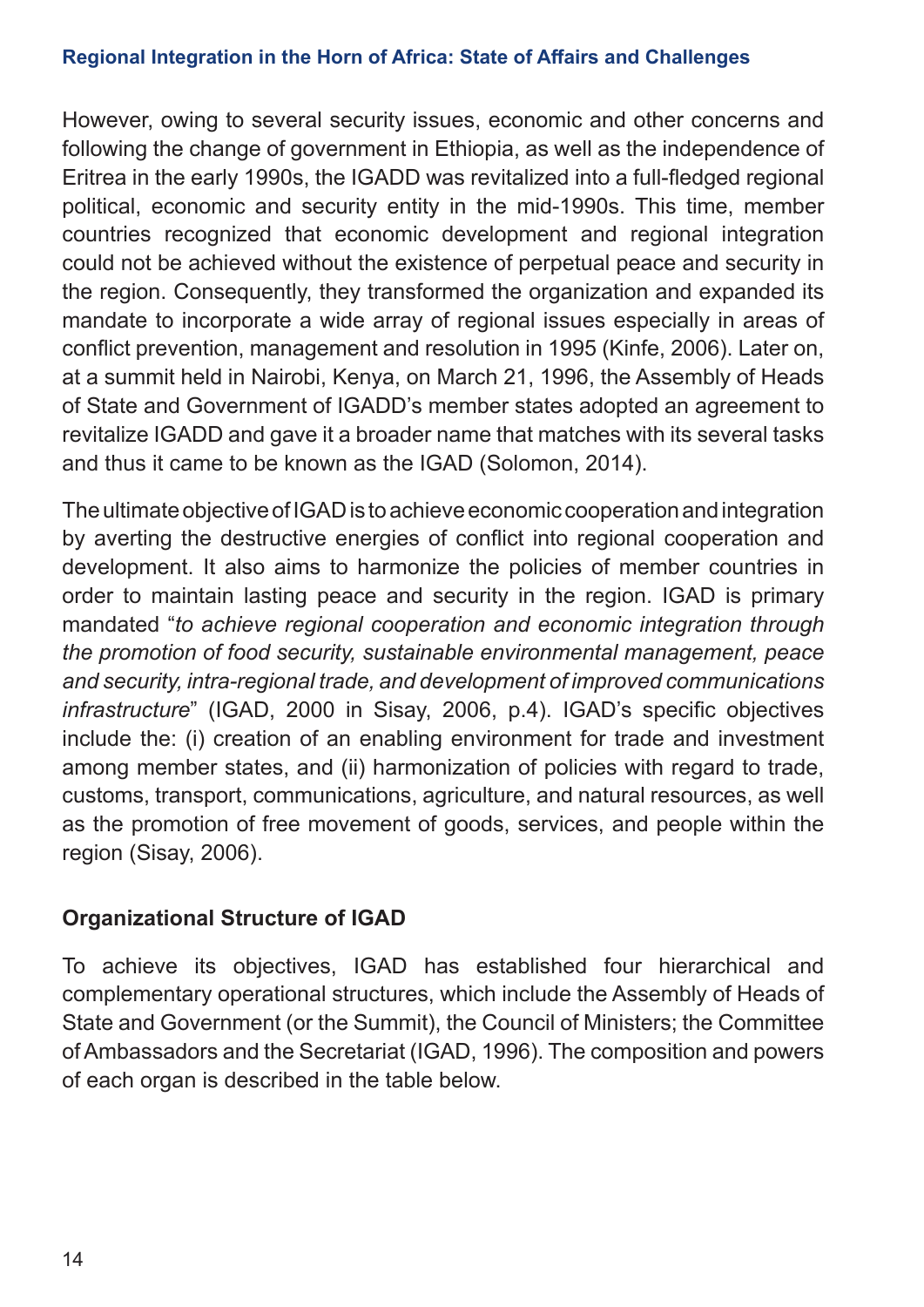| S/N            | Name of<br>the body                  | <b>Composition</b>                                                                                                                                                                                                              | <b>Power/Responsibility</b>                                                                                                                                                                                                                                                                                                                                                                       |
|----------------|--------------------------------------|---------------------------------------------------------------------------------------------------------------------------------------------------------------------------------------------------------------------------------|---------------------------------------------------------------------------------------------------------------------------------------------------------------------------------------------------------------------------------------------------------------------------------------------------------------------------------------------------------------------------------------------------|
| $\mathbf{1}$   | The<br>Summit                        | Composed of Heads of<br>States and/or Govern-<br>ment of member states                                                                                                                                                          | Is the highest policymaking<br>body for every most signifi-<br>cant political and economic<br>policy decisions;<br>Meets, at least once a year                                                                                                                                                                                                                                                    |
| $\overline{2}$ | The<br>Council of<br><b>Minsters</b> | Composed of the Mi-<br>nisters of foreign affairs<br>and one other focal<br>minister designated by<br>each member State                                                                                                         | Is responsible for formulating<br>policy and approving the work<br>program and annual budget<br>of the IGAD secretariat Meets<br>biannually                                                                                                                                                                                                                                                       |
| 3              | Committee<br>of Ambas-<br>sadors     | Composed of IGAD<br>member states' ambas-<br>sadors accredited to the<br>IGAD headquarters in<br>Djibouti                                                                                                                       | It is the standing policymaking<br>body that oversees policy-re-<br>levant initiatives that the IGAD<br>secretariat undertakes, and<br>ensures implementation by<br>the secretariat the decisions<br>of IGAD's main policy bodies                                                                                                                                                                 |
| 4              | The<br>Secretariat                   | Composed of the<br><b>Executive Secretary</b><br>and three major Depart-<br>ments:<br>Peace and Security;<br>Agriculture and<br>$\bullet$<br>environment; and<br>Economic<br>$\bullet$<br>Cooperation and<br>Social Development | It is responsible for assisting<br>member states in formulating<br>regional projects in priority<br>areas, facilitating the coordi-<br>nation and harmonization of<br>development policies, mobili-<br>zing resources necessary to<br>implement regional projects<br>and programs approved by<br>the Council, and reinforcing<br>national infrastructures neces-<br>sary for their implementation |

|  | Table 2: Name, Composition and Powers of the Organs of IGAD |  |  |
|--|-------------------------------------------------------------|--|--|
|--|-------------------------------------------------------------|--|--|

Source: Organized by the author based on information from Solomon (2014, pp.6-7).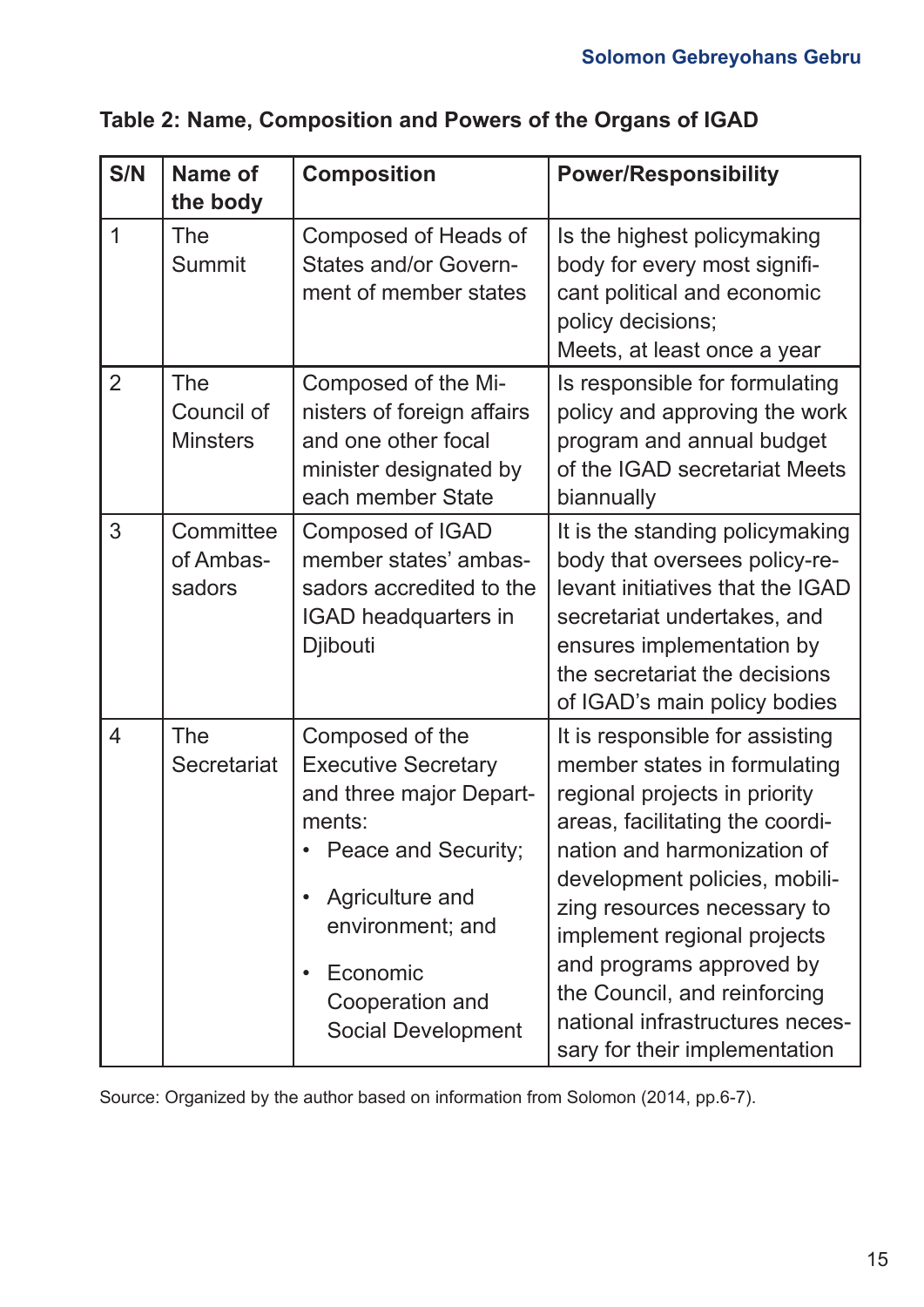## *The Status of Regional Integration in the IGAD Region*

The areas where the IGAD and its members have been engaged in an attempt to bring about regional integration can be grouped in to four. These are: peace and security, economic cooperation and integration, governance, and food security and environmental protection. For the purpose of this paper, only the activities that have been undertaken under the first two categories will be discussed.

## **Peace and Security**

It has already been noted that the IGAD region is known for violent inter-state and intra-state conflicts. Axiomatically, much of IGAD's most visible work has been in the areas of peace and security. The 1996 IGAD agreement gave significant space to peace and security. Two of the principles of the agreement are "*-- the peaceful settlement of inter- and intra-state conflicts through dialogue" and "maintenance of regional peace and security*" (IGAD, 1996 in Solomon, 2014, p.8). When IGAD was established, one of its objectives was "*to promote peace and security in the region and create mechanisms within the sub-region for the prevention, management, and resolution of inter and intra-state conflicts through dialogue*" (ibid.). Conflict resolution was given a prime place with a dedicated article and agreement among member states to (a) take effective collective measures to eliminate threats to regional co-operation, peace and security; (b) establish an effective collective mechanism for consultation and cooperation for the pacific settlement of differences and disputes; and (c) deal with disputes between member states within this sub-regional mechanism before they are referred to other regional or international organizations (ibid.).

Based on its mandate, the IGAD has been introducing various mechanisms to promote regional peace and security. As in many other parts of the world, combating terrorism has been one of the major preoccupations of the IGAD, particularly in the last decade and a half. The IGAD has been involved in preventing and combating terrorism in its region. Since the 1990s, terrorism has been increasingly threatening the security of the IGAD region. The major acts of transnational terrorism in the IGAD region emanate from Somalia, a state that has virtually "*failed*" to provide security since the downfall of the Siad Barre government in 1991. Somalia's geographic location and its failure to function as an effective sovereign state has created an opportunity for several Al-Qaeda linked terrorists from North Africa and the Arabian Peninsula to establish *Al-Qaeda* cells in the region.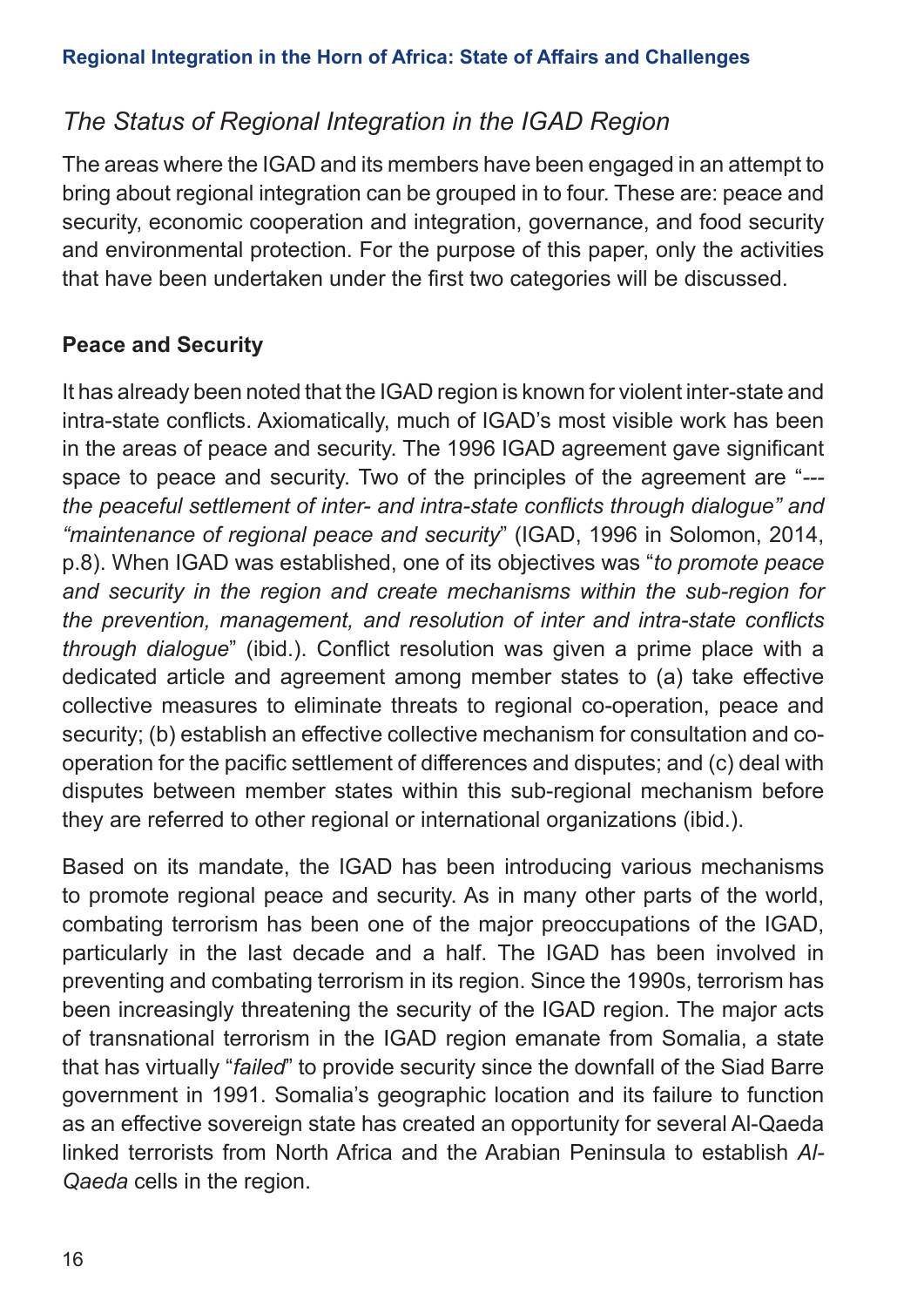Recognizing the transnational nature of terrorism, IGAD member states recognized that no individual member can single-handedly deal with it effectively (Kinfe, 2006). Consequently, the draft Implementation Plan to Counter Terrorism was adopted by IGAD in 2003, in Kampala, Uganda, with the purpose of combating terrorism. It was the first major step towards legal cooperation against terrorism taken by the IGAD. It called on member states to work towards a common legal framework, develop Extradition and Mutual Legal Assistance (MLA) treaties, and encouraged ratification of relevant continental and international instruments adopted to combat terrorism. The Plan also called for increased information exchange, training coordination, and international cooperation and highlighted the importance of respecting human rights while countering terrorism (ibid.).

In September 2007, IGAD organized its first meeting on counter terrorism at the ministerial level, in Kampala, Uganda. The meeting was attended by IGAD member states Minsters of Justice. This meeting called up on member states, "to take the necessary legal, administrative, and regulatory measures, including establishing inter ministerial counterterrorism coordination mechanisms in each country [...] and exchange information and experiences related to combating terrorism, including through the establishment of a forum of counterterrorism experts" (UN-OSAA, n.d., p.25). This meeting also established a forum called IGAD Ministers of Justice Forum of Counter Terrorism Experts (ibid.).

In late 2009, acting on a desire to implement the United Nations Global Counter-Terrorism Strategy in the region, the IGAD Council of Ministers adopted two new Conventions, one on Extradition, and the other on MLA in criminal matters. They were adopted by the IGAD Council of Ministers at its 33rd ordinary session held in Djibouti from the 7th – 8th December, 2009. The Conventions are extensive and comprehensive. They have dozens of provisions that govern relations among state parties in their attempt to combat terrorism and other criminal offences. For example, the Convention on MLA has provisions relating to an obligation to provide the widest possible assistance for criminal investigations or proceedings, including: (covert) surveillance, interception of communication as well as the freezing and confiscation of assets. The MLA also provides for mechanisms and procedures by which evidence is transferred among member states concerning suspected terrorists and others who are convicted for committing transitional crime (Amicus Legal Consultants Limited and Donald Deya, 2010).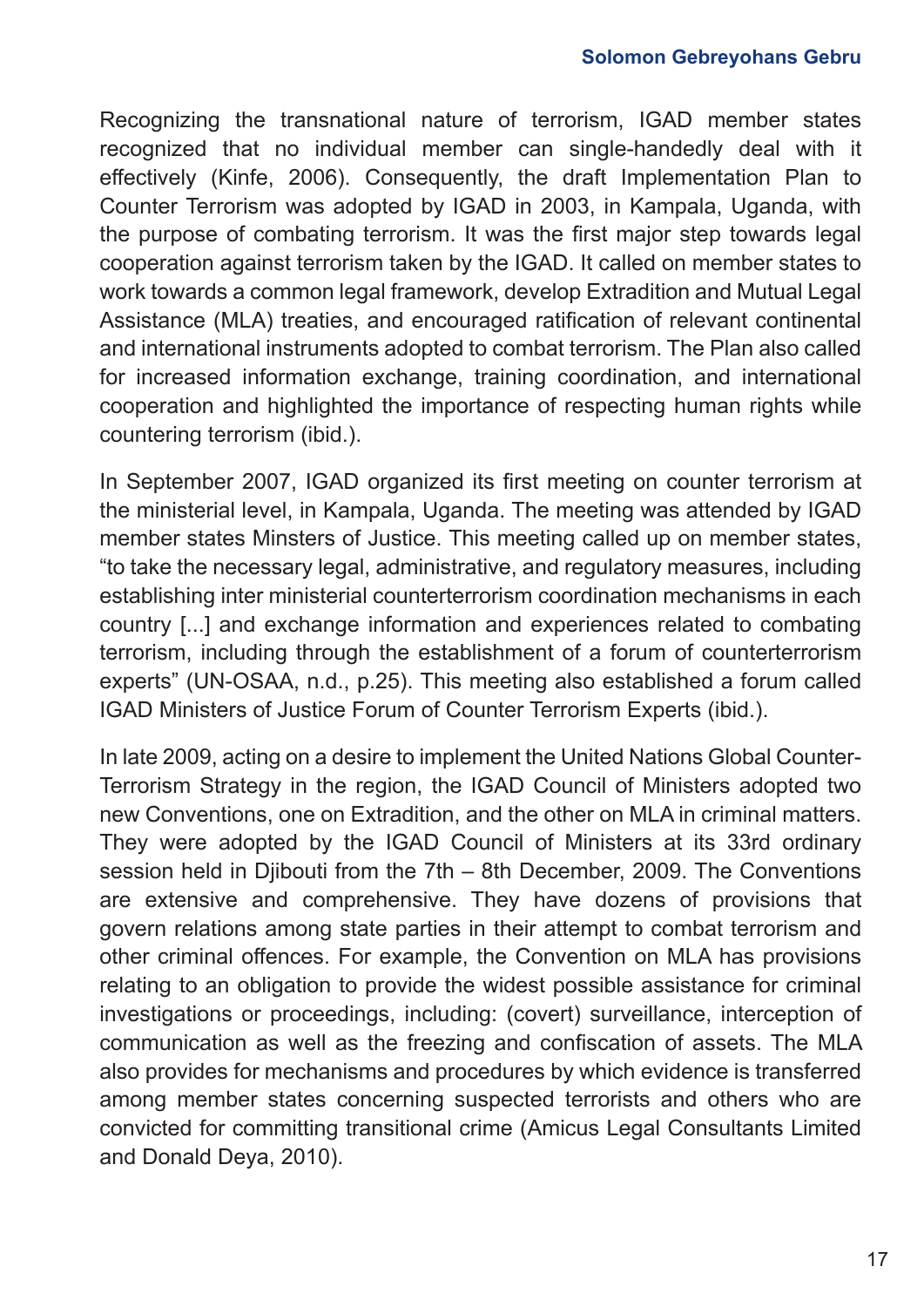In relation to extradition, the Convention provides for an obligation to either extradite or prosecute suspected criminals, (particularly of terrorism or transnational crime nature) where a request has been made by a state party. The extradition Convention governs the measures member states shall take and the procedures they follow in the extradition of persons involved or suspected of being involved in a crime to neighboring party state, up on the latter's request (ibid.). Finally, it is worth mentioning that, seven years on, only two member states, Djibouti and Ethiopia, have ratified the two Conventions (ENA, 2014).

Another step taken by IGAD in combating terrorism was the adoption of the Security Strategy in 2010. While adopting the Security Strategy, IGAD restructured what was known as IGAD Capacity Building Program Against Terrorism (ICPAT) and established the IGAD Peace and Security Strategy (IPSS) instead. The transformation of ICPAT to ISSP was motivated by the recognition of the changes in security situation in the region that include a convergence of various transnational crimes. ISSP has four pillars: Counterterrorism (CT), Transnational Organized Crime (TOC), Maritime Security (MS) and Security Institutions Capacity Building (SICB) (Capital News Letter, 2013).

Finally, it is important to note that the counter terrorism laws that have been introduced are in line with the agreement establishing IGAD, in particular Article 18(A) that calls for member states to act collectively in order to preserve peace, security and to stability as well as to take effective measures to eliminate threats to regional cooperation, peace and stability (IGAD, 1996).

Regarding institutional mechanisms, currently, IGAD has a program unit, the ISSP, established to handle issues of security. The ISSP replaced the ICPAT in 2010, and was mandated with enhancing "the capacity of IGAD member states to combat terrorism, to deal with maritime security threats, contain the intensity and impact of organized crime, and provide security efficiently and effectively through security sector reform with capacity building as an overarching component" (CGCC and ISSP, 2012, p.13). IGAD also works in collaboration with the Eastern Africa Police Chiefs Cooperation Organization (EAPCCO). Similarly, IGAD has also been working with the U.S led Combined Joint Task Force-Horn of Africa (CJTF–Horn of Africa). The CJTF–Horn of Africa's mission is to detect, disrupt, defeat and deny terrorist activity in the Horn of Africa. The CJTFH–Horn of Africa is a joint and combined effort of personnel from all US services and allied officers from numerous other countries, such as Djibouti, Ethiopia and Kenya. CJTFH–Horn of Africa provided military training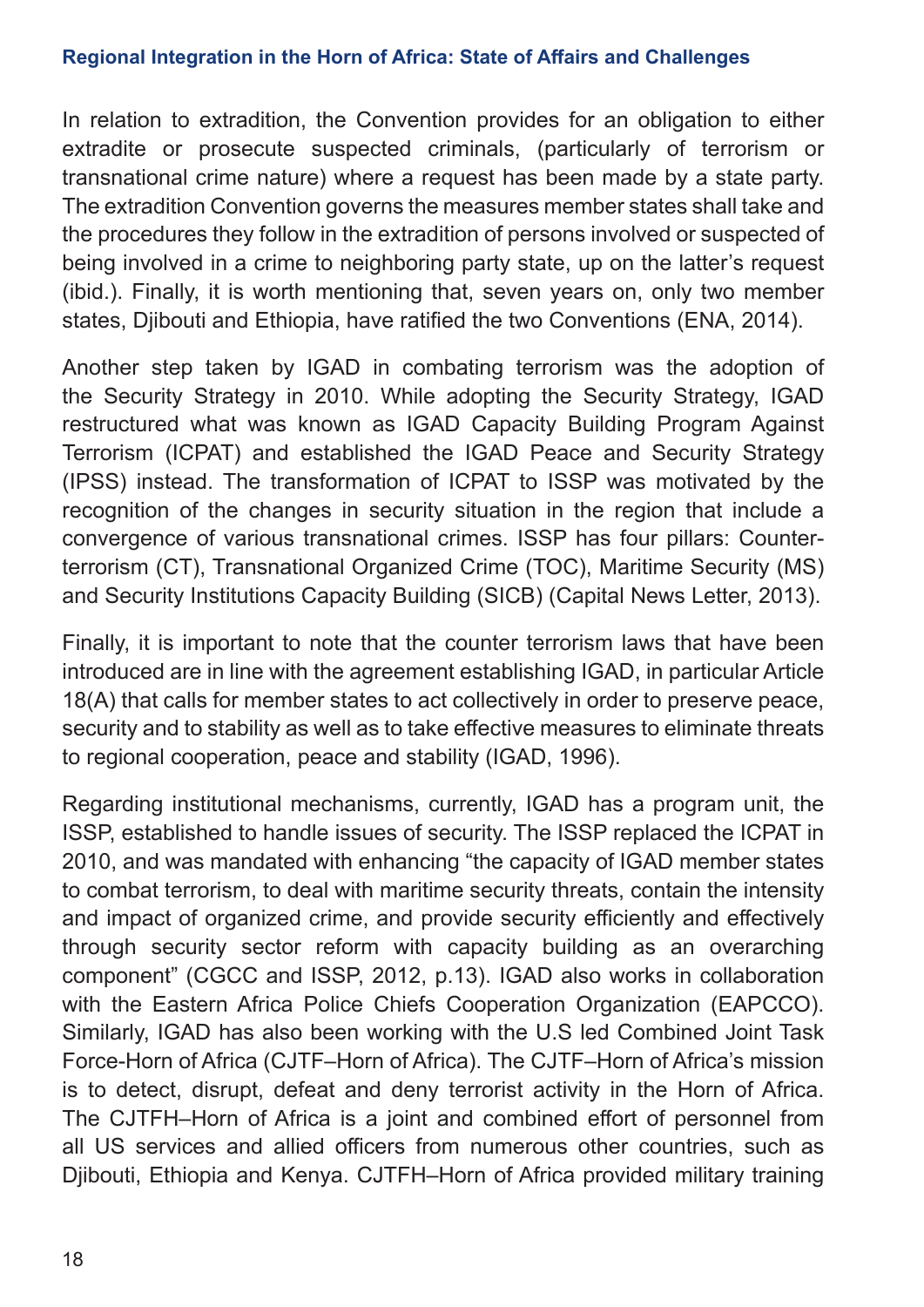to Ethiopia, Uganda, and Djibouti; and trained the navies of Kenya and Djibouti (Nzau, 2010).

In 2006, IGAD developed a program aimed at counter-terrorism capacity building and promoting regional security cooperation. This program was launched in 2006 in Addis Ababa, Ethiopia. IGAD's counter-terrorism program targets five areas: (a) enhancing judicial capacity; (b) working to promote greater inter-agency coordination on counter-terrorism within individual IGAD member states; (c) enhancing border control; (d) providing training, sharing information and best practices; and (e) promoting strategic cooperation. In this regard, IGAD's program is often held up as an example for other African Regional Economic Communities to emulate (UN-OSAA, n.d.). Between 2006 and 2010, IGAD helped its member states to focus on enhancing judicial measures, building internal counter-terrorism coordination units, strengthening border management to stop the movement of terrorists across borders and training of law enforcement officers. Since 2006, training projects and seminars were designed by the ICPAT to enhance the knowledge and skills of officials working in the security sectors (military, police, border guards, and intelligence services as well as institutions of justice) of IGAD member states and to enhance their familiarity with working together to solve shared problems (Memar and Solomon, 2014).

Practically, IGAD facilitated and backed the unilateral and/or collective interventions against the various terrorists groups in Somalia. In 2006, IGAD mandated Ethiopia and Uganda to deploy a peacekeeping force in Somalia to fight the Union of Islamic Court (Rosand, et.al., 2008). In 2007, IGAD deployed the Peace Keeping and support mission in Somalia (IGASOM) which was the precursor to the African Union Mission in Somalia (AMISOM). It played a major role in facilitating and persuading the UN and AU to intervene in Somalia. Although AMISOM is the AU's peacekeeping mission in Somalia, IGAD member states are the chief contributors and AMISOM operates in close collaboration with IGAD (Chatham House, 2013). Moreover, IGAD backed the unilateral intervention of Ethiopia in 2006 and Kenya in 2011.

For example, in its 19th extra-ordinary meeting, the IGAD Assembly of Head of States and Governments welcomed the unilateral intervention of Kenya to fight Al-shabaab jointly with Somali's Transitional Federal Government troops. According to the communiqué released from the meeting, IGAD 'understands, appreciates and supports' the joint operation and Kenya's move against Al-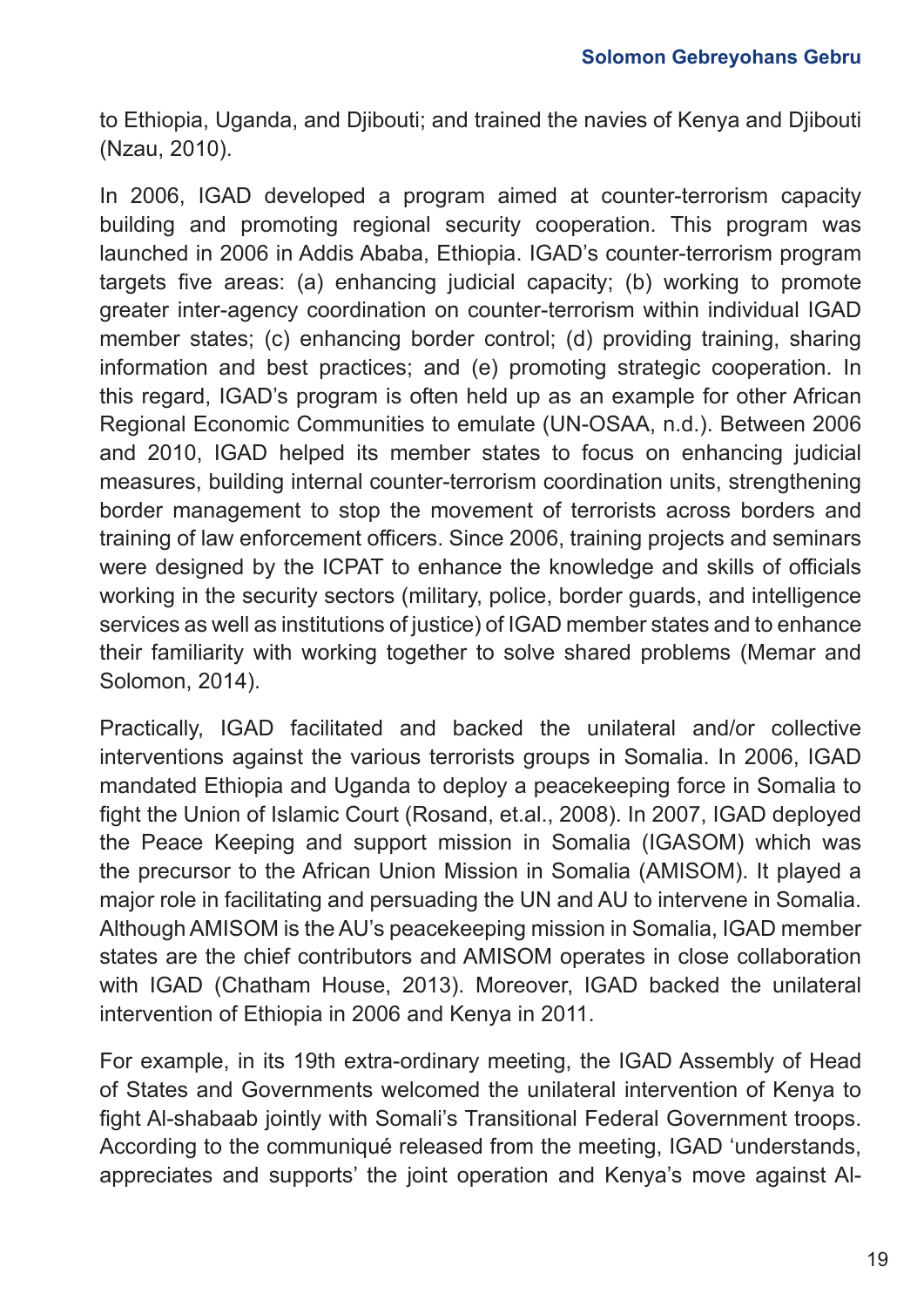shabaab and sees it as 'unique opportunity' to 'restore stability and security' in Somalia (ISSP, 2011). Generally, IGAD has been very active in attracting the attention of the international community concerning the crisis of Somalia in general and the situation of terrorism in the IGAD region in particular. It has also been involved in mobilizing financial, material and human resources for fighting international terrorists in Somalia.

Somalia has been the epicenter of terrorism and the source of international terrorism in the IGAD region. This is because Somalia has been unable to ensure its internal security and control its borders, as well as defend its territory from local and international terrorist. To sum up, rebuilding Somalia's security apparatus and reinstating a sovereign legitimate government in Somalia has been one of the major priorities of IGAD in fighting terrorism in the region. Accordingly, via its member states, IGAD has been providing various trainings to Somali security forces. According to Mahaboub Maalim, Executive Secretary of the IGAD, until the end of 2013, around 15,000 troops and police force were trained by IGAD countries (Rift Valley Institute, 2013). The IGAD also supported Somalia to develop about five major policy frameworks expected to contribute to uprooting terrorism and ensuring lasting peace in Somalia.

### **Economic Cooperation and Integration**

The objectives of IGAD, as outlined in the IGAD Agreement, include the following regarding economic cooperation and integration: (a) promote joint development strategies and gradually harmonize macroeconomic policies and programs in the social, technological, and scientific fields; (b) harmonize policies with regard to trade, customs, transport, communications, agriculture, and natural resources, and promote free movement of goods, services, and people within the region; (c) create an enabling environment for foreign, cross border and domestic trade and investment; and (d) develop and improve a coordinated and complementary infrastructure, in the areas of transport, telecommunications, and energy in the region (IGAD, 1996 in Solomon, 2014, p.12).

IGAD's Economic Cooperation and Social Development Department is in charge of ensuring economic cooperation and integration. In 2008, IGAD undertook a review of its Charter with a view to strengthening its economic cooperation and integration and has developed a Minimum Regional Integration Plan (MIP). The six priority sectors identified in the MIP are: peace and security; agriculture, livestock and food security; natural resources and environment; infrastructure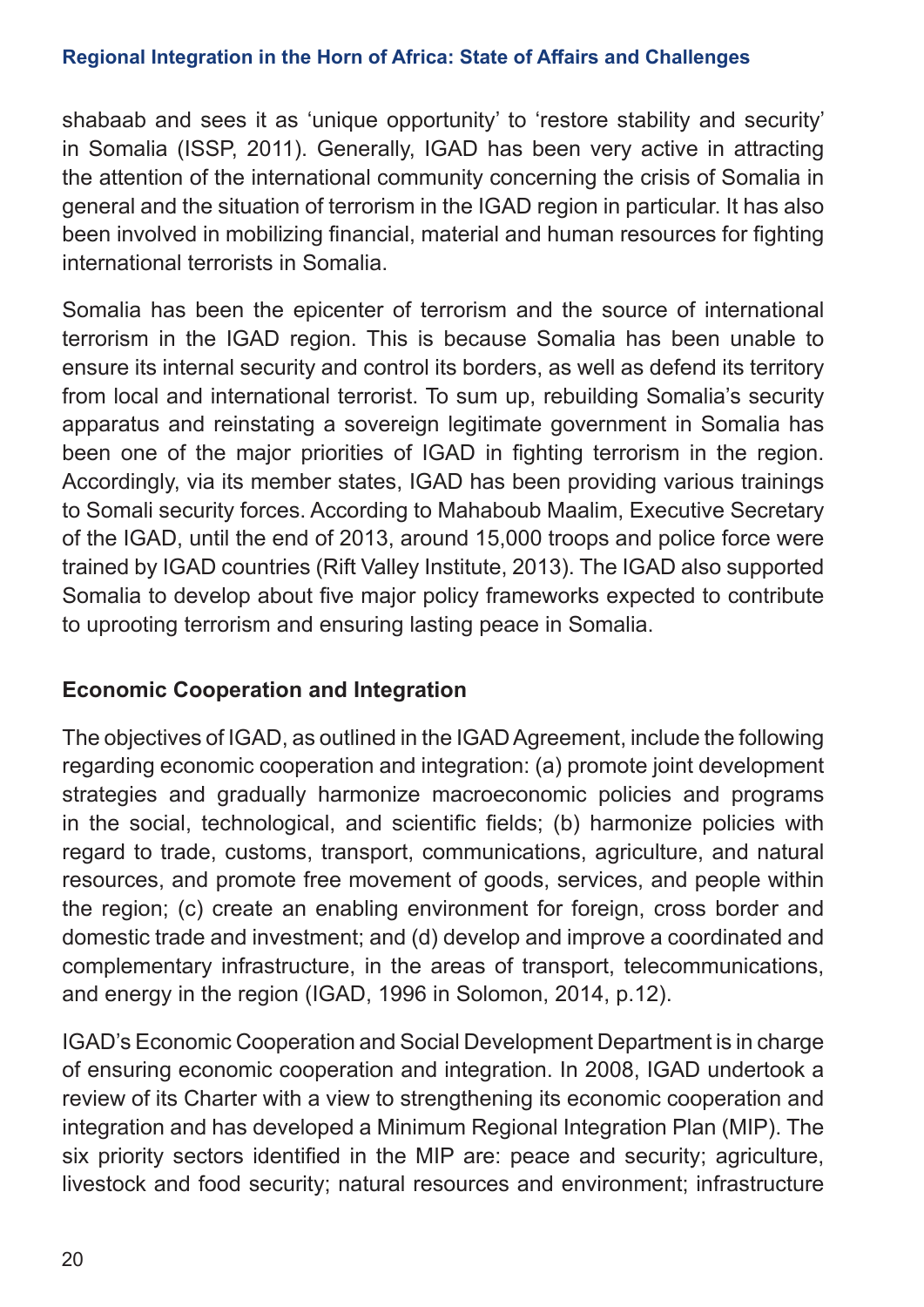development; trade and macroeconomic policies as well as social development. The perceived rationale of the MIP is "to re-position IGAD as a development institution and accordingly refocus its regional integration agenda" (IGAD, 2010 in Chatham House, 2011, p.11). Recently, there has been a unilateral action between Ethiopia, Sudan, Kenya, Djibouti as well as Somalia to liberalize smallscale border trade by specifying the value (upper limit) and type of goods that can be traded, as well as the frequency of crossings and the distance from border posts up to which trade is authorized (Chatham House, 2011). Generally, major areas or potential activities for economic cooperation and integration in the IGAD region can be grouped in to two:

### **Trade Interdependence**

There is a wealth of potentially more positive, long established relationships that exist between people all over the region. There are close social and economic ties linking people across borders and these underpin trading networks that play a vital part in the economic life of the region. Informal cross-border trading has been particularly important for sustaining pastoralist livelihoods in Somalia, where formal trading regimes have collapsed with the demise of the state (Chatham House, 2011).

There is the continuing need for landlocked Ethiopia, South Sudan and Uganda to have access to the sea via their neighbors, creating an impetus for interdependence that could contain the seeds of greater integration. On the other hand, Ethiopia is constructing huge hydroelectric dams, one of the largest in Africa, which is a huge potential driver for regional development. The flow of cattle out of Somalia and Ethiopia to feed the growing demand for meat in Kenya's cities has expanded enormously. There is a growing trade in camels raised in Ethiopia, Eritrea and Somalia for export to Sudan. Another seemingly irrepressible regional economic activity is the khat (or miraa) trade. For years, this perishable narcotic plant has been exported daily from the highland areas of Kenya and Ethiopia where it is grown, to the towns of Somalia and Djibouti, where khat consumption continues to increase (UNECA, 2013b). After years of distrust and hostility, Sudan has started to supply petroleum products to Ethiopia, and Port Sudan has become an outlet for Ethiopian agricultural exports. Before the outbreak of the civil war, small-scale investors from all over the region were operating in Juba and in other towns of the newly created State, South Sudan (East African Business Week, 2011 in Chatham House, 2011).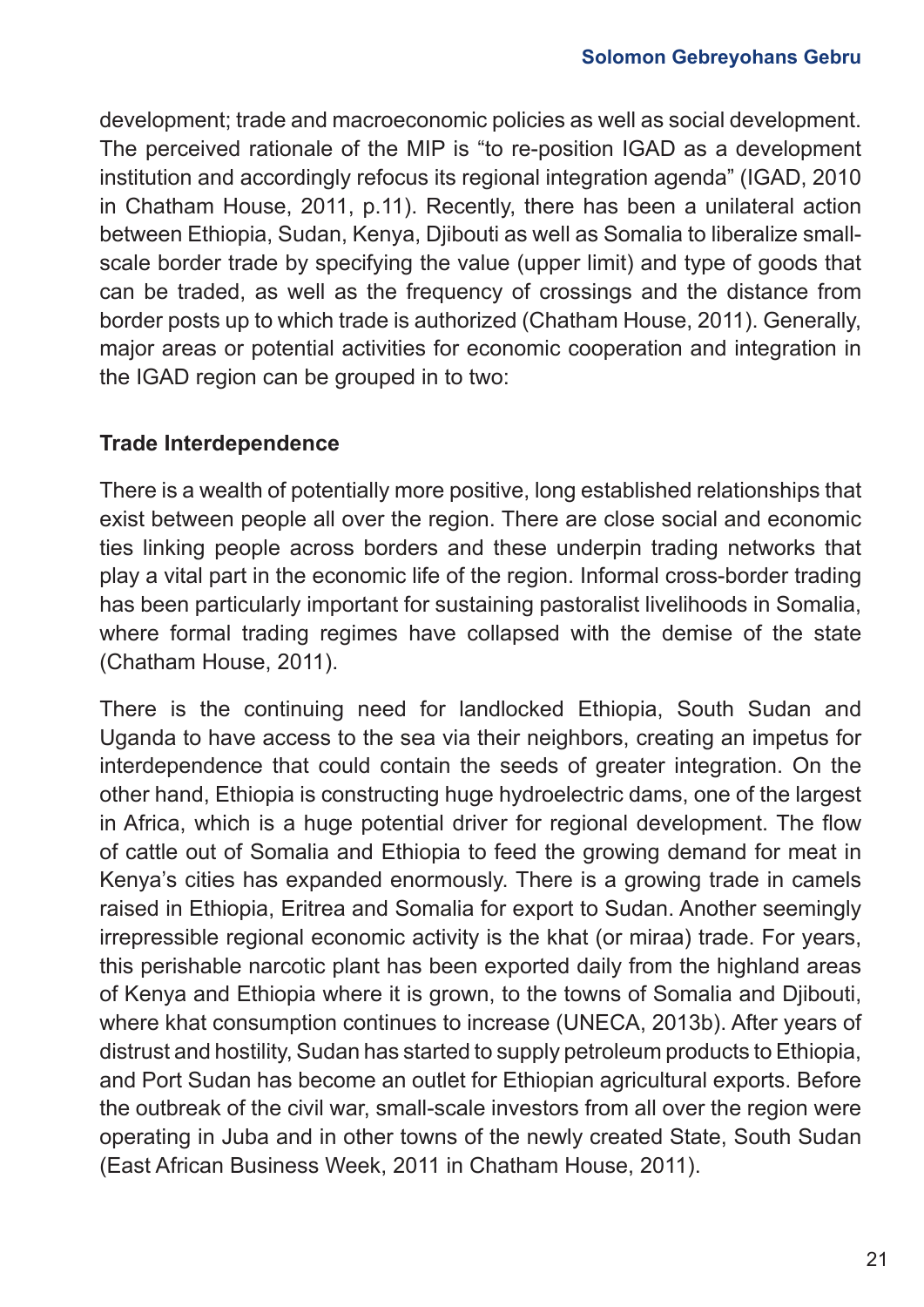On its side, Ethiopia has in recent times been selling electricity to Djibouti, Kenya, and Sudan. In order to appreciate the potential of economic integration in the IGAD sub-region, let us see the volume of intra-IGAD trade. Due to lack of up-to-date data, the data we are going to use goes back to 2010, but it can still help us to see the trends. As shown in the table below, although the share to the global export of the intra-IGAD trade had been declining, the intra-IGAD exports and imports had been increasing considerably. There is significant variation in the extent of regional trade by IGAD member states. The leading trade countries in the region are Kenya, Uganda and Djibouti (the last being by virtue of its port services). For much of the last decade, both Sudan and Ethiopia have lagged far behind in their trade relations across the region. Recently, however, both countries have been increasing their intra-regional trade owing to the export of oil and electricity respectively.

| Year | Intraregional<br><b>Exports</b><br>(US\$ mio.) | <b>Share from Global</b><br>Exports (%) | Intraregional<br><b>Imports</b><br>(US\$ mio.) |
|------|------------------------------------------------|-----------------------------------------|------------------------------------------------|
| 2001 | 827.8                                          | 17.9                                    | 691.1                                          |
| 2002 | 809.6                                          | 15.2                                    | 687.9                                          |
| 2003 | 970.0                                          | 15.0                                    | 869.6                                          |
| 2004 | 981.8                                          | 12.0                                    | 820.9                                          |
| 2005 | 1094.3                                         | 10.5                                    | 1137.1                                         |
| 2006 | 1162.5                                         | 9.7                                     | 1180.6                                         |
| 2007 | 1319.2                                         | 8.0                                     | 1261.6                                         |
| 2008 | 1640.4                                         | 7.7                                     | 1801.2                                         |
| 2009 | 1435.2                                         | 9.4                                     | 1575.8                                         |
| 2010 | 1822.6                                         | 9.7                                     | 2001.3                                         |

|  | Table 3: Intra-IGAD Trade (2001-2010) |  |  |
|--|---------------------------------------|--|--|
|--|---------------------------------------|--|--|

Source: Seid, 2013 in Solomon, 2014, p.2.

### **Investing on Infrastructure**

In terms of infrastructural development, increased cooperation and investment on key regional infrastructure projects was an important part of the IGAD MIP. One of the contributions of IGAD in this area has been the identification of the infrastructural development priority areas. Areas identified for regional integration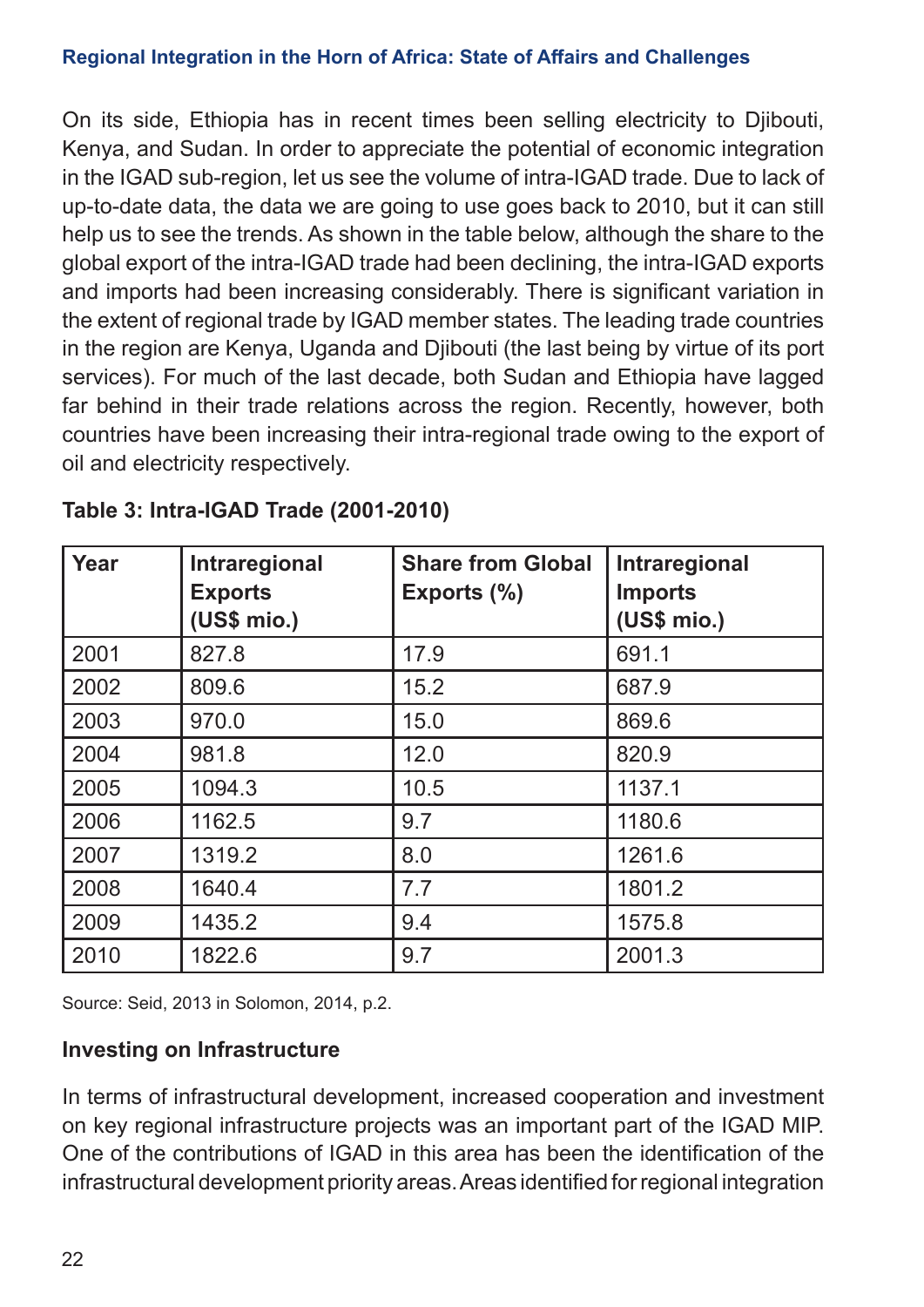through infrastructure include transport, energy, and telecommunication. With respect to infrastructural development in the transport sector, mostly road and rail, IGAD has been coordinating the identification of regional priority projects. Recognizing that it is a major structural obstacle, IGAD has been mobilizing resources towards the construction of infrastructure. IGAD's role in the implementation of infrastructural projects has been limited to providing regional support through lobbying and facilitation of the efforts of member states in the regional priority projects (Solomon, 2014). According to the UNECA 2013b), the IGAD has continued to lobby for and mobilize funds for the following projects although transport projects are mainly dealt with on bilateral levels.

**Roads:** Nairobi - Addis Ababa corridor (Isiolo – Moyale – Addis Ababa road): various sections are at various stages of implementation, under procurement, construction and rehabilitation, with financing from the African Development Bank (AfDB) and the European Union; Kampala – Juba corridor: Nimule – Juba sector started construction in South Sudan by early 2013 and the Gulu – Nimule (Uganda), was under procurement as of 2013; Berbera corridor (Somaliland – Ethiopia): feasibility study and detailed engineering design services were under procurement as of 2013; and Djibouti – Addis Ababa corridor: remaining section of Arta–Guelile road section in Djibouti was under procurement as of 2013.



**Figure 2: Map of the Major Transport Corridors of IGAD**

Source: IGAD, 2014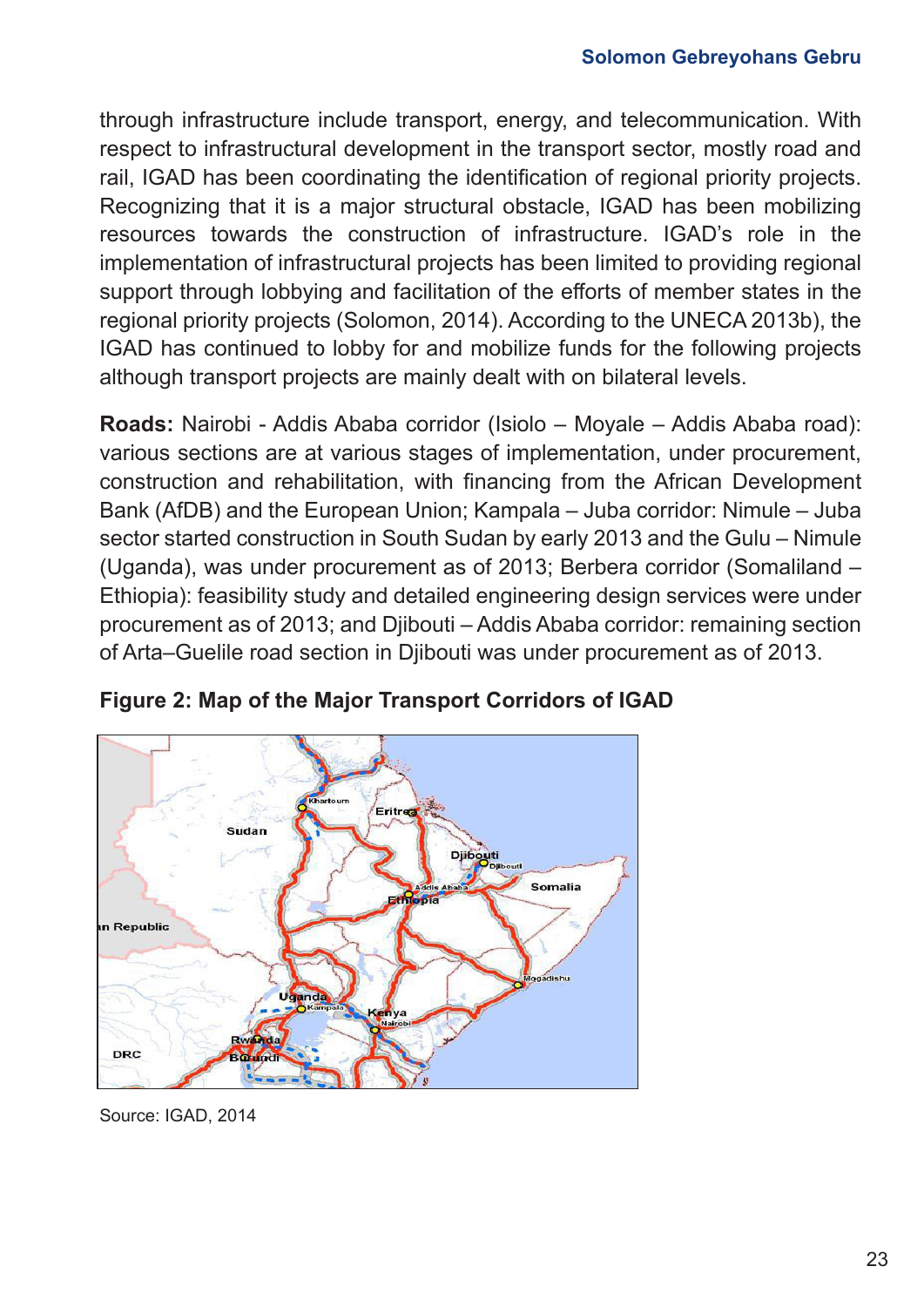**Railway:** a railway linking Djibouti, Ethiopia, and South Sudan has been under construction. A 756km electric-powered railway connecting Ethiopia and Djibouti has been under construction and at the end of 2015 it reached 90% milestone. Other projects identified for development and currently under preparation include the Lamu Port-South Sudan-Ethiopia Transport Corridor (LAPSSET), the Berbera-Addis Ababa Corridor, and the Kampala-Juba-Addis Ababa-Djibouti Corridor.

**Information Communication Technology (ICT):** with respect to ICT, IGAD has been implementing a Regional ICT Support Program (RICTSP). The program aims at facilitating projects that reduce both the cost of ICT and the cost of doing business, by providing new opportunities for economic activities. IGAD member states have been participating in RICTSP, which ultimately contributes to the Eastern and Southern Africa regional integration agenda by reducing costs of trade and investment, thereby stimulating economic growth and reducing poverty. Another initiative of IGAD in this area is the development of marketing information systems for tradable crops and livestock by developing user friendly websites and networking points in member states. Given major policy divergences among IGAD countries in the telecom sector, the work in this area would inevitably be limited to addressing issues affecting the development of the sector within the existing policies of individual countries (Solomon, 2014).

**Energy:** energy is another subsector of infrastructural development in the IGAD region. Major developments in this area include the exploration and development of oil and natural gas in countries such as Sudan and South Sudan, and most recently Uganda, Kenya, and Ethiopia. The production of oil in Sudan has been one of the factors that spurred increased economic cooperation with Ethiopia. The new discoveries in Uganda and Kenya are sure to catalyze cooperation in areas such as pipeline construction and building of refineries. In addition to this, Ethiopia has been constructing huge hydropower dams and wind energy to generate and export electricity to its neighbors (ibid.).

Generally, however, IGAD's efforts towards economic integration, particularly trade integration, has been lagging behind those of other African RECs. It needs to improve its regional integration functions if it is to remain relevant as a building block of the envisaged African Economic Community. By 2013, it was not even able to achieve the lowest level of FTA arrangement (UNECA, 2013a). For the purpose of comparison, let us review the status of integration in the eight RECs recognized by the AU, which form the ''pillars'' of the AEC. The African RECs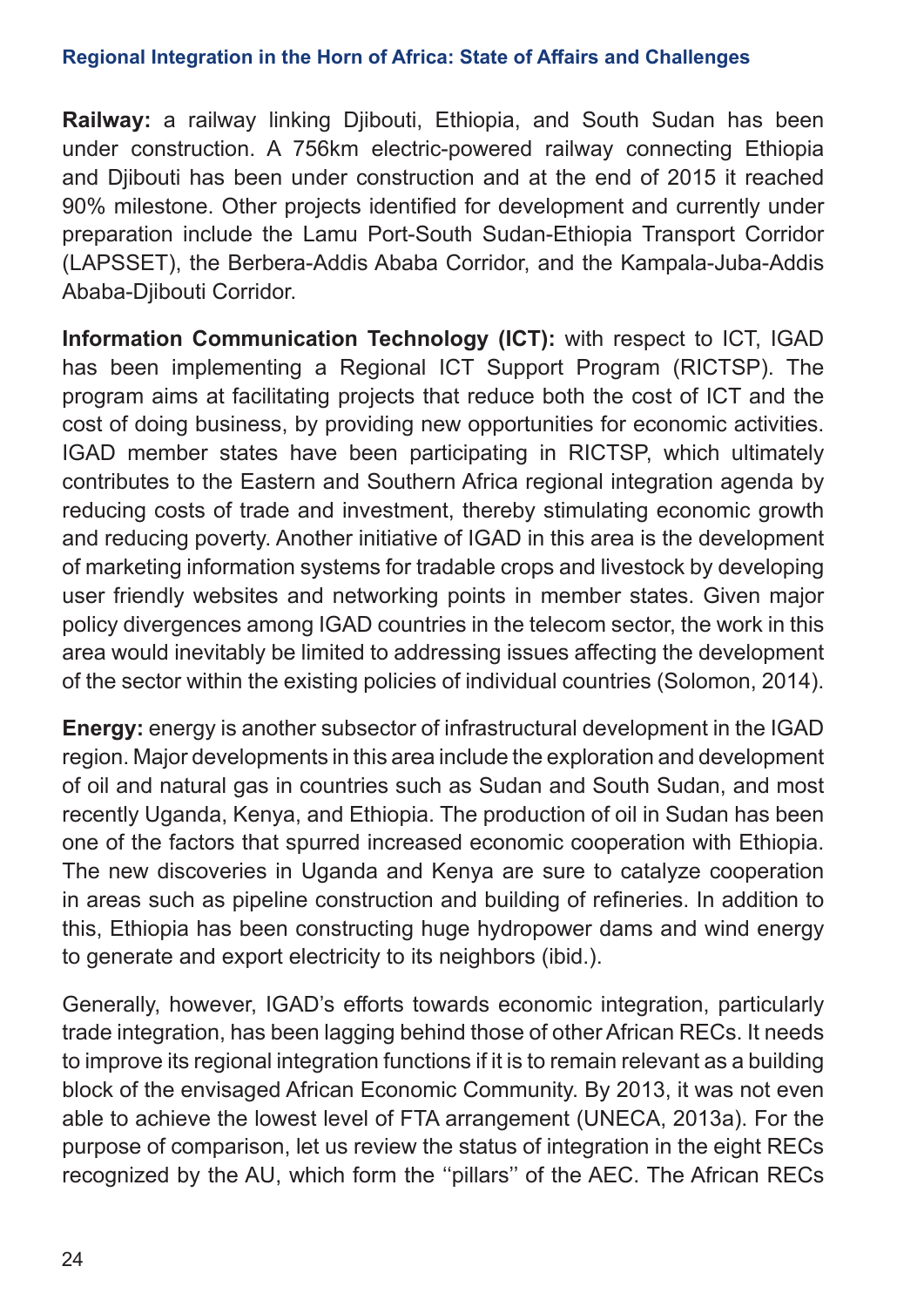are moving towards implementing the Abuja Treaty at different speeds. EAC is the most advanced community, and launched its common market in 2010. COMESA launched its customs union in June 2009. SADC and the Economic Community of West African States (ECOWAS) have made progress in building their free trade areas (FTAs) and they had planned to launch a customs union by 2013 and 2015 respectively. The Economic Community of Central African States (ECCAS) launched its FTA in 2004, but is facing enormous challenges in its practical application. The Arab Maghreb Union (AMU), the Economic Community of Sahel- Saharan States (CEN-SAD) and IGAD have been moving slowly, and are still in the early stages of cooperation among their member States (UNECA, 2013a). In the following section, we shall see the status of integration in each African RECs as of 2013, using selected elements of integration. The data about the status of integration in the African RECs is taken from the UNECA 2013a Report and Mo Ibrahim Foundation 2014 Report.

- **a. Elimination of trade barriers:** EAC, COMESA and SADC have adopted a single program on the elimination of non-tariff barriers (NTBs), which is an Internet-based system for use by stakeholders in the member states in reporting NTBs as well as monitoring the processes of their elimination. ECOWAS has put in place national committees to deal with problems raised by NTBs and has set up complaint desks at the borders. The remaining RECs have yet to establish such systems.
- **b. Establishment of one-stop border posts (OSBP):** One of the main tools used for trade facilitation is the one-stop border post (OSBP). This means minimizing delays at cross border points on major transport corridors in the region, often caused by poor facilities, manual processes, lengthy and nonintegrated procedures and poor traffic flow. Under the OSBP concept, all traffic stops only once in each direction of travel, facilitating faster movement of persons and goods and allowing border control officers from the two States involved to conduct joint inspections. This arrangement has been adopted by COMESA, EAC, ECCAS, ECOWAS and SADC.
- **c. Investment Policy:** Few RECs have elaborated competition policies. COMESA has already established a Regional Investment Agency, located in Cairo, Egypt. Its role is to coordinate and strengthen the activities of the COMESA national investment promotion agencies. EAC has a model investment code in place, and plans are under way to upgrade it into legislation or a protocol promoting the Community as an investment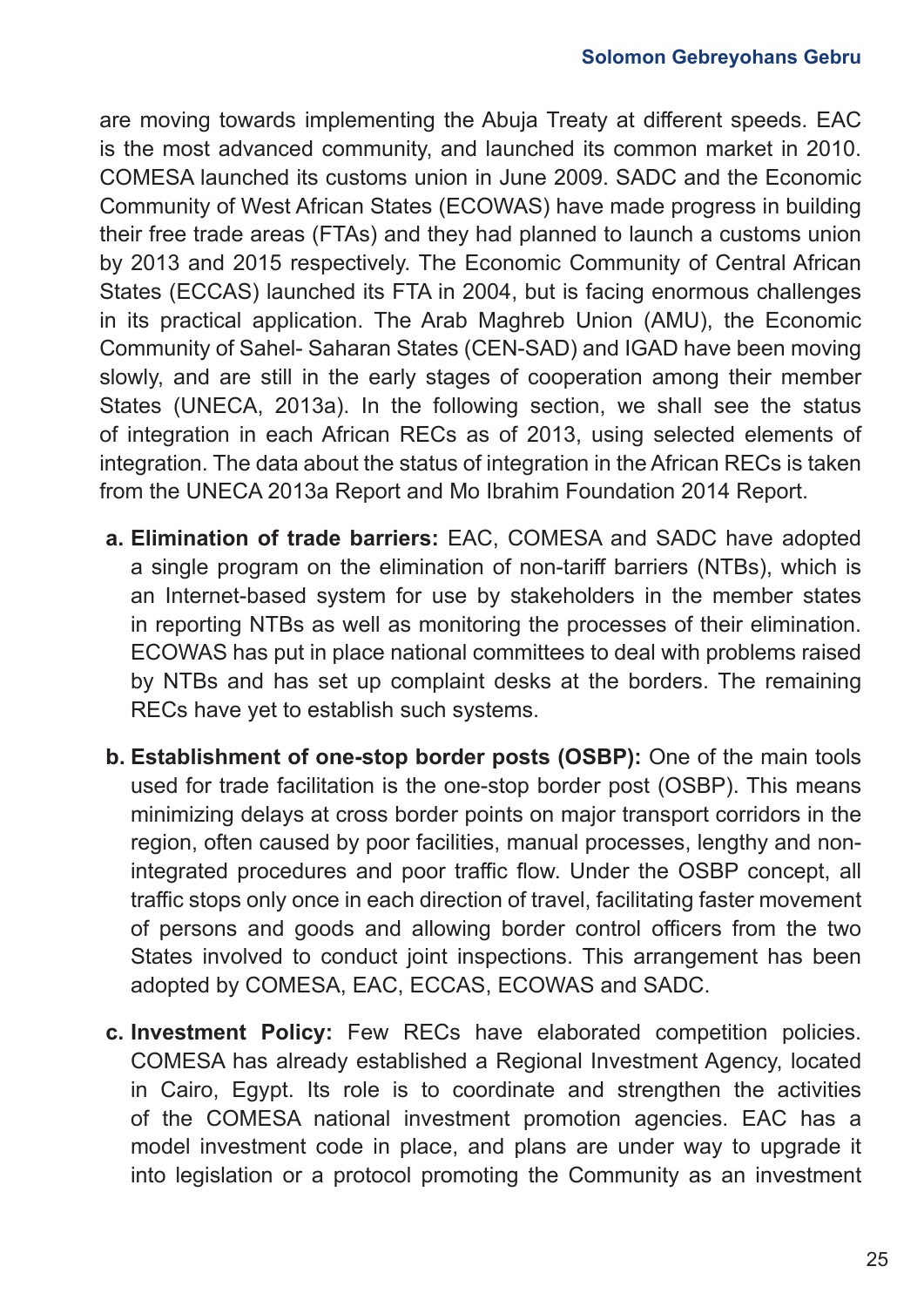destination. The East African Business Council is the apex body of business associations in the private sector in the five East African countries (Burundi, Kenya, Rwanda, Tanzania and Uganda). It has published the East African Business Directory, the first and most comprehensive business directory in East Africa. SADC finalized a protocol on finance and investment in 2006, which entered into force in April 2010. ECOWAS is working in three areas, creation of a common investment market, investment promotion and financial market integration. ECCAS is working to put in place a regional strategy on investment promotion and establish a guarantee fund for small and mediumsized enterprises.

- **d. Free movement of persons:** The free movement of people is a critical component of regional integration. In this area, notwithstanding the various obstacles, enormous results have been achieved by AMU, EAC and ECOWAS, but CENSAD, COMESA, ECCAS, IGAD and SADC are still facing challenges in this regard. ECOWAS and the EAC are adopting common passports, which could eventually replace current national passports.
- **e. Macroeconomic Convergence (Monetary Policy):** In implementing their monetary cooperation programs, Africa's RECs are at different stages of integration. COMESA, EAC and ECOWAS have made some progress. COMESA has developed a Multilateral Fiscal Surveillance Framework, adopted an Action Plan for Financial System Development and Stability and designed an assessment framework for financial system stability. The COMESA Monetary Institute was established in 2011 in Nairobi, Kenya, in order to undertake preparatory work for implementing all the stages of the COMESA Monetary Cooperation Program. COMESA has also operationalized a Regional Payment and Settlement System. Preparatory work for the transition to an EAC monetary union is ongoing, and negotiations for a protocol on the subject are at an advanced stage. A review of EAC macroeconomic convergence criteria is heading towards completion. Finally, the ECOWAS planned to launch a second monetary zone by 2015 and merge it with the CFA (Communauté Financière d'Afrique i.e. African Financial Community) zone to create a larger monetary zone by the year 2020. In general, taking the steps/stages followed by the European Union as model of regional integration, one can see the status of integration in the IGAD region in the following table.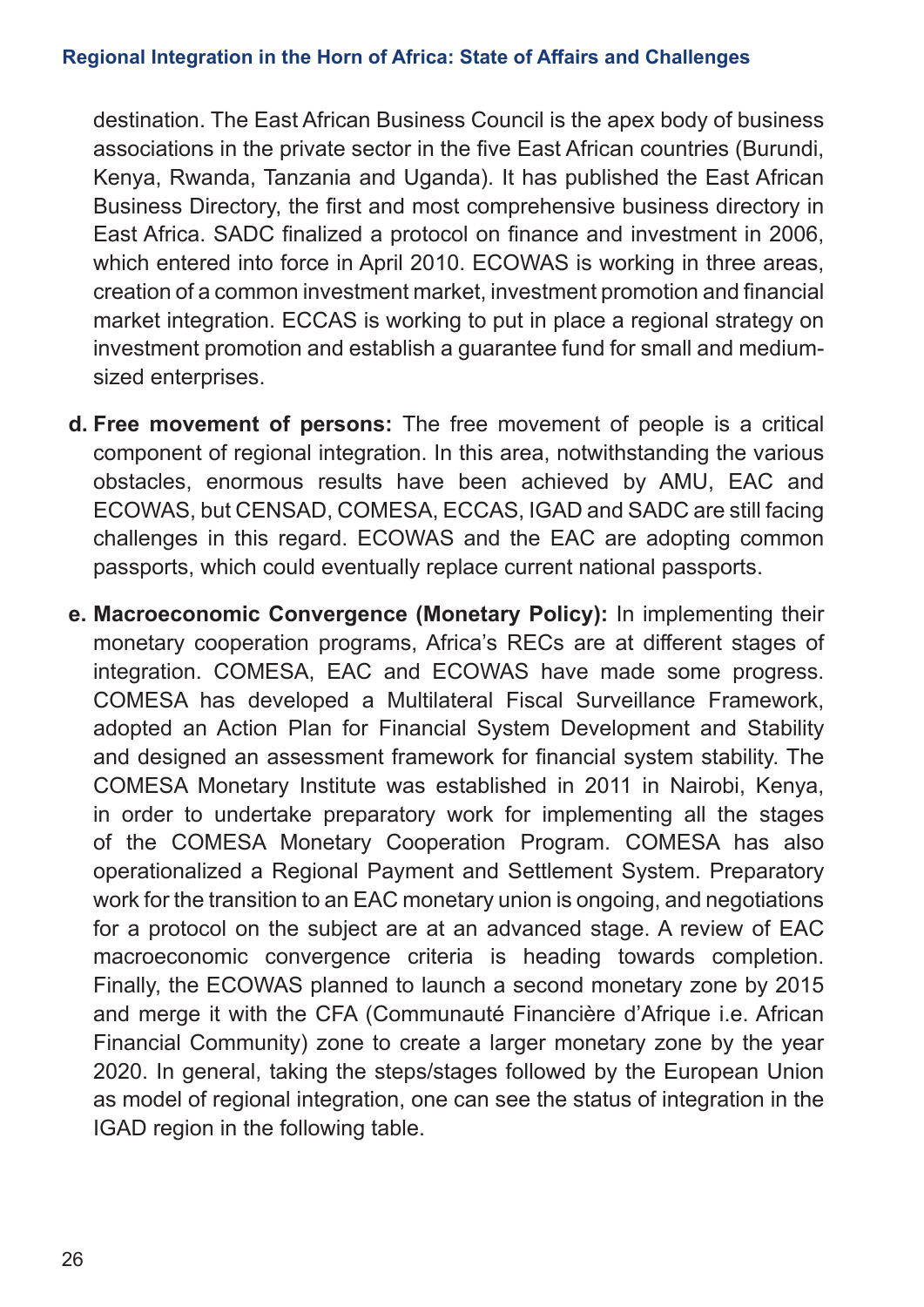| Name of<br><b>RECs</b> | Year of<br>establi-<br>shment | No. of<br>member<br>states | <b>Ultimate Objec-</b><br>tive                        | <b>Current Stage of</b><br>integration |
|------------------------|-------------------------------|----------------------------|-------------------------------------------------------|----------------------------------------|
| <b>UMA</b>             | 1989                          | 5                          | Full economic<br>union                                | Free trade area<br>not achieved        |
| <b>ECOWAS</b>          | 1975                          | 15                         | Full economic<br>union                                | <b>FTA</b>                             |
| <b>ECCAS</b>           | 1983                          | 10                         | Full economic<br>union                                | Semi-FTA                               |
| <b>COMESA</b>          | 1993                          | 20                         | Common market                                         | <b>Customs Union</b>                   |
| <b>EAC</b>             | 1999                          | 5                          | Full economic<br>union                                | <b>Common Market</b>                   |
| <b>IGAD</b>            | 1996                          | 8                          | Full economic<br>union                                | FTA being contem-<br>plated            |
| <b>SADC</b>            | 1992                          | 15                         | Full economic<br>union                                | <b>FTA</b>                             |
| <b>CEN-SAD</b>         | 1998                          | 24                         | Free trade area<br>and integration in<br>some sectors | FTA not achieved                       |

**Table 4: Current Status of RECs**

Source: Mo Ibrahim Foundation, 2014

## *Challenges of Integration in the Horn of Africa*

As one of the Africa's sub-regional economic groupings that embrace the Horn of Africa region, IGAD provides the institutional framework for regional economic integration, designed to increase prosperity and integration into the global economy. According to its MIP, IGAD planned to create a free trade area (FTA) between 2009 and 2012 (IGAD, 2010 in Chatham House, 2011). However, this did not materialize due to structural and other obstacles. IGAD shares almost all the challenges that other RECs in Africa have been facing in their attempts of economic integration. The challenges that have been hindering the vision for integration in the IGAD region can be grouped into the following six areas: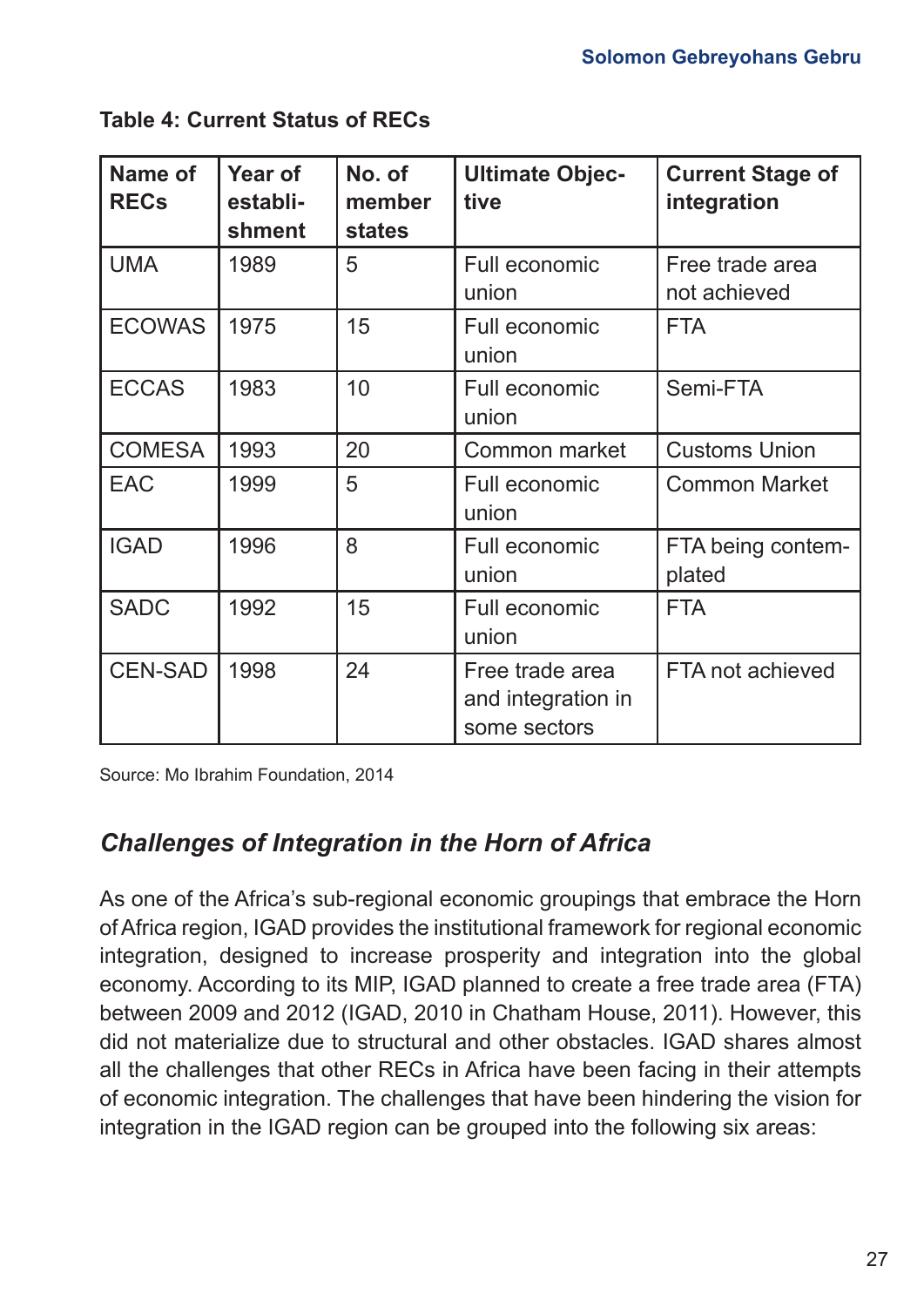## *Competing Institutional Frameworks*

Almost all African RECs have overlapping membership and offer competing institutional frameworks for the creation of the African Economic Community. Not surprisingly, IGAD faces similar challenges. For example, two of its members, Kenya and Uganda, are also members of the EAC, formed in 1967 by Kenya, Uganda and Tanzania. All IGAD members except Somalia are members of the COMESA. Five IGAD members, Sudan, Djibouti, Eritrea, Somalia and Kenya, have joined the Community of Sahel-Sahelian States (Chatham House, 2011).

## *Security Based Challenges (inter-State and intra-State conflict)*

The IGAD sub-region (particularly the Horn of Africa), has a long history of conflict and poor political relations means that military rather than economic considerations tend to dominate national security debates. Member states in the sub-region have been deeply involved in warfare with one another and have consistently worked to undermine or rearrange one another's regimes. The imperative to weaken hostile neighbors by all means possible undermines prospects for mutually beneficial economic integration. For Ethiopia and Eritrea, where cultural affinities and historical trade ties are strong, the legacy of distrust following a violent conflict has blocked the restoration of economic ties. Security interdependence in the region is at least as strong as economic interdependence, and the two frequently pull in opposite directions (Chatham House, 2011).

As market forces and development imperatives build pressure in the Horn of Africa for closer economic integration, security concerns tend to drive events in the reverse direction. There are clear tensions between the requirements of regional security –manifested in tighter border controls and restrictions on movements of goods and people. IGAD has embarked on efforts to develop mechanisms to improve regional security, but this can be expected to be a long haul. Right now, Ethiopia and Eritrea are in a "no-peace no war" status, South Sudan has been engulfed by a disastrous civil war since last year, Sudan and South Sudan are not in good terms and Somalia remains the epicenter of crisis in the sub-region. The imperatives of this insecurity have thus far placed overwhelming obstacles in the way of advancing formal economic cooperation in the sub-region. The enormous scope for cooperation and joint development that exists between Ethiopia and Eritrea cannot be realized because of the hostility between the two countries. The Eritrean port of Assab, which was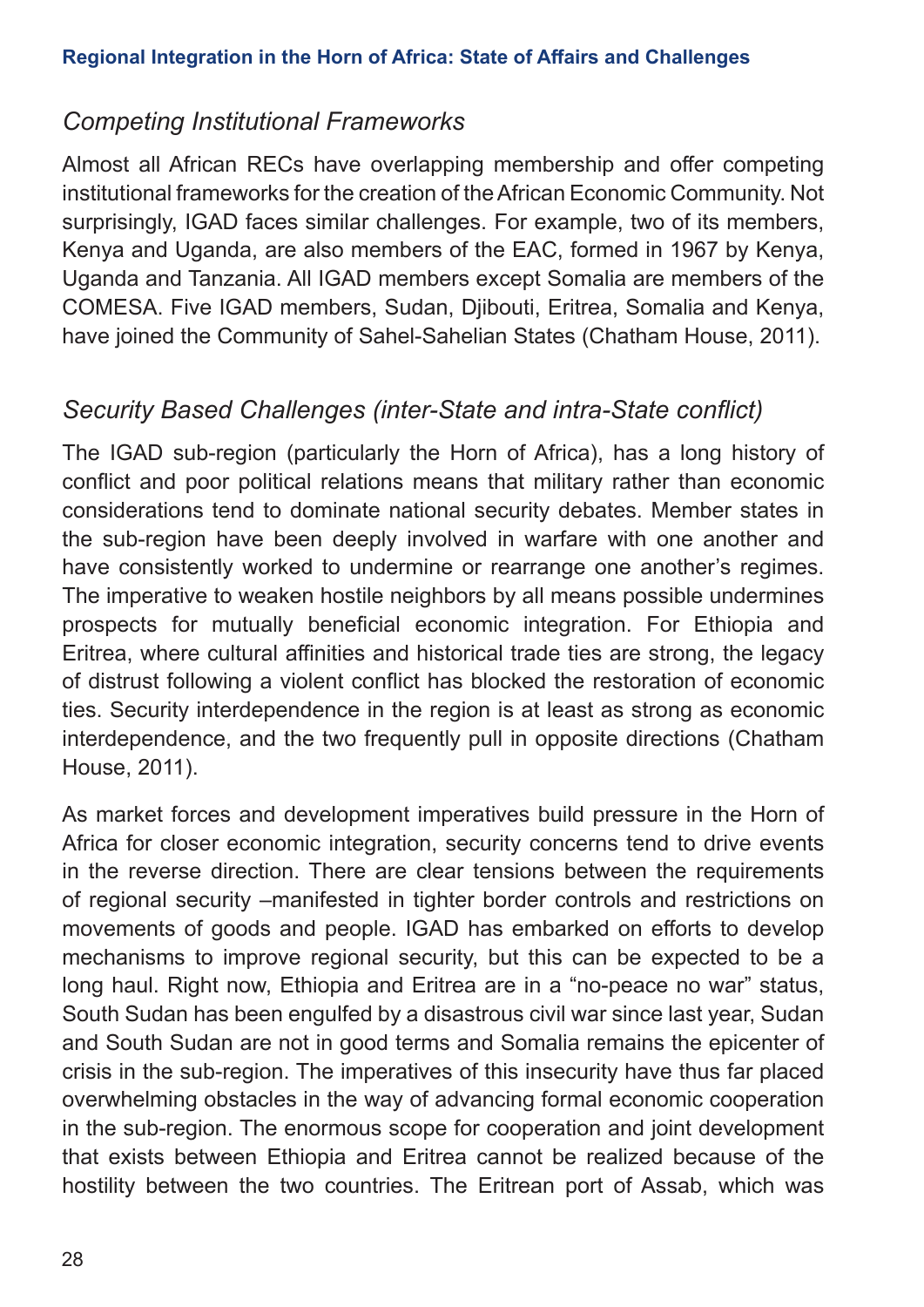handling some 85% of Ethiopia's exports until 1998, is no longer in use. Sudan and South Sudan have yet to agree on how to manage their economic interdependence as two separate countries. They could, like Ethiopia and Eritrea, move in the direction of economic disintegration. Meanwhile, Somalia operates under several different administrations that, with the exception of Somaliland authorities, lack the capacity to enter into meaningful state-to state economic arrangements (ibid.). Generally, several obstacles are hampering and even undermining the integration process in this owing to security issues. The movement of people is faced with a number of problems, including those related to infrastructure, especially road transport, and security issues due to vulnerability of many countries to insurgent movements (example in Ethiopia, Uganda, and Sudan) and terrorist attacks, which mainly emanates from Somalia. Hence, security is becoming the main reason for delaying the implementation of decisions on the free movement of persons which have been taken IGAD.

## *Unwillingness to Share Sovereignty*

Across countries but particularly for new states emerging from a costly and devastating war (such as Eritrea and South Sudan), sovereignty remains highly prized and jealously guarded. Thus, a combination of military priorities and economic nationalism is likely to prove a stronger driving force than regionalism.

## *Weak Institutional Capacity and Lack of Internal Democratic Governance*

The implementation of preferential trade regimes or more advanced steps such as the harmonization of production and marketing needs to be grounded in solid bureaucratic procedures. Such capacity is very unevenly distributed in the IGAD region. It is almost non-existent in the most fragile countries, Somalia and Eritrea, where, for entirely different reasons, institutions are weakest. South Sudan too is at a very early stage of institutional development. Coordination is needed among integrating countries to develop a common economic policy. This will impinge on governments' freedom of action and touches again on the question of sovereignty. Economic harmonization with other countries implies restrictions on the ability of individual governments to determine the economic trajectory of their country and define their development goals. Rule of law, enforcement of property rights and efficient judicial systems are all needed to support the legislative and regulatory frameworks that are the foundations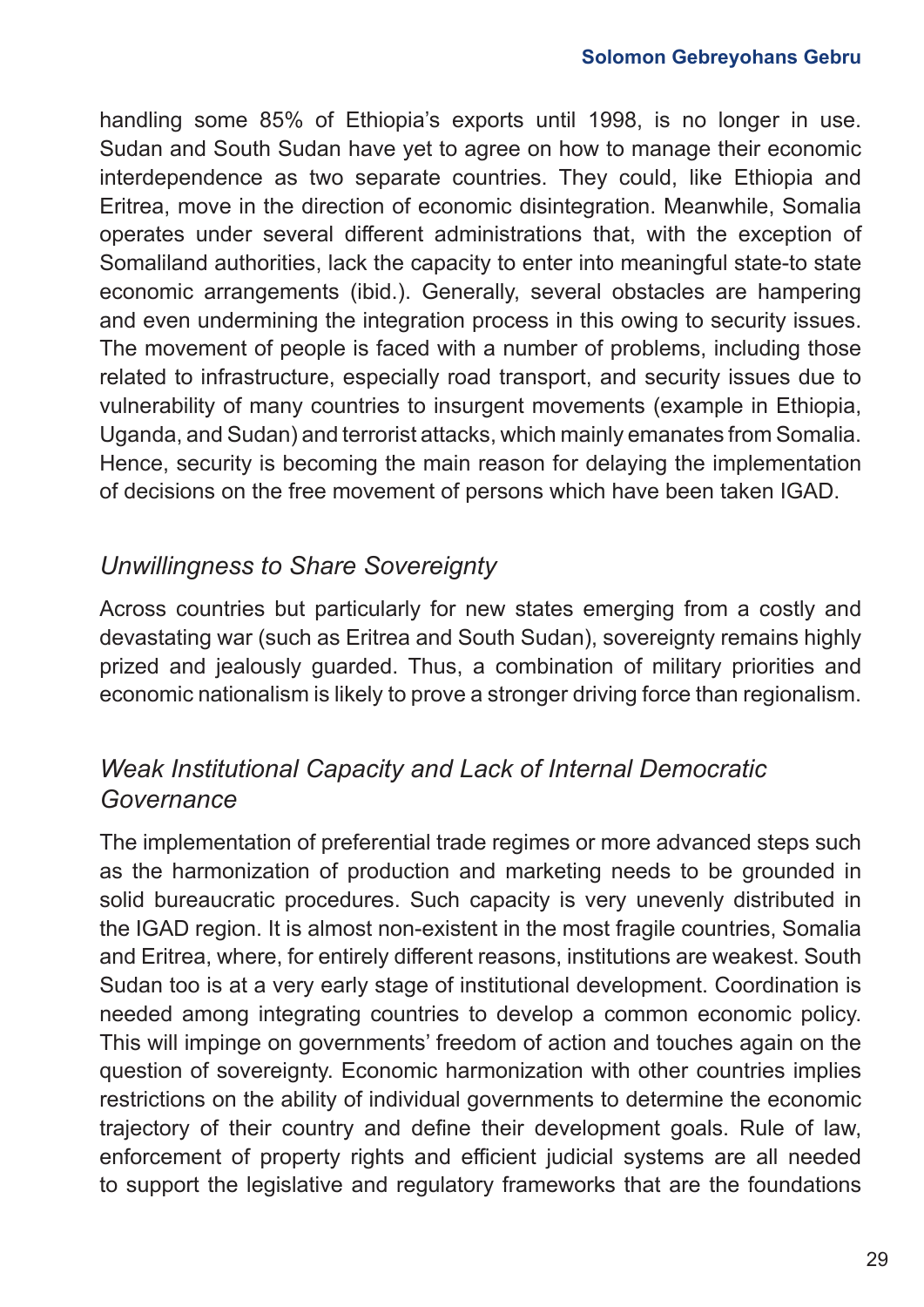on which regional economic integration is normally achieved. Institutions are required to monitor anti-competitive practices, including informal quotas and trade barriers. Regional trade dispute mechanisms are needed to handle disagreements. Some common standards of governance are therefore central to the success of an integration venture, which are all missing across the subregion.

## *Poverty, High Dependency on Agriculture and the Lack of Economic Diversification*

Poverty and lack of diversification in the economy have been one of the major challenges in the region. Member states of the IGAD are poor, have small economies, are highly dependent on exports of primary commodities, and are often in competition with one another. Overlap exists in key export products including coffee, livestock and oil seeds. Ethiopia and Eritrea both export gold and have substantial potash deposits. Sudan and South Sudan are the only oil producers. Ethiopia, Kenya and Uganda are significant producers of coffee, although different types and provenances are recognized in the international market; Somalia, Ethiopia and Sudan are major exporters of livestock and livestock products; Sudan and Ethiopia both produce sesame and oil seeds for export; khat is a lucrative regional export commodity from Kenya and Ethiopia. However, while most of this is exported, a significant volume is traded within the region, where different agro-ecological and climatic zones provide localized comparative advantage. Examples are khat and coffee, grown in highland regions (in Ethiopia and Kenya for example) and sold to coastal communities (Somalia and Djibouti). The population is mostly rural and the largest percentage of the workforce is engaged in small land holding agricultural labor, where production is low and thus a low surplus can be supplied to the integrated market. The region's imports consist overwhelmingly of manufactured goods. Historically, this pattern of trade has produced very low levels of formal intra-regional trade and limited scope for integration (Chatham House, 2011).

## *Low Domestic Tax Base and the Need for Collecting Revenue From Tariffs and Poor Infrastructure*

According to Chatham House (2011), government revenue from taxation accounts for just 9.9% of GDP in Ethiopia compared with 20.9% in Kenya, so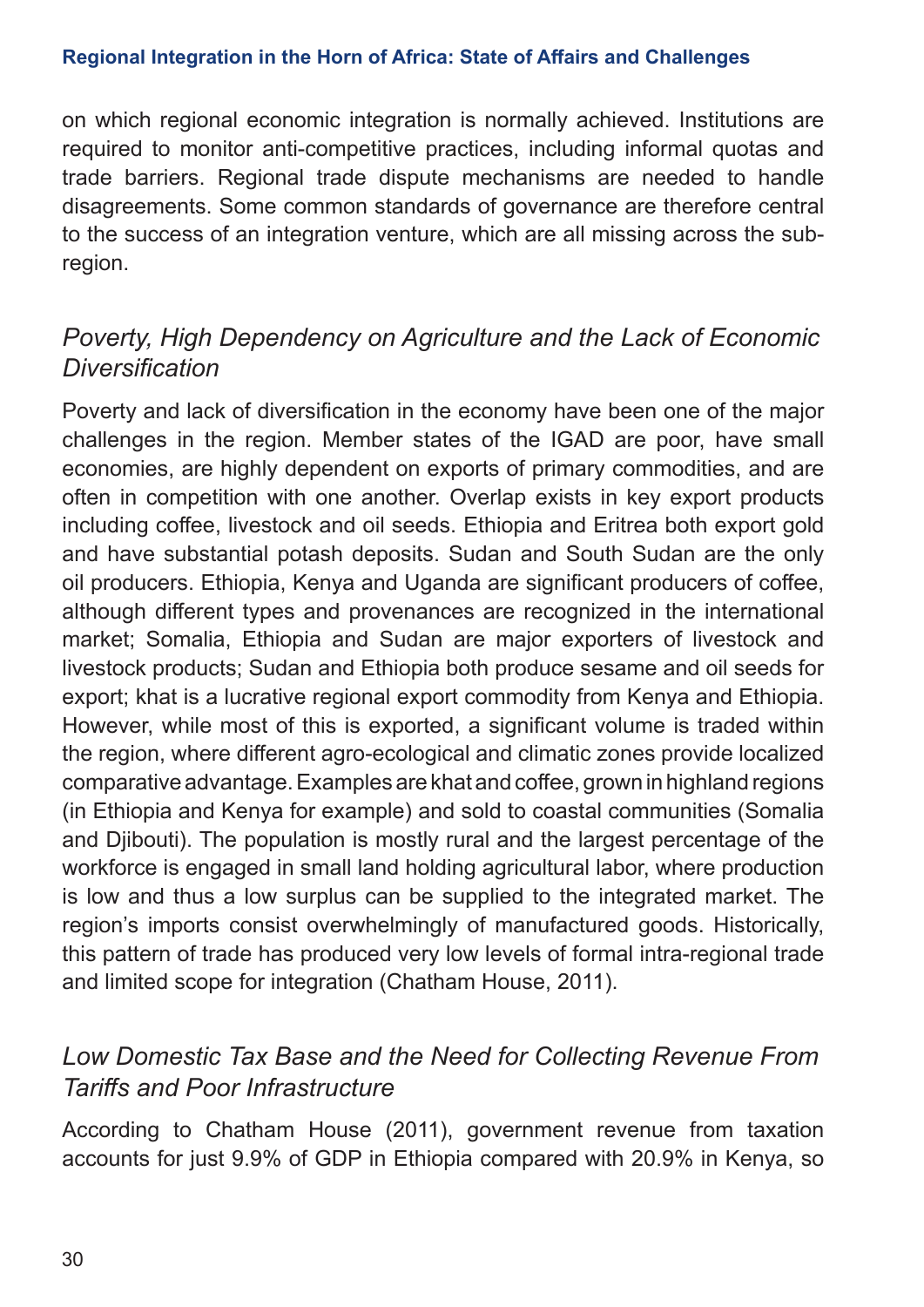Ethiopia is much more wary about the loss of duties that would result from forming a customs union. For example, in 2007–8, as much as 37% of Ethiopian tax revenue came from import and related duties. Poor inter and intra-state infrastructures are significant structural obstacles to the attainment of regional economic integration in the region.

## *Conclusion*

Recognizing the role of regional integration in accelerating the transformation of their fragmented small economies, to expand markets and widen Africa's economic space in order to reap the benefits of economies of scale for production and trade, and thereby maximize the welfare of their nations, African leaders have taken a number of initiatives, through various AU decisions aimed at advancing the regional integration process in Africa. These include: the transformation of the Organization OAU into the AU, establishing the AEC scheme, and consolidating eight RECs as the main building blocks of the AEC.

IGAD, as one of the eight African RECs is constituted by eight States located in the Horn of Africa, namely Djibouti, Eritrea, Ethiopia, Kenya, Somalia, South Sudan, Sudan and Uganda (Eritrea, withdrew in 2006). IGAD has adopted several agreements to boost the integration of its members. Its major areas of engagement include: peace and security, economic cooperation and integration, governance as well as food security and environmental protection. As the Horn of Africa is known for violent inter and intra-state conflict, it is not surprising that much of IGAD's activities since establishment have been consumed by issues related to peace and security. However, it has also been exerting efforts in areas of economic cooperation and integration, governance as well as food security and environmental protection. Specifically, the activities IGAD has been undertaking on infrastructure, which is considered as major impetus for regional integration is commendable. Yet, compared to other African RECs, progress of integration in the IGAD region has been lagging behind. Similar to the other RECs of Africa, inadequate political will and commitment to the process of integration (which manifests in terms of slow implementation of regional laws, a lack of paying contributions, reluctance of States to share their sovereign power, etc.); high incidence of conflicts and political instability; inadequacy of funding of regional projects and lack of well-established infrastructures have been the daunting challenges to integration in the IGAD region, accounting for the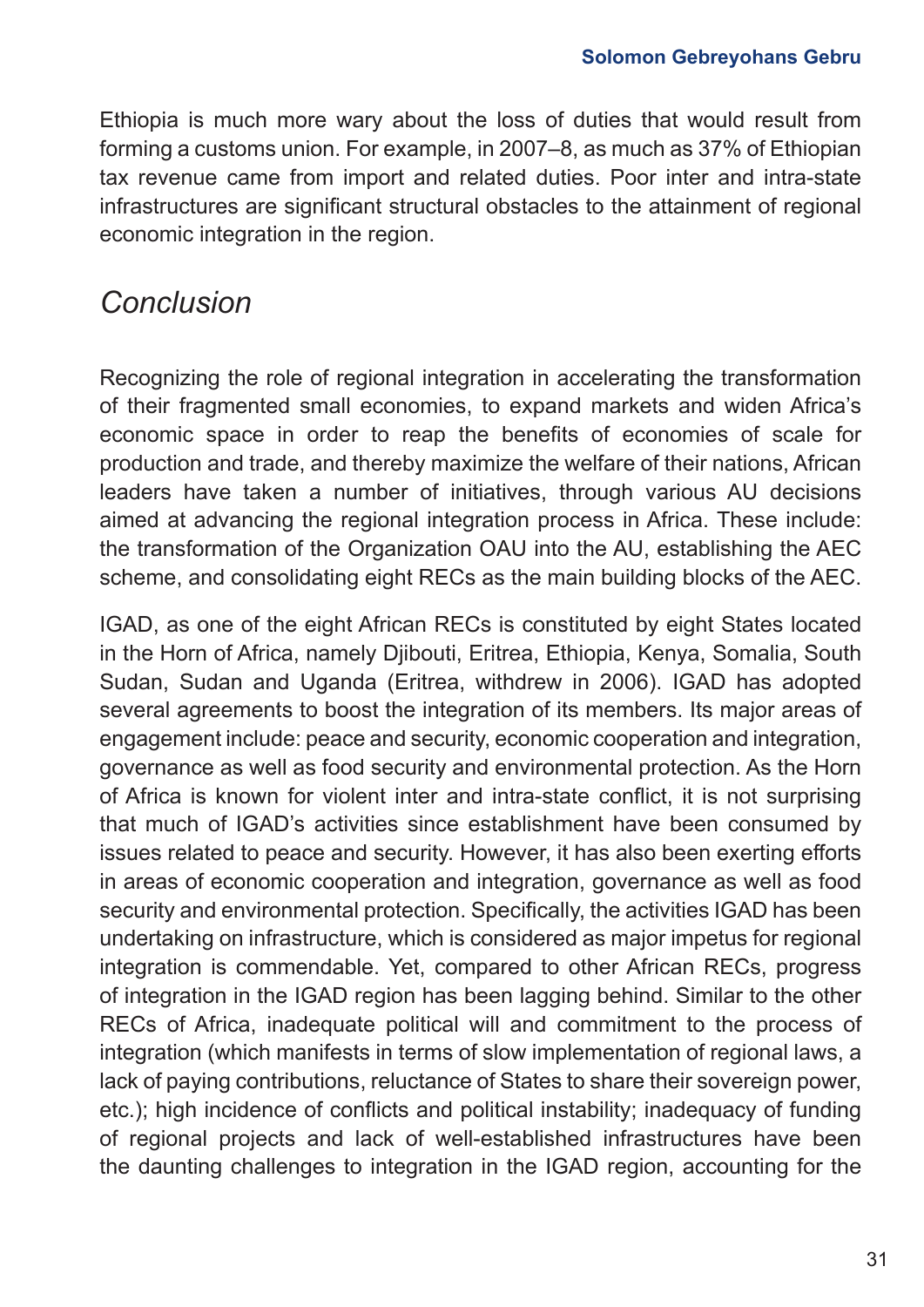ineffectiveness (ACBF, 2006). Moreover, competing institutional frameworks or overlap of membership; security based challenges (due to inter and intra-State conflict); weak institutional capacity and lack of internal democratic governance; poverty, high dependency on agriculture and lack of economic diversification; low domestic tax base/ tax collection capacity (and thus the need for collecting revenue from tariffs) as well as poor infrastructure, are some of the challenges hampering regional integration in the IGAD region.

On the other hand, the following can be taken as potentials for realizing economic integration in the IGAD region: the progresses made so far, particularly in terms of establishing institutional norms and organizational structures; the increasing intra-regional trade (including on oil, energy and ports); cross border social (ethnic) ties and promising economic growth and infrastructural development, could be taken as potentials of regional integration in this part of Africa. Finally, despite IGAD's unsatisfactory track record over the last two decades, the case for cooperation and integration has become much stronger in recent years, due to the fact that the region is facing a number of major challenges, notably globalization and the changing global economic and political environments, to which enhanced cooperation and integration constitute an appropriate response.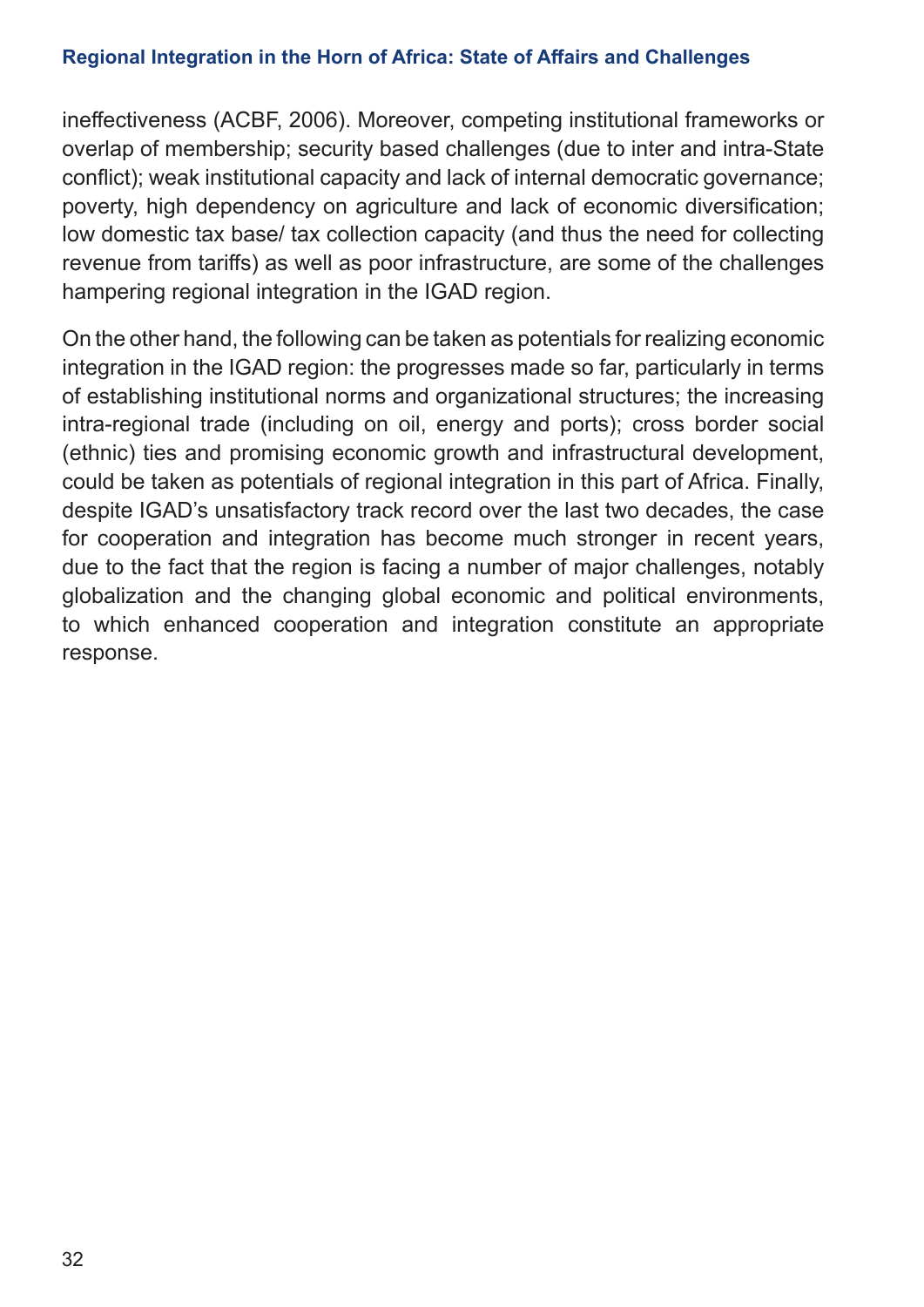## *Bibliography*

Abdi, A. and Seid, E., 2013. Assessment of Economic Integration in IGAD. The Horn Economic and Social Policy Institute, *Policy Papers*, No.13/2. Available at: <http://hespi.org/images/word\_file/Assessment\_of\_Economic\_Integration in IGAD1.pdf> [Accessed: 18 August 2014].

AEC, 1991. *The Abuja Treaty. Treaty Establishing the African Economic Communitiy*, African Economic Community (AEC), Abuja.

African Capacity Building Foundation (ACBF), 2006. *Challenges Facing Africa's Regional Economic Communities in Capacity Building.* Occasional Paper No. 5/2006, Harare.

Deya, Donald 2010. *IGAD Practitioner Reference Manual for Mutual legal Assistance & Extradition (Draft)*. Amicus Legal Consultants Limited. Available at: <http://igad.int/> [Accessed: 09 June 2016].

Anon, 2013. IGAD to establish counter-terrorism centre. *Capital News Letter,*  Available at: <http://capitalethiopia.com/ index.php?option=comcontent &view= article&id=2530:igad-to-establish-counter-terrorism centre&catid =35:capital& Itemid=27> [Accessed: 13 June 2014].

Chatham House, 2013. *Africa Summary: IGAD's Role in Stability and Diplomacy in the Horn of Africa.* A Chatham House Report. London: The Royal Institute of International Affairs.

Chatham House, 2011. *Hostage to Conflict Prospects for Building Regional Economic Cooperation in the Horn of Africa.* A Chatham House Report, London: The Royal Institute of International Affairs.

COMESA Business Council, n.d. *COMESA Free Trade Area.* Available at: <http://www.comesabusinesscouncil.org/comesabusinesscouncil/?q=Free%20 Trade%20Area> [Accessed: 10. June 2016]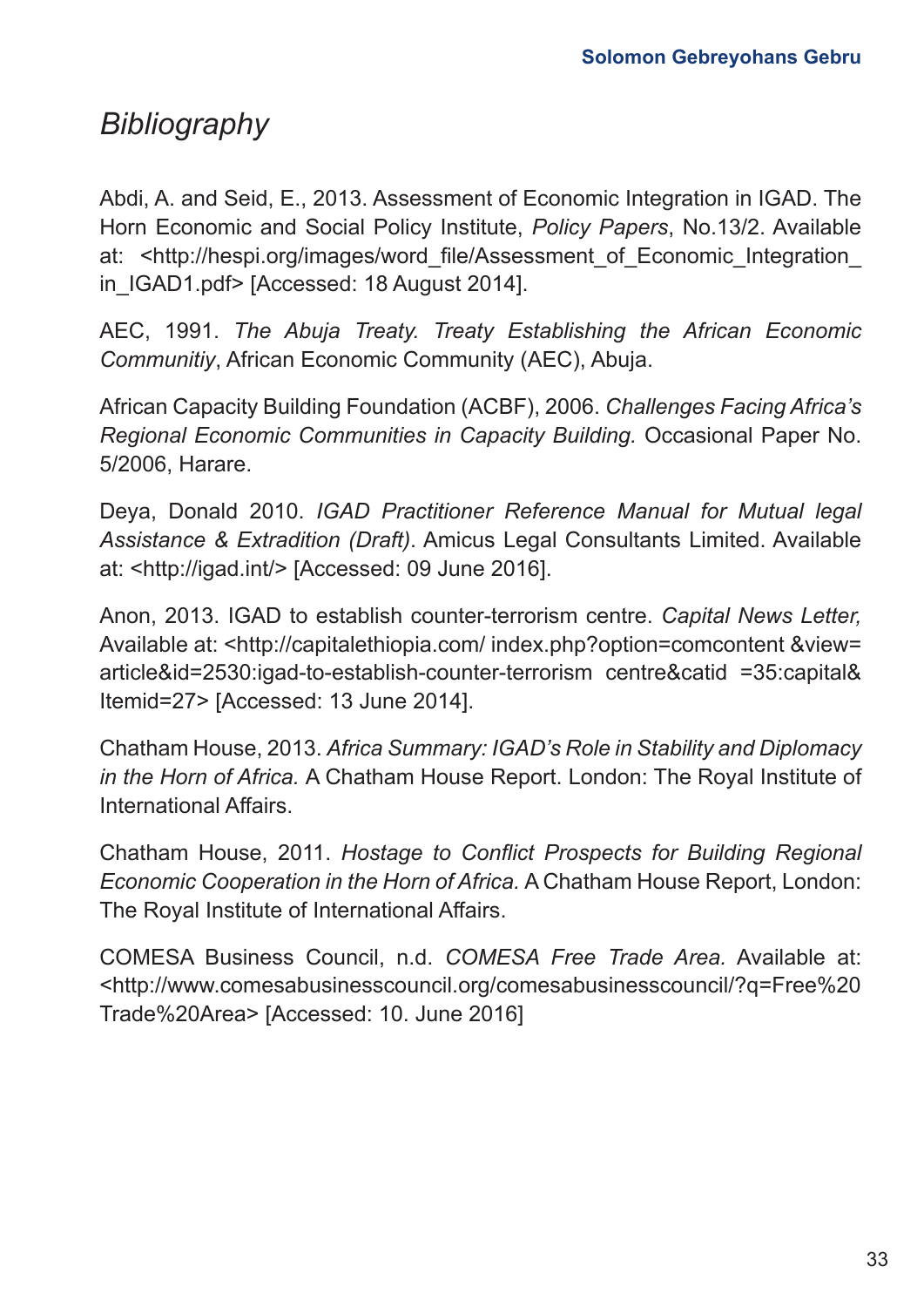COMESA-EAC-SADC, 2015. *Vision: TOWARDS A SINGLE MARKET Theme: Deepening COMESA-EAC-SADC Integration.* Communiqué of the third COMESA-EAC-SADC Tripartite Summit, 10 June 2015, Sharm El Sheikh. Available at: <https://www.sadc.int/files/5914/3401/0196/Communiqu\_of the 3rd COMESA EAC SADC Tripartite Summit.pdf> [Accessed: 10 June 2016].

Ethiopian News Agency (EAN), 2014. *Workshop on sensitization of IGAD Conventions kicks off.* Available at: <http://ertagov.com/news/worldnews/item/ 3158-workshop-on-sensitization-of-igad-conventions-kicks-off/3158-workshopon-sensiti zation-of-igad-conventions-kicks-off.html?latestlimitstart=441> [Accessed: 30 June 2016].

Fisher, J., 2014. *Mapping 'Regional Security' in the Greater Horn of Africa: Between National Interests and Regional Cooperation.* Horn of Africa Security Dialogue, Addis Ababa: Friedrich Ebert Stiftung.

CGCC and ISSP (Center on Global Counterterrorism Cooperation and IGAD Security Sector Program), 2012. *Fighting terrorism through justice: Implementing the IGAD Legal Framework for Cooperation against Terrorism.* New York and Addis Ababa: Center on Global Counterterrorism Cooperation.

IGAD, 2014. *IGAD Infrastructure Projects Based on Horn of Africa Initiative (HOAI).* Presentation for EDF 11, Infrastructure Workshop. Available at: <https://capacity4dev.ec.europa.eu/system/files/file/04/06/2014\_-1050/4\_1\_ infrastructure\_ppt%20for%20edf%20workshopigad%20june02\_2014.pdf> [Accessed: 20 September 2015].

IGAD, 1996. *A Treaty Revitalizing IGAD.* Nairobi, 21 March 1996, Article 18(A).

IGAD Security Sector Program (ISSP), 2011. *ISSP Conducted a Training Seminar on Advanced Interrogation Skills in Counter Terrorism.* Available at: <http://igad. int/index.php?option=comcontent &view = article &id =364:issp-conducteda-training-seminar-on-advanced-interrogation-skills-in-counter-terrorism- &catid=45:peace-and-security&Itemid=128> [Accessed: 16 June 2014].

Janneh, A., 2012. *Integrating Africa.* Addis Ababa: United Nations Economic Commission for Africa (UNECA).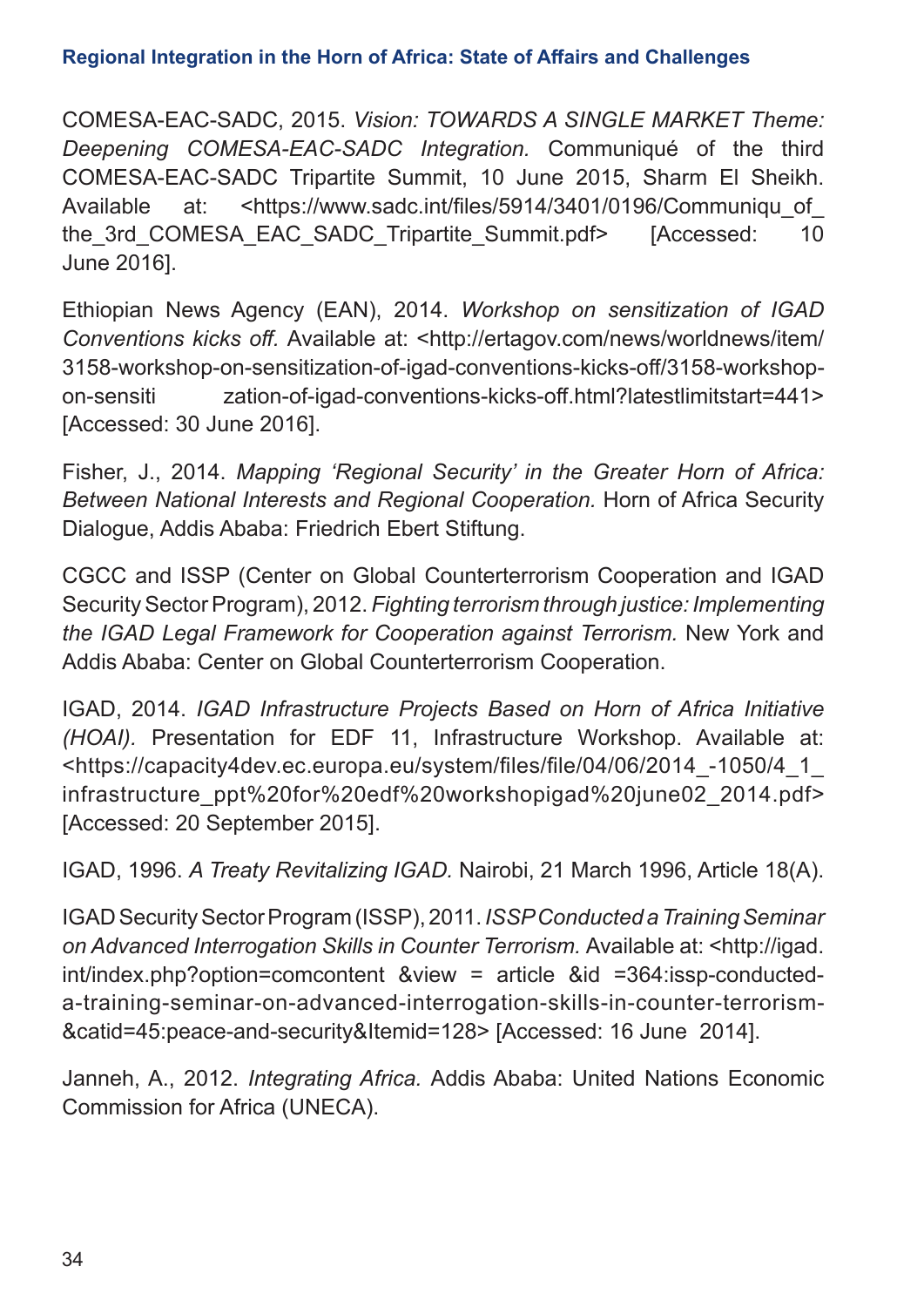Kehoe, W., n.d. *Regional and Global Economic Integration: Implications for Global Business.* Available at: <http://abeweb.org/proceedings/proceedings06/ kehoe.pdf> [Accessed: 18 July 2014].

Kinfe, A., 2006. *The Horn of Africa: Conflicts and Conflict Mediation in the Greater Horn of Africa,* Addis Ababa: Ethiopian Foreign Relations Strategic Studies Institute (EIIPD) and HADAD.

Mao, H., 2013. *Water insecurity in the Horn of Africa: scarcity or institutional failure?* Available at: <http://www.hiiraan.com/op4/2013/oct/41759/water\_ insecurity in the horn of africa scarcity or institutional failure.aspx> [Accessed: 10 June 2016].

Memar A. D. and Solomon, G. G., 2014. The Role of Regional Economic Communities in Fighting Terrorism in Africa: The Case of the Inter-Governmental Authority on Development (IGAD). *European Scientific Journal*, Special Edition, Vol.2, pp.216-229.

Mo Ibrahim Foundation, 2014. *Facts and Figures: Regional Integration: Uniting to Compete.* Available at: <http://www.moibrahimfoundation.org/ downloads/2013/2014-facts-and-figures-regional-integration.pdf> [Accessed: 28 October 2015].

Ndomo, A., 2009. *Regional Economic Communities in Africa: A Progress Overview.* Nairobi: German Corporation for Technical Cooperation (GTZ).

Nzau, M., 2010. Counter-Terrorism in the Greater Horn of Africa 2004- 2010: Revisiting the Somalia Question. J*ournal of Language, Technology & Entrepreneurship in Africa*, Vol.2. No.2., pp. 163-177.

Goertz, G. and Powers, K. L., 2011. The economic-institutional construction of regions: conceptualization and operationalization. *Review of International Studies*, 37(5), pp.2387- 2416.

Rift Valley Institute, 2013. *Somalia and IGAD*. Nairobi: Rift Valley Institute Meeting Report. Available at: <http://riftvalley.net/event/igad-and-somalia#. V1l\_JzU030Q> [Accessed: 05 May 2014].

Rosand, E., et al., 2008. *The UN Global Counter-Terrorism Strategy and Regional and Sub-Regional Bodies: Strengthening a Critical Partnership.* Washington DC and New York: Centre on Global Counter-Terrorism Cooperation.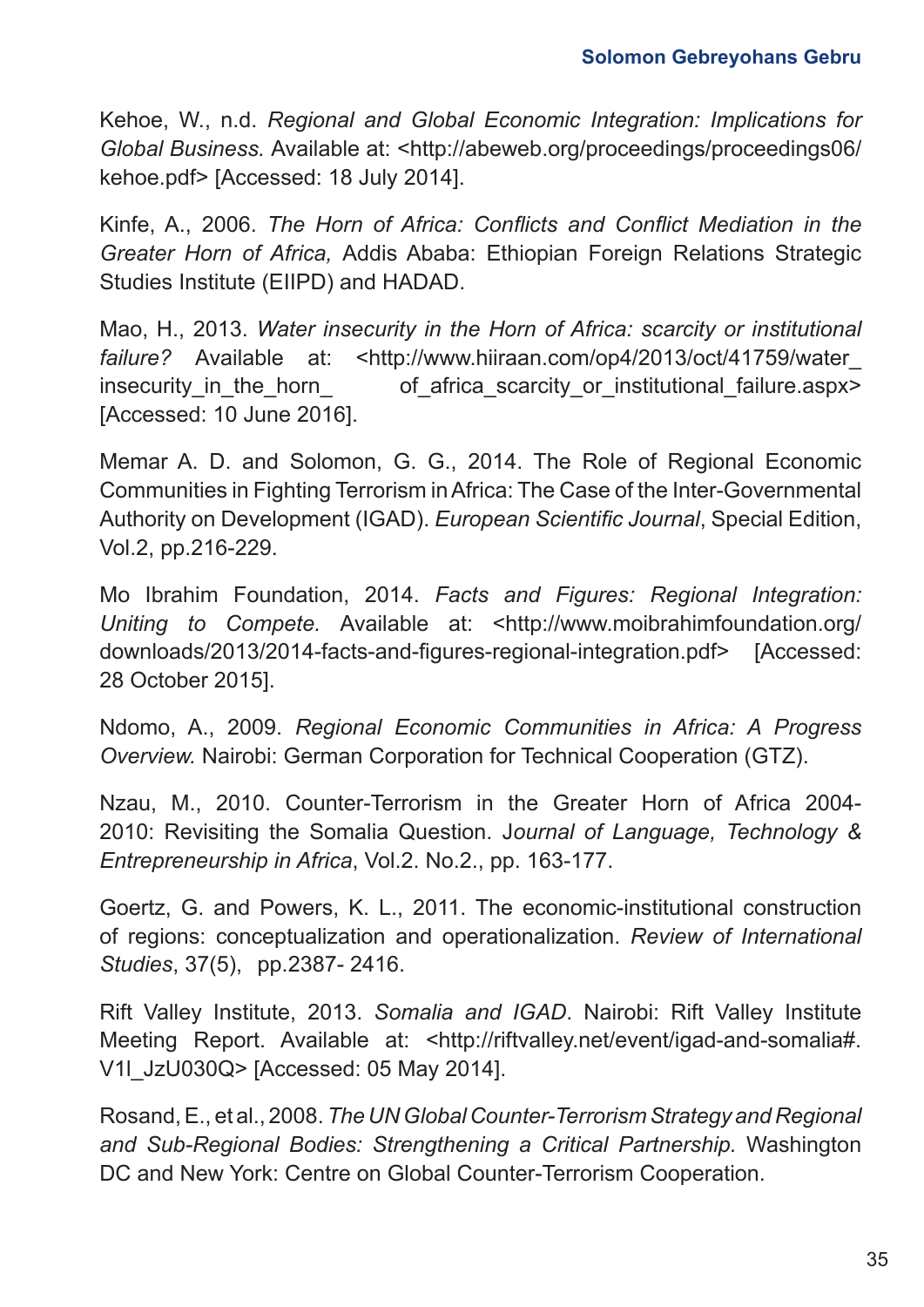Seid, E., 2013. *Regional Integration and Trade in Africa: Augmented Gravity Model Approach.* Addis Ababa: The Horn Economic and Social Policy Institute.

Sisay, A., 2006. *Prospects for Peace, Development and Cooperation in the Horn of Africa.* A paper presented on the International Conference on the State of Affairs of Africa, October 26-28 2006, USA: International Institute for Justice and Development.

Solomon, D., 2014. *East Africa and the Intergovernmental Authority on Development. Mapping Multilateralism in Transition*, No. 4. New York: International Peace Institute.

Soomer, J., 2003. *Building Strong Economies Depends on You and Me.*  Available at: <www.eccb-centralbank.org/PDF/newspaper3.pdf> [Accessed: 05 May 2014]

UNECA (United Nations Economic Commission for Africa), 2013a. *Assessment of Progress on Regional Integration in Africa.* A report presented during the Sixth Joint Annual Meetings of the ECA and AU. Abidjan, Côte d'Ivoire, 21–24 March 2013.

UNECA (United Nations Economic Commission for Africa), 2013b. *Assessing Regional Integration in Africa (ARIA VI): Harmonizing Policies to Transform the Trading Environment.* Addis Ababa.

UNECA (United Nations Economic Commission for Africa), 2011. *Progress on Regional Integration in Africa.* Addis Ababa.

UNECA (United Nations Economic Commission for Africa), 2010. *Assessing Regional Integration in Africa IV: Enhancing Intra-African Trade (ARIA-IV)*. Addis Ababa.

UNECA (United Nations Economic Commission for Africa), 2004. *Assessing Regional Integration in Africa II: Rationalizing Regional Economic Communities (ARIA-II).* Addis Ababa.

UNDP (United Nations Development Program), 2014. *Annual Report: United Nations Development Programme-Ethiopia 2014*. Addis Ababa, Ethiopia: UNDP.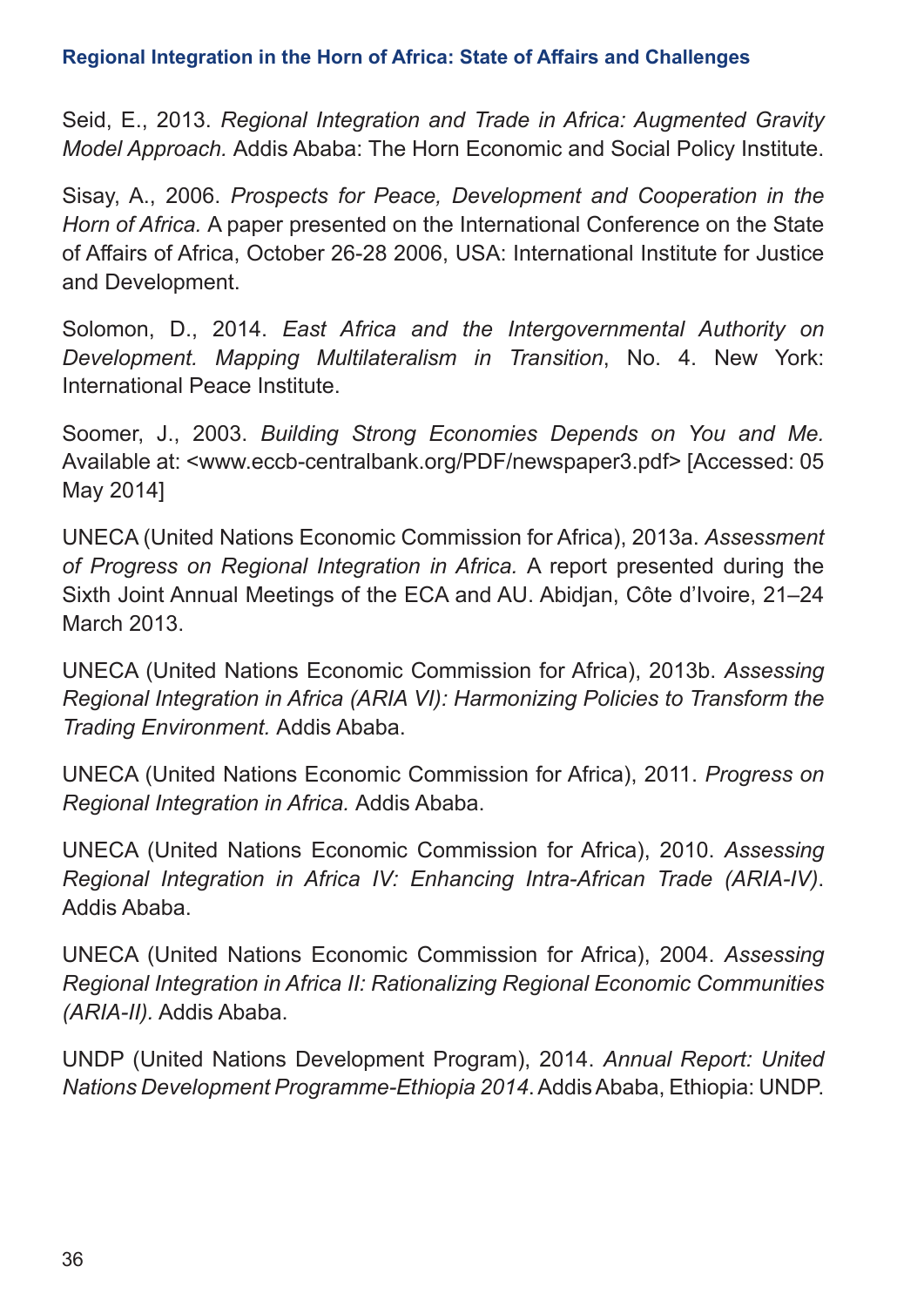UN-OSAA (United Nations- Office of the Special Adviser on Africa), n.d. *Africa and International Counterterrorism Imperatives.* Expert paper prepared by the Office of the Special Adviser on Africa, New York.

Van Niekerk, L. K., n.d. *Regional Integration: Concepts, Advantages, Disadvantages and Lessons of Experience.* Available at: <http://siteresources. worldbank.org> [Accessed: 18 July 2014].

Verhoeven, H., 2011. *Black Gold for Blue Gold? Sudan's Oil, Ethiopia's Water and Regional Integration.* Africa program, Chatham House Briefing Paper, London: The Royal Institute of International Affairs.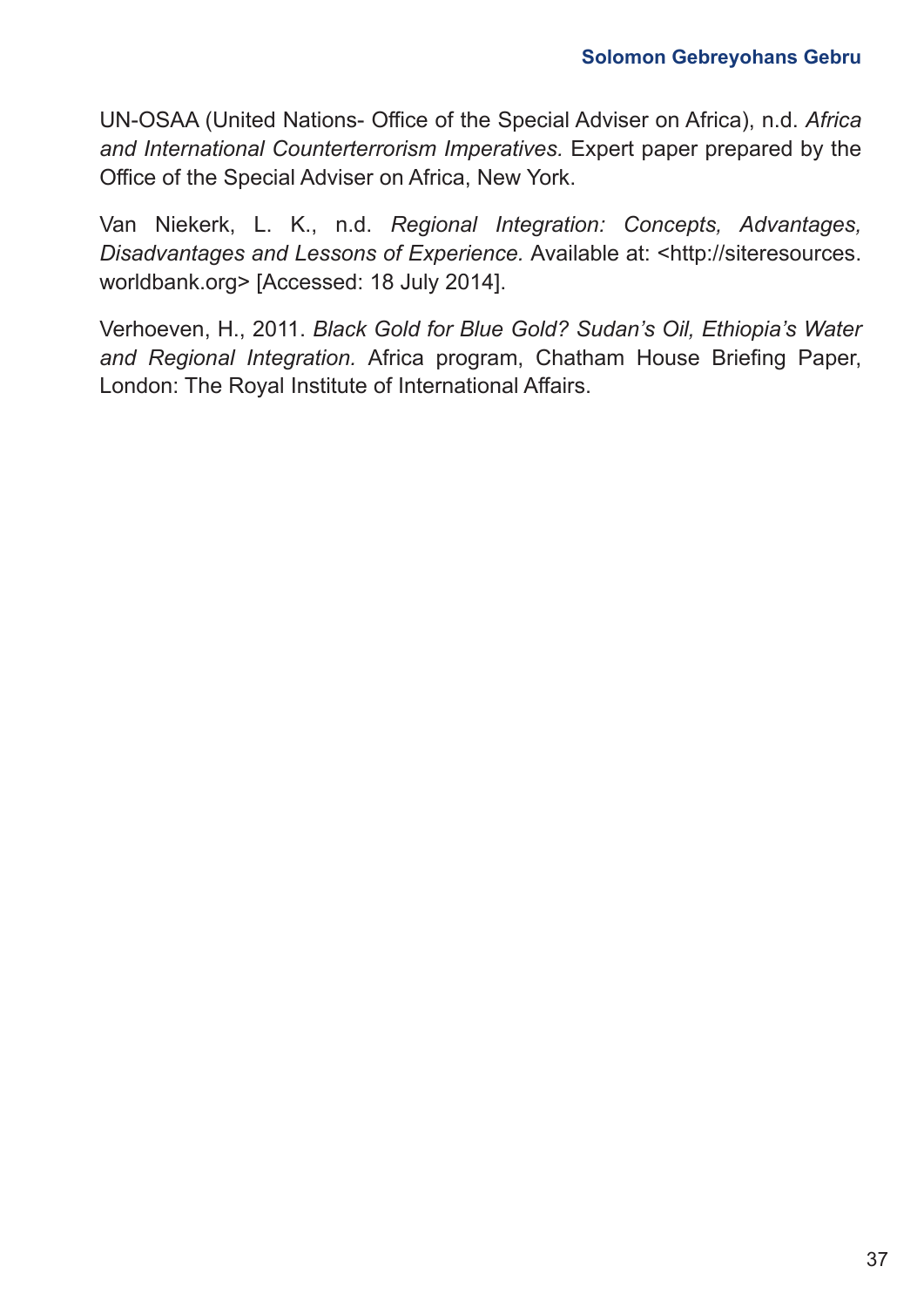The **West Africa Institute (WAI)** is a research center offering research, capacity development and social dialogue on regional integration in West Africa. WAI is promoted by the Economic Community of West African States (ECOWAS), the West African Economic and Monetary Union (WAEMU), ECOBANK and the Government of Cape Verde. WAI is based in Praia Cape Verde.

The **Center for European Integration Studies (ZEI)** is an interdisciplinary research and further education institute at the University of Bonn.

WAI-ZEI Papers are published in the framework of the research cooperation both institutes conduct on "Sustainable regional integration in West Africa and Europe" in the years 2013-2016. They are intended to stimulate discussion about regional integration processes in West Africa and Europe from a comparative perspective and about the development of European-West African relations in the political and economic sector. Papers express the personal opinions of the authors.

## **WAI-ZEI Paper**

### **No. 18 2014**

Céline Bas: Aspects fiscaux de la formulation de la politique énergétique européenne. Praia/Bonn 2013.

### **No. 19 2014**

Quentin de Roquefeuil: EPA negotiations are (almost, finally) over. What next?. Praia/Bonn 2014.

### **No. 20 2015**

Sally Brammer/Maria de Fátima Fortes: Master in African Regional Integration. Praia/Bonn 2015.

### **No. 21 2015**

Ludger Kühnhardt: World War I: Lessons Learned and Lessons Threatened. Praia/Bonn 2015.

### **No. 22 2015**

Manuel Guilherme Júnior: Comparison of Regional Economic Communities in Africa – The Case of SADC. Praia/Bonn 2015.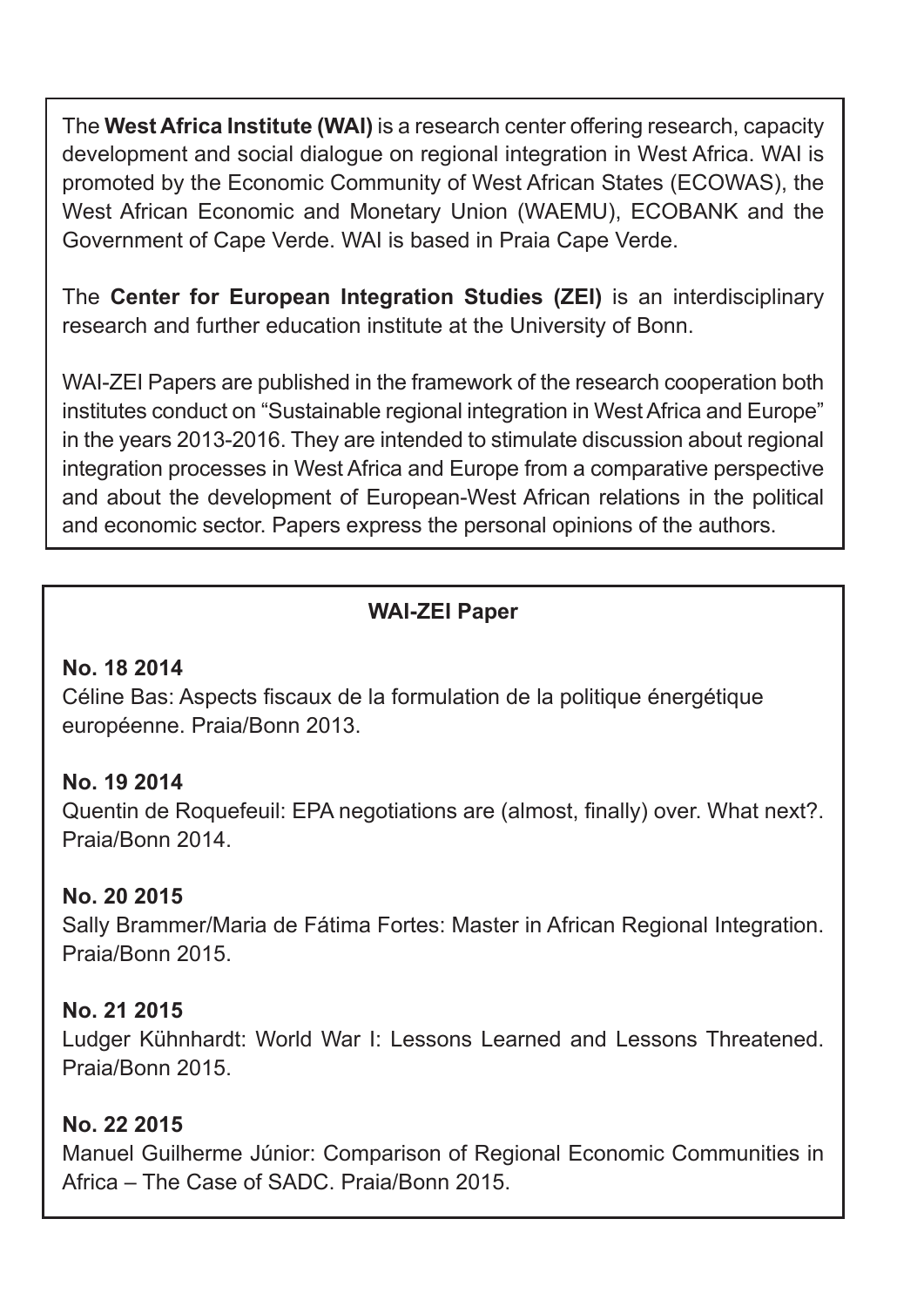### **WAI-ZEI Paper**

## **No. 23 2015**

Ablam Benjamin Akoutou,Rike Sohn, Matthias Vogl, Daniel Yeboah (eds.): Migration and Civil Society as Development Drivers - a Regional Perspective. Praia/Bonn 2015 (also available in French and Portuguese).

## **No. 24 2015**

Ludger Kühnhardt/Djénéba Traoré (eds.): Brainstorming for a Pan-African Network in Regional Integration Studies. Praia/Bonn 2015.

## **No. 25 2015**

Charles Edward Minega/Djénéba Traoré: Higher Education and Research Policy for Regional Integration in West Africa and Beyond. Praia/Bonn 2015.

### **No. 26 2016**

René N'Guettia Kouassi: Plus de 50 Ans d'Intégration Africaine : Quel Bilan ?/ More than 50 Years of African Integration: The State of Play. Praia/Bonn 2016.

## **No. 27 2016**

Emmanuel Kam Yogo: Le Processus d'Intégration Regionale en Afrique Centrale : État des Lieux et Défis. Praia/Bonn 2016.

## **No. 28 2016**

Kocra L. Assoua: Unpacking the Relationship between Decentralization and Regional Economic Integration in Sub-Sahara Africa. Towards an analytical framework for regional governance. Praia/Bonn 2016.

## **No. 29 2016**

Manuel Guilherme Júnior: The COMESA-EAC-SADC Tripartite Free Trade Area – New Regionalism and Lessons From the EU. Praia/Bonn 2016.

## **No. 30 2016**

Wanyama Masinde/ Chris Omolo: Key Factors of Capacity Development for Regional Integration in Africa. Praia/Bonn 2016.